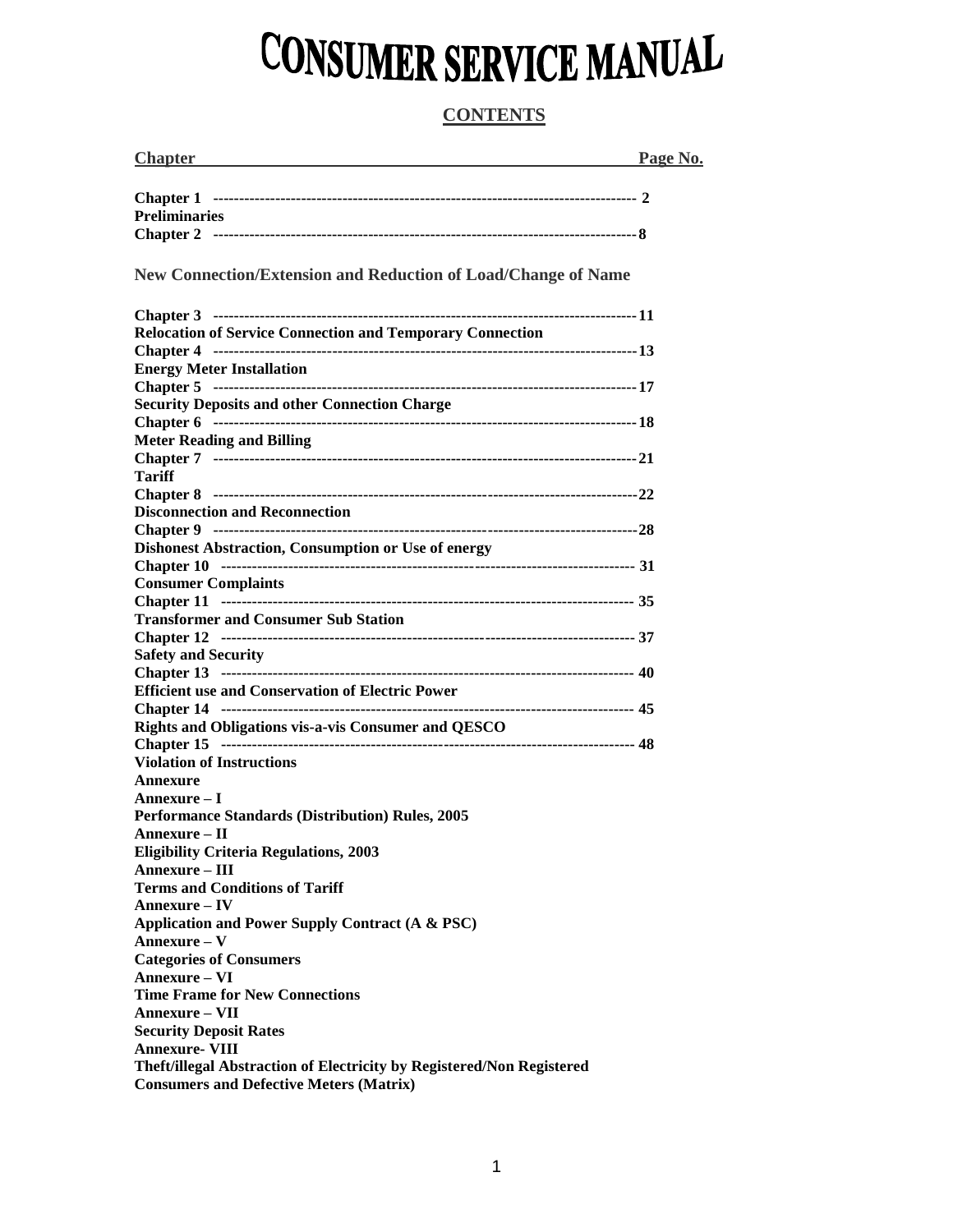## **PRELIMINARIES**

#### **1.1 AIMS AND OBJECTIVES OF CONSUMER SERVICE MANUAL**

The Consumer Service Manual lays down the instructions in pursuance of Section 21 of the Regulation of Generation, Transmission and Distribution of Electric Power Act, 1997 read with Rule 9 of the NEPRA Licensing (Distribution) Rules, 1999 which shall be administered by a distribution licensee to ensure safe, effective and reliable supply of electric power.

#### **1.2 SCOPE OF CONSUMER SERVICE MANUAL**

The Consumer Service Manual is applicable to all consumers served by the distribution licensee including the Bulk Power Consumers (where applicable) and includes without limitation the following matters, namely:

- (a) Form and manner of application by the consumer for obtaining electric service connection, along with details of any documents to be submitted in support of the application.
- (b) Time-frame for providing service connection to the consumer.
- (c) Procedure and manner for installation of meters and other facilities for connection.
- (d) The procedure and manner for billing, the time limit of payment of bills and procedure for collection of bills.
- (e) Fees and charges for connection, installation of meters, other facilities for connection and reconnection.
- (f) Procedure for issuing disconnection notice to consumer for non-payment of bills and the procedure thereof for disconnection of electric supply in case of non payment and reconnection after payment of outstanding dues.
- (g) Collection of arrears upon or following reconnection.
- (h) Procedure for disconnection and the charges and penalties for illegal abstraction/theft of electric power or for use of electric power for purposes other than those specified in the application for connection and service.
- (i) Requirement of safety and security.
- (j) Efficient use of electric power including with reference to characteristics of supply or usage such as time of day, week or season.
- (k) Procedure and the time-frame for handling and redressal of different types of consumer complaints.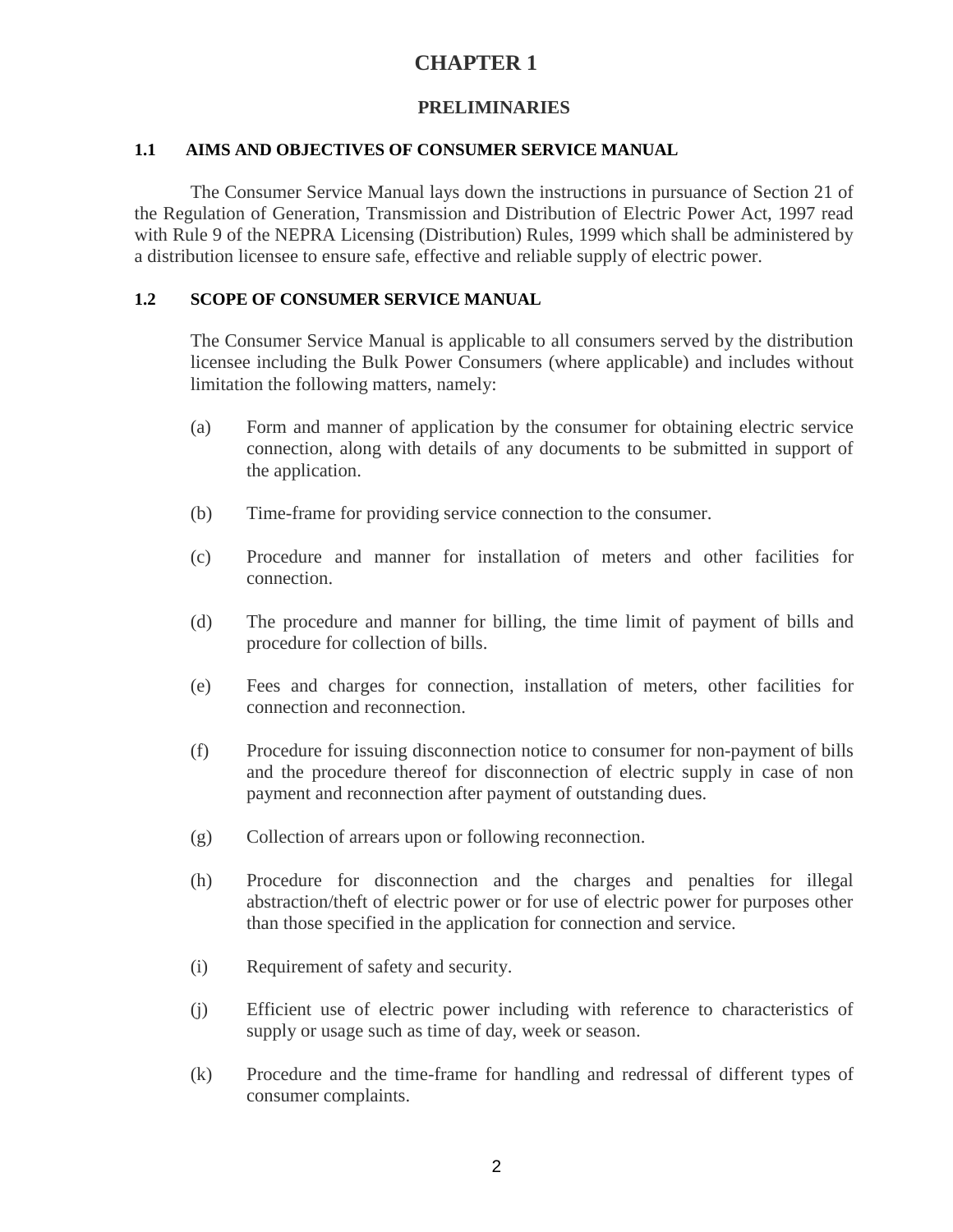The Consumer Service Manual shall also act as the code of conduct of a distribution licensee and to be used in conjunction with the provisions of Distribution Code, Performance Standards (Distribution) Rules, 2005 (**Annexure-I**), Eligibility Criteria Regulation, 2003 (**Annexure-II**), Rules and regulations when and where applicable.

#### **1.3 INTERFACES WITH CONSUMER FORUMS**

QESCO shall make efforts to have interface with the Consumer Forums/ Councils and Associations. Efforts shall be made to improve QESCO-Consumer relationship and the consumer's awareness about utility's programs/ activities/ services. Consumer Services Centers and One-Window Operations shall be established for the convenience of the consumers operating round the clock.

#### **1.4 DEFINITIONS**

QESCO operating in pursuance of the distribution license granted by NEPRA is allowed to charge only such tariff as approved by NEPRA. Such tariff provides for the terms and conditions of tariff applicable to different categories of consumers also determined by NEPRA. The definitions of the following terms are accordingly as per the determinations of NEPRA as amended from time to time. A copy of the current applicable Tariff Terms and Conditions as approved by NEPRA is annexed with this manual, as *Annexure-III.*

- *1.* **Agricultural Supply:** As defined in the Tariff Terms and Conditions;
- 2. **Billing Demand**: As defined in the Tariff Terms and Conditions;
- 3. **Billing Period:** As defined in the Tariff Terms and Conditions;
- 4. **Energy Charges**: As defined in the Tariff Terms and Conditions;
- 5. **Fixed Charges**: As defined in the Tariff Terms and Conditions;
- 6. **General Supply**: As defined in the Tariff Terms and Conditions;
- 7. **Maximum Demand**: As defined in the Tariff Terms and Conditions;
- 8. **Industrial Supply**: As defined in the Tariff Terms and Conditions;
- 9. **Maximum Demand Indicator (MDI):** As defined in the Tariff Terms and Conditions;
- 10. **Month**: As defined in the Tariff Terms and Conditions;
- 11. **Power Factor**: As defined in the Tariff Terms and Conditions;
- 12. **Temporary Supply**: As defined in the Tariff Terms and Conditions;

#### **OTHER DEFINITIONS**

**13. Applicable Documents**: means the rules and regulations issued in pursuance of the Act by the Authority, from time to time, relating to the generation, distribution and transmission license, the grid code, the distribution codes, Consumer Service Manual and any documents, instruments, approvals or authorizations issued or granted by the Authority in exercise of its power under the Act.

**14. Applicant**: means any person who applies to a distribution licensee for provision of electric power service or modification thereof.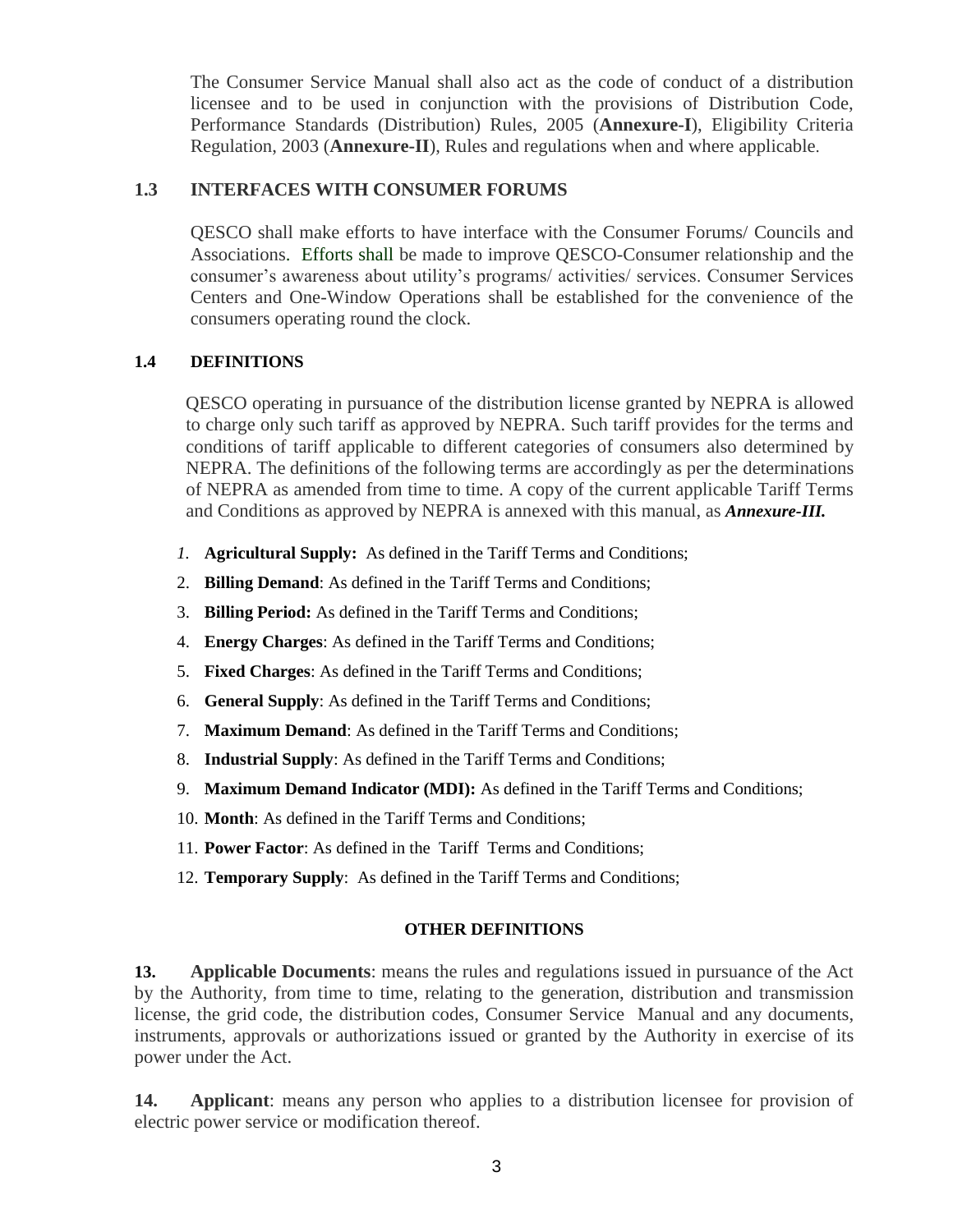**15. Application**: A request to the authorized office of the QESCO for an electric service connection on the prescribed form. (Form annexed as Annexure IV);

**16. Bulk Power Consumer (BPC):** means a consumer who purchases or receives electric power, at one premises, in an amount of one megawatt or more or in such other amount and voltage level and with such other characteristics as the Authority may determine and the Authority may determine different amounts and voltage levels and with such other characteristics for different areas;

**17. Common Distribution System (CDS):** means the distribution system as defined in the Eligibility Criteria Regulations, 2003;

**18. Conductor:** means a wire, cable or other form having suitable capacity for carrying electric current and used for movement or delivery of electricity;

*19.* **Connecting Point***:* means the point where the dedicated distribution system of the applicant is connected with the existing common distribution system;

**20. Consumer:** means a person or his successor-in –interest who purchases or receives electric power for consumption and not for delivery or re-sale to others, including a person who owns or occupies a premises where electric power is supplied;

**21. Consumer's Mailing Address:** means the address specified in the consumer's Application and Power Supply Contract form for the purpose;

**22. Consumer Sub Station:** means a sub station furnished, installed, owned and maintained by the consumer;

**23. Consumption:** means the amount of electricity used and measured over a given period of time;

**24. Declared Voltage:** means the voltage required to be supplied at the consumers' terminals with permissible variations according to Performance Standards (Distribution) Rules, 2005;

**25. Dedicated Distribution System (DDS):** means that part of the distribution system, required to supply power for the sole consumption of an applicant and not for supplying power to any other consumer and shall comprise of the distribution system from the connecting point up to the interconnection point of the applicant including the metering and service wire and such other connection arrangement;

**26. Distribution Sub Station:** means a sub station furnished, installed, owned and maintained by the QESCO/Licensee;

**27. Distribution Lines:** mean overhead lines and/or underground facilities consisting of conduit and cable which are operated at nominal distribution voltages;

**28. Distribution Facilities:** means electrical facilities operating at distribution voltage and used for movement or delivery of electric power;

**29. QESCO:** means a utility/entity engaged in the business of distribution of electric power as licensed by NEPRA;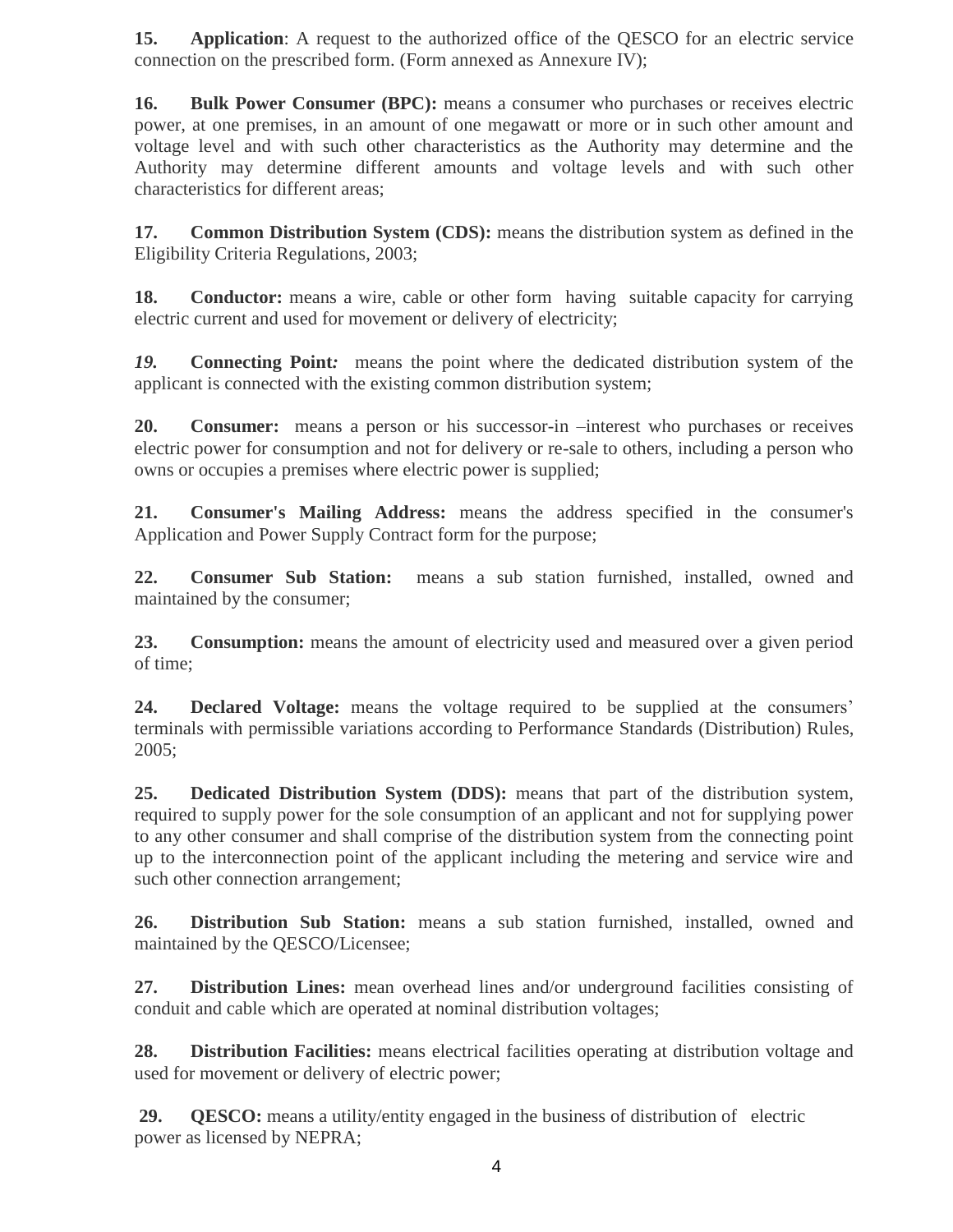**30. Drop**-**Out Fuse**: means a current interrupting device, the mechanism of which is so designed that on melting of a fuse link the fuse carrier drops out to exhibit an open gap in the primary circuit;

**31. Earthing or Grounding**: means electrical connection to general mass of earth in such a manner as to ensure, at all times, an immediate discharge of energy;

**32. Consumer Eligibility Criteria**: means criterion for a non discriminatory provision of distribution service and sale of electric power to all the consumers within the service territory of a distribution company *prescribed by NEPRA vide SRO.743 (I)/2003 dated July 26, 2003, as amended from time to time.*

**33. Energy Meter**: means a device that registers the quantity of electrical energy over a period of time;

**34. Horsepower (HP)**: means a practical unit of power representing the ability to do work by some kinds of electrical equipment. One HP is equivalent to 746 watts of electrical power;

**35**. **Interconnection Point:** means the point where the metering installation and protection apparatus of the consumer is connected to the dedicated distribution system;

**36. Interruption:** means loss of electric power to one or more consumers;

**37. Load Factor**: means the ratio of average load over a designated period to the peak load in that period;

**38. Nominal Voltage:** means a suitable approximate value of voltage used to designate or identify a system;

**39. Overloading:** means a condition under which part of the system is subject to a electric power/current in excess of the normal design rating of that part of the system and not due directly to system fault current;

**40. NTDC***:* means National Transmission and Dispatch Company as licensed by NEPRA*.*

**41. Power Factor:** means the ratio of kWh to kVAh recorded during the month or the ratio of kWh to the square root of sum of square of kWh and kVARh.

**42. Premises**: means the building/site /location where Electric Power is required/ consumed;

**43. Primary Service Connection:** means any connection which is provided at 11 kV or above;

**44. Public Lighting Supply**: means a supply given to a Government Department/ Agency or a Housing Society charged with public lighting, for the purpose of illuminating public lamps within the area of its jurisdiction;

**45. Reliability:** means the degree of performance of the elements of the electric power system that results in electricity being delivered to consumers within specified standards;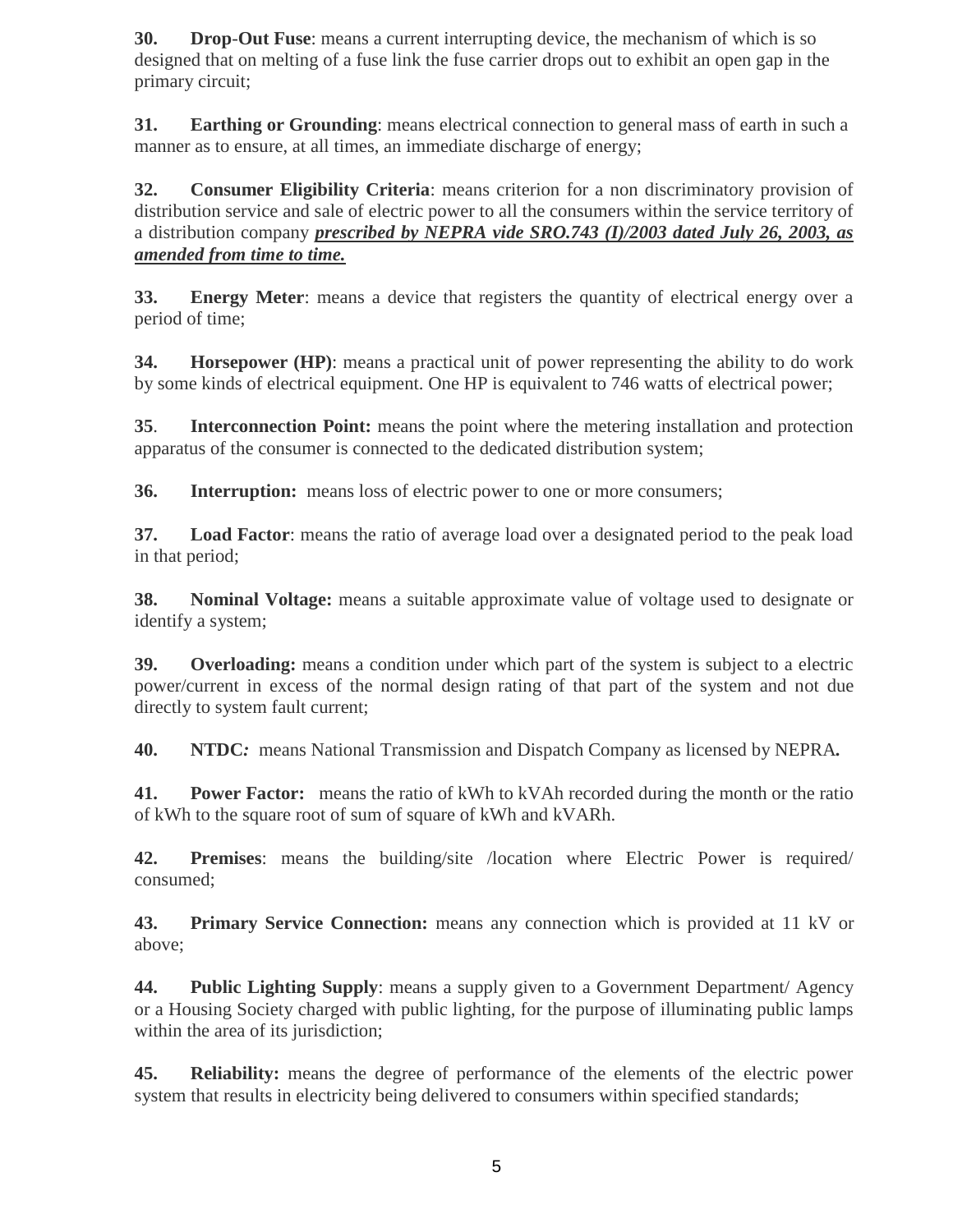**46. Rural Area:** means the area falling within the jurisdiction of all rural local bodies including without limitation Union Councils, Tehsil Councils and Zila Councils;

**47. Sanctioned Load**: means the load in kilowatts sanctioned by the QESCO;

**48. Service Drop:** means the cable of appropriate current carrying capacity to connect the CDS/DDS to the Premises at the inter connection point. The maximum length of this cable shall be such that the voltage at the inter connection point does not fall below the specified limits;

**49. Secondary Service Connection***:* means a connection which is provided at 400 volts or below;

**50. Service Wires or Connection:** means the group of cables/conductors, whether overhead or underground, necessary to connect the service entrance conductors of the consumer to the QESCO's supply line, regardless of the location of the QESCO,s meters or transformers;

**51**. **Sponsored Dedicated Distribution System:** means where a Common Distribution System (CDS) doesn't exist and is required to be developed for provision of service on behalf of expected applicants by any person/agency other than the applicant(s) such person/agency shall be called the Developer/Sponsor (D/S) and such a system for the purpose of ECR, 2003 will be referred as the "Sponsored Dedicated Distribution System (SDDS)".

**52. Tariff Schedules:** means the rates, charges, terms and conditions for generation of electric power, transmission, distribution services and sales of electric power to consumers by QESCO as approved by NEPRA and notified by the Government of Pakistan;

**53. Underground Distribution System:** means an electric distribution system with all wires installed underground except those wires within surface-mounted equipment enclosures;

**54. Urban Area:** means the area falling within the jurisdiction of all urban local bodies or development authorities including without limitation Town Committees, Municipal Committees, Municipal Corporations, Metropolitan Corporations and Cantonment Boards;

**55. Voltage:** means difference of potential or "electric pressure" in an electrical circuit measured in volts;

**56. Voltage Drop:** means the reduction in the voltage between two reference points;

**57. Voltage Fluctuation:** means a series of voltage changes or a cyclic variation of voltage;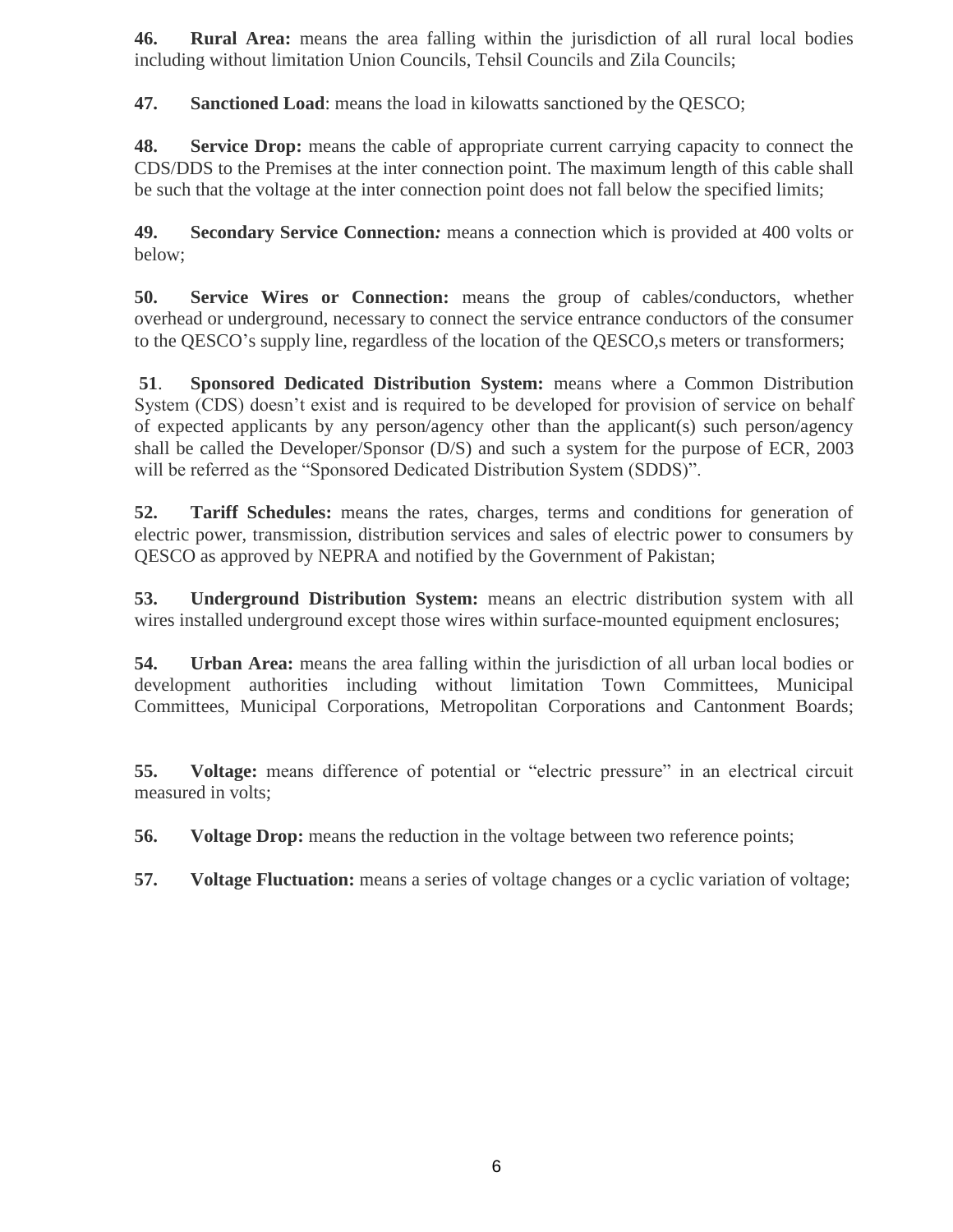## **1.5 ACRONYMS / ABBREVIATIONS (TO BE UPDATED BY EACH QESCO)**

| A& PSC         |                          | <b>Application and Power Supply Contract</b>           |
|----------------|--------------------------|--------------------------------------------------------|
| AMO or SDO     |                          | Assistant Manager Operations or Sub Divisional Officer |
|                |                          | (Sub Division)                                         |
| <b>CE</b>      | $\overline{\phantom{a}}$ | <b>Chief Engineer</b>                                  |
| <b>CEO</b>     |                          | <b>Chief Executive Officer</b>                         |
| <b>CP</b> Form |                          | <b>Commercial Procedure Form</b>                       |
| <b>DCC</b>     |                          | <b>QESCO Computer Center</b>                           |
| <b>DCM</b>     |                          | Deputy Commercial Manager                              |
| <b>DCO</b>     |                          | <b>Disconnection Order</b>                             |
| DG (COM)       |                          | Director General, Commercial                           |
| QESCO          |                          | <b>Distribution Company</b>                            |
| DM or XEN      |                          | Divisional Manager or Executive Engineer (Division)    |
| DN             |                          | <b>Demand Notice</b>                                   |
| <b>ERO</b>     |                          | <b>Equipment Removal Order</b>                         |
| GM (CS)        |                          | General Manager, Customer Services                     |
| kWh            |                          | Kilo Watt Hour                                         |
| LP             |                          | Late Payment                                           |
| LS I           |                          | Line Superintendent, Grade $-I$                        |
| LS II          |                          | Line Superintendent, Grade - II                        |
| M (COM)        |                          | Manager Commercial                                     |
| <b>MCO</b>     |                          | Meter Change Order                                     |
| <b>MDI</b>     |                          | <b>Maximum Demand Indicator</b>                        |
| MO or SE       | $\overline{\phantom{a}}$ | Manager Operations or Superintending Engineer (Circle) |
| MS I           | $\overline{\phantom{0}}$ | Meter Supervisor, Grade - I                            |
| MS II          |                          | Meter Supervisor, Grade - II                           |
| <b>MSB</b>     | $\overline{\phantom{0}}$ | Meter Security Box                                     |
| <b>NEPRA</b>   |                          | National Electric Power Regulatory Authority           |
| <b>PEPCO</b>   |                          | Pakistan Electric Power Company                        |
| <b>RCO</b>     |                          | <b>Reconnection Order</b>                              |
| <b>RO</b>      |                          | Revenue Officer/AM(CS)                                 |
| SCO            | ۳                        | <b>Service Connection Order</b>                        |
| <b>SR</b>      |                          | <b>Store Requisition</b>                               |
| TD             |                          | <b>Technical Director</b>                              |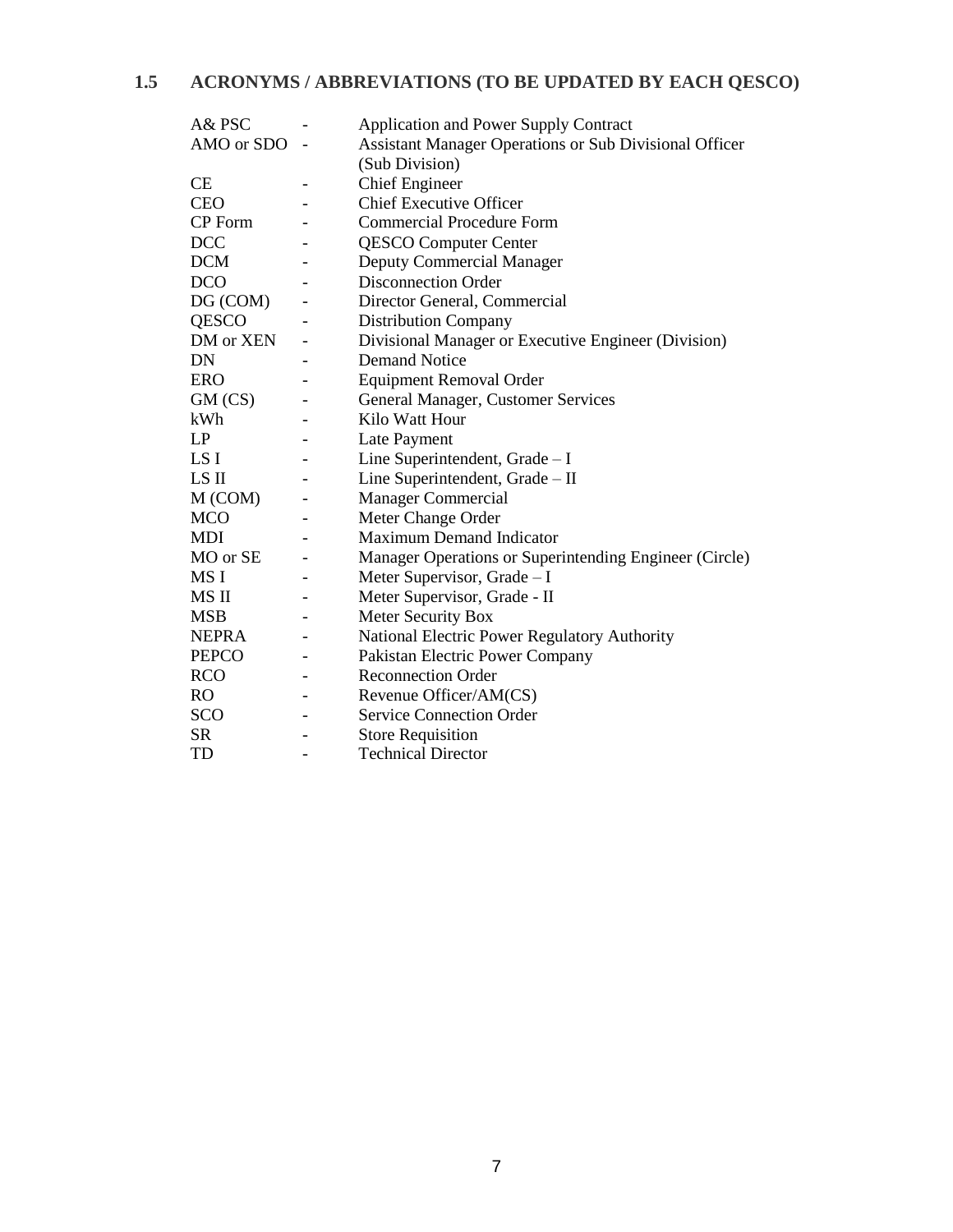## **NEW CONNECTION/EXTENSION AND REDUCTION OF LOAD/CHANGE OF NAME**

#### **2.1 GENERAL INFORMATION**

Information desired from QESCO relative to subject matters covered by this Manual may be obtained by personal call, by telephone, or by mail and is also available on the web. QESCO (QESCO to insert web address)

The local office of the area is the main contact office where a separate window is available in addition to the consumer service centers established by QESCO, to provide all necessary information required regarding application for new connections and all other matters relating to consumer services and provision of electric power services.

#### **2.2 APPLICATION FOR SERVICE CONNECTION**

- (a) **Application and Power Supply Contract (A&PSC)** Forms in English and Urdu are available free of charge in each sub-divisional/divisional/circle office of QESCO and on the QESCO webpage. (**as annexure IV**)
- (b) An applicant shall be required to fill in the forms and attach the required supporting documents as detailed therein.
- (c) Any assistance or information required in filling the application form shall be provided to the applicant by the QESCO staff in the office where form is to be submitted.
- (d) Application for new connection can be submitted at QESCO concerned office in person or by registered mail. A receipt as acknowledgement of the forms shall be issued by the QESCO office.

#### **2.3 DOCUMENTS TO BE ATTACHED WITH THE APPLICATION**

Documents to be attached with the Application and Power Supply Contract are as follows:

- (a) Ownership proof of the premises (where connection is required) as determined by the QESCO .
- (b) An affidavit from the owner of the premises to the effect that no connection existed previously at the premises for which connection is applied for and that he shall pay the QESCO any outstanding dues in respect of any previous connection which existed at the premises in question, if noticed later on.
- (c) "No Objection Certificate" from the landlord (if the applicant is a tenant along with landlord's proof of ownership and affidavit mentioned above).
- (d) Attested copies of CNIC of the applicant and two witnesses.
- (e) The power of attorney (in case of a Company), in favor of the applicant to the effect that the applicant is authorized to sign the application and execute agreement on behalf of the Company.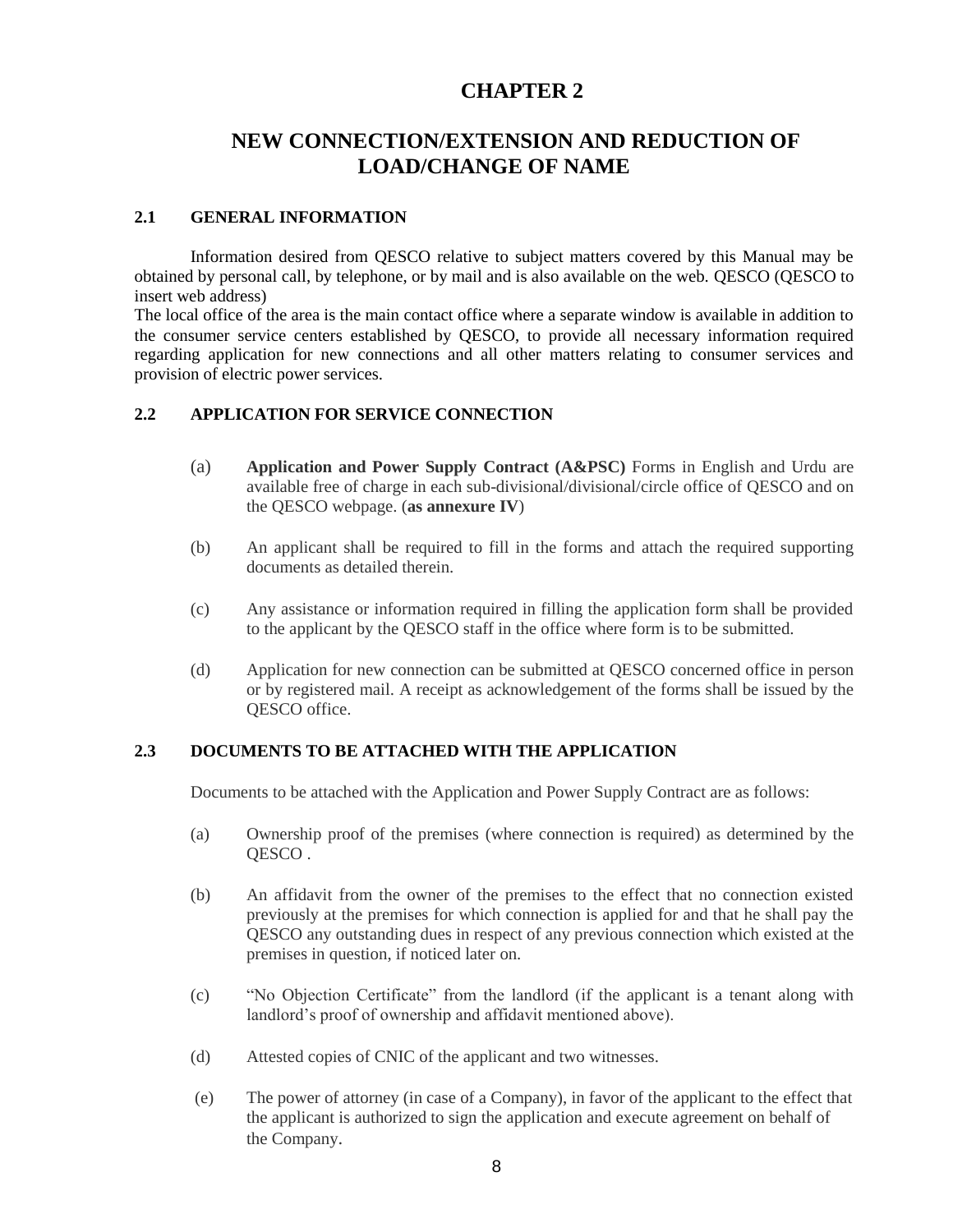- (f) If the connection is applied in the name of a company, duly incorporated under the law, then following additional documents shall be attached:
	- i) Certificate of incorporation;
	- ii) Resolution of Board of Directors authorizing a person to sign and execute the application and agreement form;
	- iii) Charge creation certificate issued by the Securities and Exchange Commission of Pakistan equivalent to the amount of security;
	- iv) List of directors with complete addresses and copies of their computerized national identity cards.
- (g) Available site plan of industry/premises where connection is required.

(h) In case of change of name/extension or reduction of load, a certificate from the Revenue Office, QESCO to the effect that no arrears are outstanding against the premises along with proof of ownership/NOC. Wiring test report would be required in case of extension/reduction of load.

#### **2.4 DESIGN, COST ESTIMATE AND DEMAND NOTICE**

- (a) After the receipt of Application Form along with the required documents the QESCO Office shall issue an acknowledgement receipt and a serial number to the applicant for further reference/processing etc. Based on the site inspection, the application will be evaluated / processed and approved as per the provisions of Consumer Eligibility Criteria, Grid Code and Distribution Code (where applicable). A demand notice of cost estimate and security amount shall subsequently be issued by the QESCO office for payment by the applicant.
- (b) Demand Notices for Service Connection cost and Security Deposit shall be sent under registered post or courier to ensure their delivery to the applicant or applicant may receive it personally, for that receipt may be obtained from applicant for record.
	- i) For payment, branches of designated banks authorized to receive the Demand Notice charges, etc. shall be intimated to the applicant*.* The bank shall receive payment as per demand notice and issue an acknowledgement receipt etc.
	- ii) Subsequent to the deposit of payment mentioned in the demand notices the applicant shall execute the power supply contract with the in triplicate*.*
	- iii) QESCO shall determine new final priority number of connection to each application after the demand notices have been paid and wiring test report submitted subject to the exemption granted under the policy of QESCO.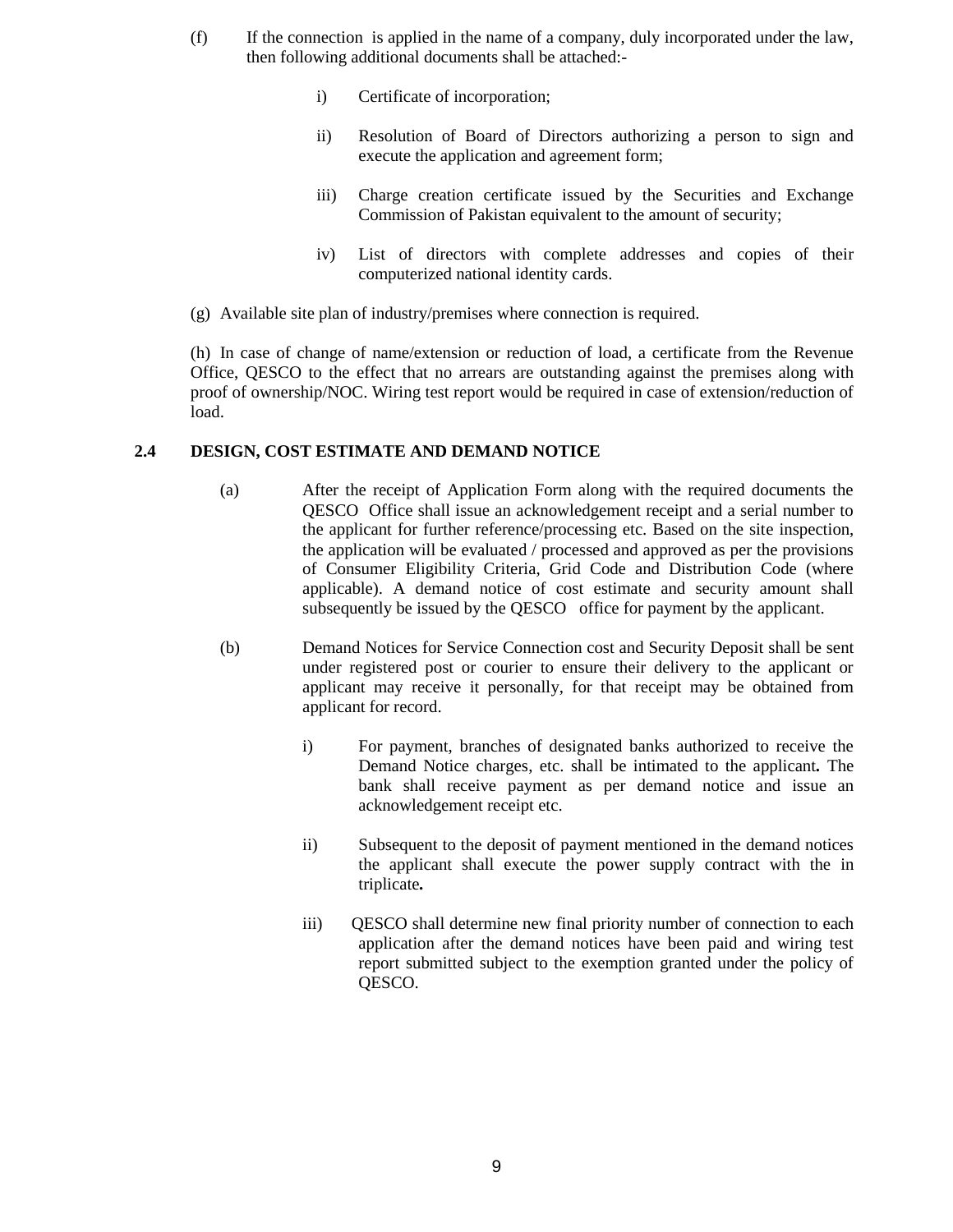#### **2.5 APPROVAL OF APPLICANT'S INSTALLATION**

Before any electrical wiring or energy consuming apparatus is connected to the QESCO distribution system, the same shall be subject to inspection and testing by the QESCO and no connection shall be made to the QESCO system without the prior Inspection/satisfaction of the QESCO.

#### **2.6 CATEGORIES OF APPLICANTS**

Categories of applicants are indicated at Annexure V.

#### **2.7 TIME FRAME FOR A NEW CONNECTION**

Time schedule for all categories of new connections is indicated at Annexure VI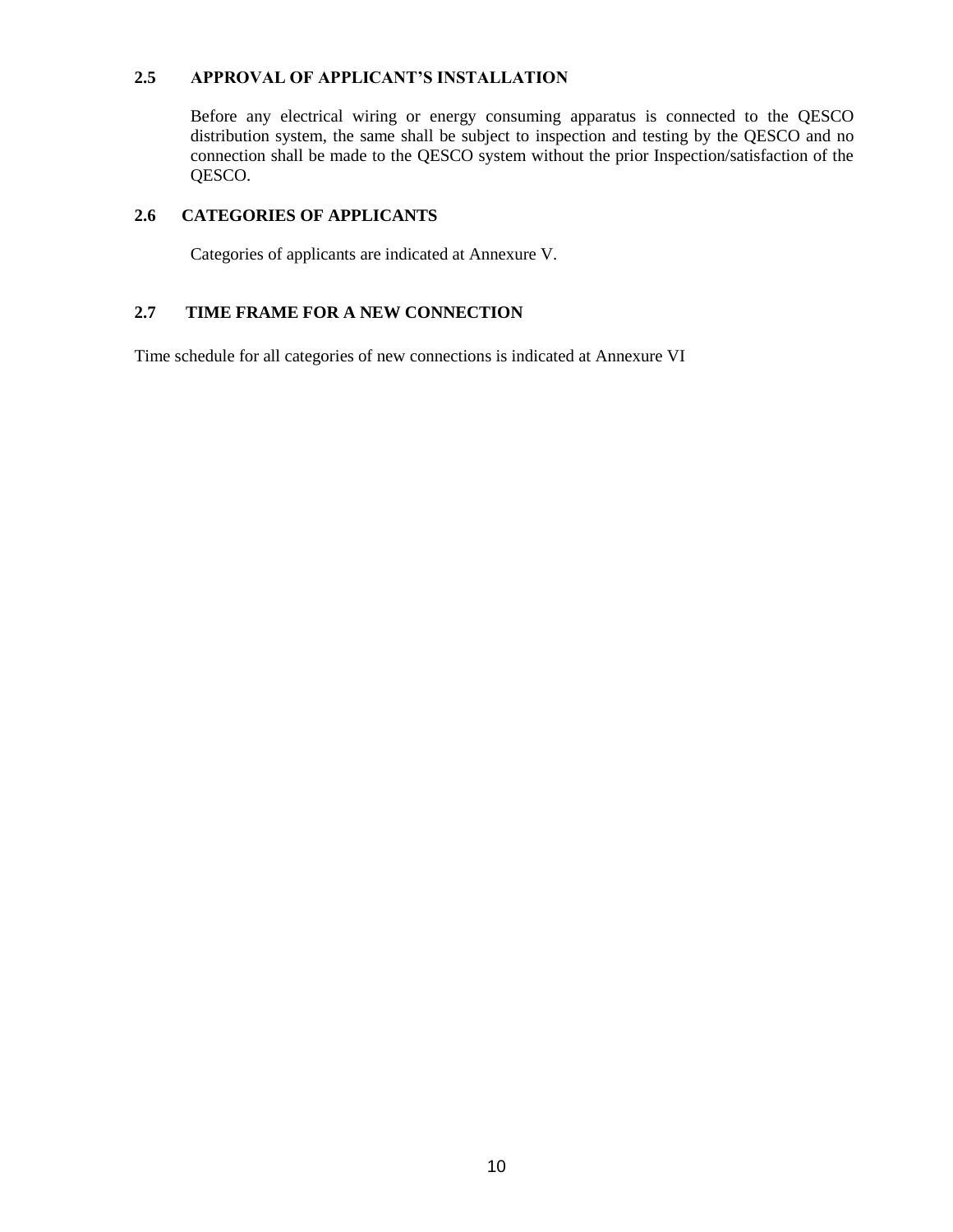#### **RELOCATION OF SERVICE CONNECTION AND TEMPORARY CONNECTION**

#### **3.1 Relocation of Service Connection**

#### **(a) Due to Public Works**

If, for public improvement such as street widening, grading, excavating sidewalk spaces, or for other reasons beyond the QESCO's control, the QESCO has to move distribution facilities from the existing position or new facility is to be provided for improvement of the system, the shifting/relocation/addition of the facility (overhead or underground) shall be carried out at the cost of the sponsoring agency and not the affected consumer(s) or concerned QESCO.

#### **(b) On Consumer's Request**

If a consumer requires the relocation of an overhead or an underground service connection for convenience, because of construction, or otherwise obstructing access to the service connection, the QESCO shall, at the consumer's expense, relocate its service connection.

#### **3.2 Repair or Replacement of General Supply Service Wire.**

Routine repair/replacement of service wires feeding the consumer premises up to the metering point shall be the responsibility of the QESCO.

#### **3.3 TEMPORARY CONNECTION**

- (a) A temporary electric power supply connection shall be provided by the QESCO subject to the availability of load and the prevailing rules, when an applicant demands electric supply for a specific time period not exceeding three months, which may be further extendable on three-months basis up to 12 months by the load sanctioning authority subject to clearance of outstanding dues. In case the connection is to be continued more than 12 months then it will be allowed under regular tariff upon fulfillment of requisite information as explained for new connection in Chapter 2.
- (b) An applicant may apply for temporary connection for the following purposes:
	- i) Illumination and lighting for weddings, festival, functions, exhibitions or national and religious ceremonies, etc.
	- ii) Construction of buildings
	- iii) Testing of industrial equipments
	- iv) Any other emergent requirement of temporary nature

#### **3.3.1 Procedure For Application**

- **(**a) The applicant shall apply for temporary connection to the competent load sanctioning Authority as per corresponding regular category of connection.
- (b) The applicant shall attach NOC/Authorization from the local Authority (where applicable) along with the documents as mentioned in the application form.
- (c) The sanctioning authority shall approve in accordance with the Eligibility Criteria Regulations, 2003.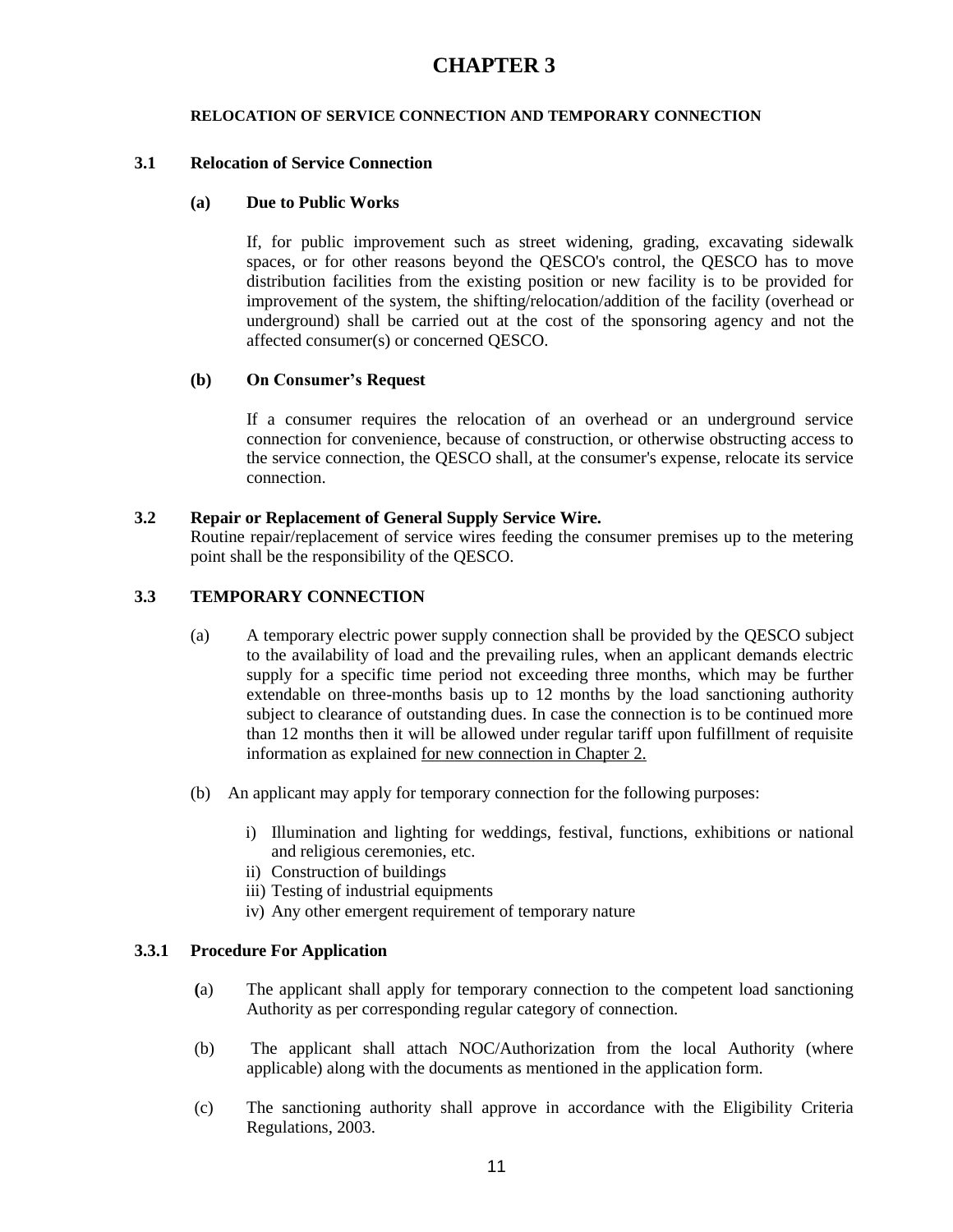(d) The applicant shall be served with Demand Notice for the cost relating to the Dedicated Distribution System and security\* which will be deposited with the designated bank. For capital contribution, the terms of Eligibility Criteria regarding payments shall be applicable.

\*The amount against the security shall include:

The amount as per applicable tariff and load equal to the cost of expected consumption of electricity during the approved temporary connection period.

(e) The QESCO after the receipt of necessary payment and certificate, shall provide the electric power connection immediately as per priority maintained for temporary connections.

#### **3.3.2**

- (a) The QESCO shall provide temporary electric connection to the **applicant** on his demand for a specified period and disconnect the same after the expiry of this period unless extended further on the request of the consumer and confirmation by the QESCO that the purpose for which temporary connection is required, still exists.
- (b) The consumer shall apply for extension in the sanctioned period at least one week before the expiry of the sanctioned period. The consumer shall pay in advance as security an amount equal to the expected consumption of the period applied for extension.
- (c) The QESCO shall disconnect service without notice whenever it is no longer temporary in character, or it is used for unauthorized purposes.
- (d) After the expiry of the contracted period or after the period when connection is no more required and is disconnected, the cost of equipment installed for temporary connection shall be reimbursed to the consumer at depreciated rates, if it is dismantled and taken over by the QESCO or if it is not dismantled and is taken over by the QESCO.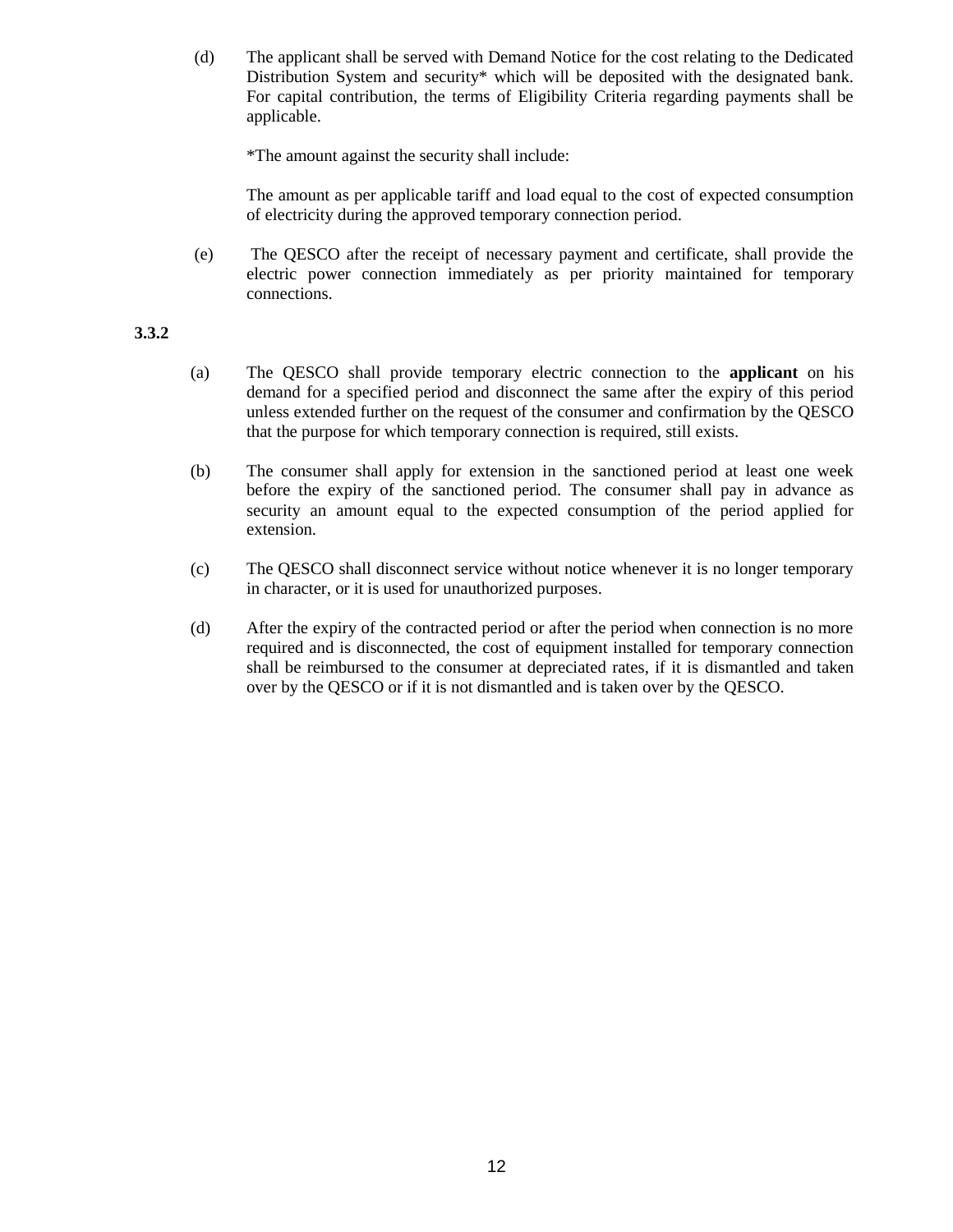#### **ENERGY METER INSTALLATION**

#### **4.1 GENERAL**

This chapter covers installation of energy meters at the premises of consumers of all categories receiving electric power from the QESCO.

The QESCO shall provide the appropriate metering equipment at the cost of the consumer for all types of consumer categories. However, in case of non availability of meter with the QESCO, the consumer may procure the equipment according to the laid down specifications of the QESCO for the metering equipment as per the Grid Code/Distribution Code.

#### **4.2 METER LOCATION**

- (a) It shall be the responsibility of the consumer to provide a safe and accessible location to the QESCO for the installation of the metering equipment at his premises.
- (b) The meters shall be installed at a reasonable height from the ground level or at a level from where the meter reading is possible without using climbing devices.
- (c) For multi-occupancy buildings, the metering equipment of all the consumers residing in that building shall be installed at one location at the boundary of the building.
- (d) The QESCO shall have the right at any time to change the place and position of the metering equipment to conform with the provision of the Schedule of Tariffs in force from time to time and Consumer Eligibility Criteria, 2003.
- (e) Should the consumer at any time requires the metering equipment to be shifted to another place or position within the same premises, he shall give not less than 7 days notice to the QESCO, giving reasons also. The QESCO after its satisfaction may shift the metering equipment upon receipt of such a request upon deposit of such shifting charges by the consumer as demanded through a demand notice by the QESCO.

#### **4.3 METER INSTALLATION**

- (a) The QESCO shall make its best endeavor to install the meters in accordance with the latest industry standards and workmanship.
- (b) All meters shall be installed on a non flammable board in a true vertical position in a manner that will prevent water from entering the meters or meter cabinets.
- (c) When metering equipment is installed in a multiple-occupancy building (two or more occupants), the meter connection devices shall be labeled, tagged, or stenciled showing the complete address and location of the area served such as the apartment, office, or store in the building and account no of the consumer for which the metering equipment is being installed.
- (d) Conduit or wire connections to a meter connection device other than that for a singlephase 230 Volt self-contained meter shall be made below the meter terminal block.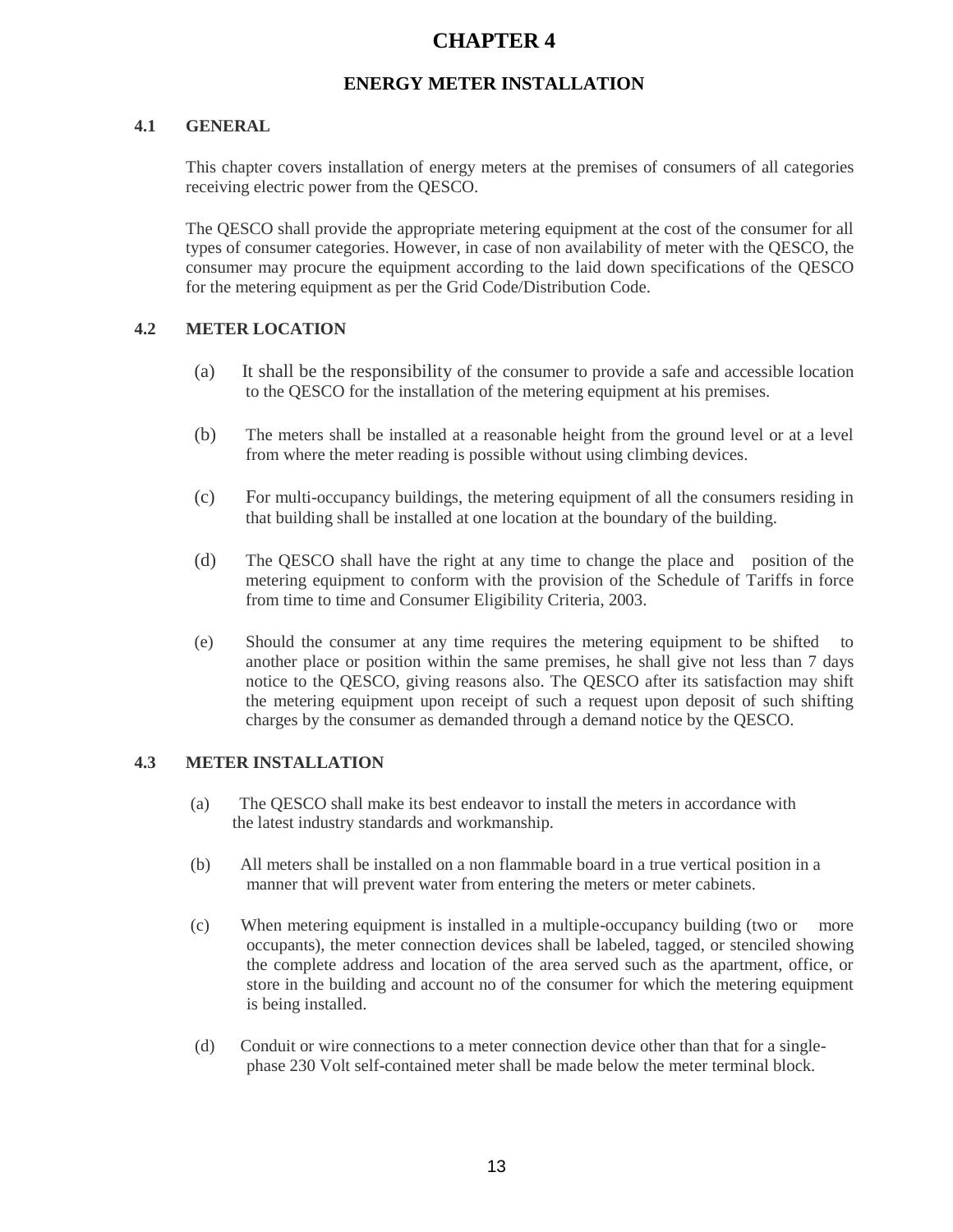- (e) The metering equipment shall be installed with permanent attachment to a rigid, vibration-free wall or structure. When such facilities are installed indoors, the consumer shall provide and install a mounting board in accordance with the QESCO's specifications.
- (f) In the case of multiple-position or grouped meter connections, conductors from the source of supply shall be continuous to the last meter and connected to the meter connection terminals in accordance with the QESCO's requirements.

#### **4.4 Meter Replacement**

- (a) In case of replacement of a meter, the consumer's account shall not be liable to any adjustment on the basis of any discrepancy detected in the impugned metering equipment where the discrepancy is not attributable to any act or omission of the consumer.
- (b) Should the QESCO at any time, doubt the accuracy of any metering equipment, the QESCO may after informing the consumer, install another duly calibrated and tested metering equipment (check metering equipment) in series with the impugned metering equipment to determine the difference in consumption or maximum demand recorded by the check metering equipment and that recorded by the impugned metering equipment during a fixed period. If on such comparative test being made the impugned metering equipment should prove to be incorrect, the impugned metering equipment shall be removed from the premises with the written consent of the consumer, and the QESCO in the absence of any interference or alteration in the mechanism of the impugned metering equipment being detected by the QESCO, shall install a "correct meter" without any further delay.
- (c) Where it is not possible for the QESCO to install check metering equipment of appropriate capacity (due to non availability of such equipment or otherwise) in series with the impugned metering equipment, to check the accuracy of the impugned metering equipment as described above, the QESCO shall, after informing(in writing) the consumer, test the accuracy of the impugned metering equipment at site by means of Rotary Sub-Standard or digital power analyzer. If on such test being made, the impugned metering equipment should prove to be in-correct, the impugned metering equipment shall be removed and immediately replaced with a correct meter. The impugned metering equipment shall be removed upon settlement/payment of assessed amount. In case if a correct meter is not available then the multiplying factor shall be charged accordingly till the replacement with correct meter.
- (d) Where a consumer is not satisfied with the accuracy of the meter, he may inform the QESCO of his desire for the said metering apparatus be checked at site in his presence. Upon receiving such a request, the QESCO will issue a demand notice as meter challenge fees for the checking of the said meter and will check the accuracy of the said meter within SEVEN working days from the date of receipt of payment of such challenge fee by installing a duly calibrated check meter in series with the impugned meter or in the absence of a check meter, through a Rotary Sub Standard or digital power analyser accompanied by an engineer of the QESCO's metering and testing laboratory. If upon checking the meter is found to be recording beyond the permissible limits, the meter shall be changed immediately and due credit be given for excessive units charged by QESCO w.e.f date of request filed by the consumer with QESCO.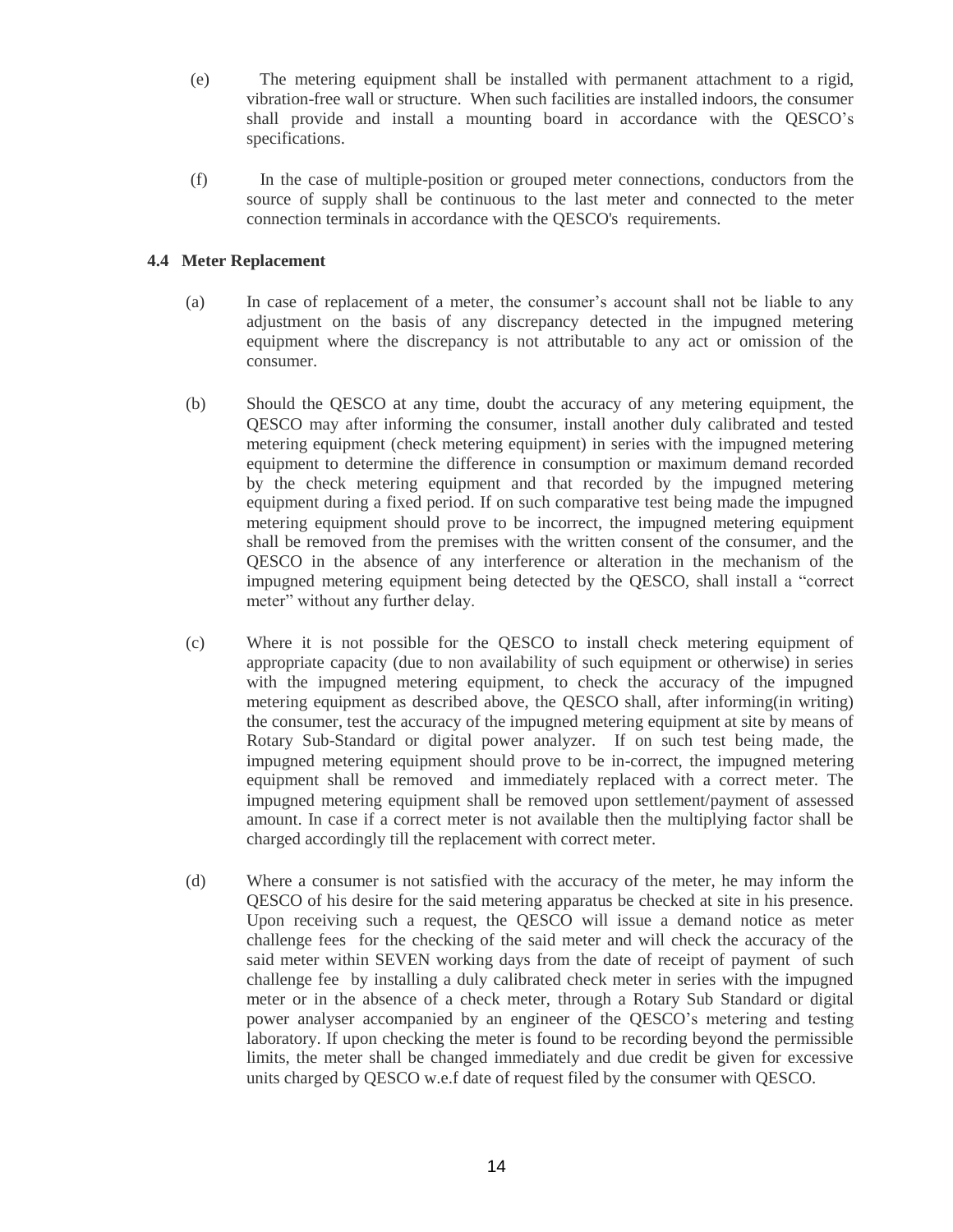(e) The charging of consumers on the basis of defective code, where the meter has become defective and is not recording the actual consumption will not be more than TWO billing cycles. The basis of charging will be 100% of the consumption recorded in the same month of previous year or average of the last 11 months which ever is higher. Only Authorized employee of the QESCO will have the power to declare a meter defective. However the consumer has a right to challenge the defective status of the energy meter and the QESCO will get the meter checked at site with a check meter or a Rotary Sub Standard or digital power analyzer accompanied, by an engineer of the metering and testing laboratory free of cost.

Where any consumer gives a notice in writing to the QESCO and informs of having requested the Electric Inspector/(POI) to check the accuracy of the QESCO's metering equipment installed at his premises or the status of the meter regarding it being defective or otherwise, the QESCO shall not remove or take off the impugned metering equipment from the consumer's premises until the Electric Inspector has conducted a test of the impugned metering equipment at site, in the presence of QESCO's authorized representative, by means of a duly calibrated check meter installed in series with the impugned meter or through a Rotary Sub Standard or digital power analyzer and has given the result of his test.

The charging of consumers on the basis of type of defect or fault, where the meter has become defective and is not recording the actual consumption, will be as per table below:

| Type of fault/<br>defect                                                                                                   | $\sigma$ f<br>Cost<br>of<br>replacement<br>meter | Mode<br>of<br>of<br>determination<br>consumption                                                                                                      | Competent                                                                                                                                            | Appellate                                                                                                                                                              | Period of Loss                                                                                                                                                                | Remarks                                                                                                                                            |
|----------------------------------------------------------------------------------------------------------------------------|--------------------------------------------------|-------------------------------------------------------------------------------------------------------------------------------------------------------|------------------------------------------------------------------------------------------------------------------------------------------------------|------------------------------------------------------------------------------------------------------------------------------------------------------------------------|-------------------------------------------------------------------------------------------------------------------------------------------------------------------------------|----------------------------------------------------------------------------------------------------------------------------------------------------|
| Defective/damag<br>ed/burnt meter<br>not due to<br>consumer fault                                                          | Cost to be borne<br>by QESCO                     | As given above at<br>4.4(e)                                                                                                                           | Authority<br>The<br>Competent<br>Authority<br>to<br>determine type<br>of fault/defect<br>shall be the<br>respective load<br>sanctioning<br>authority | Authority<br>On meter being<br>declared<br>as<br>defective-Next<br>higher<br>office,<br>Review<br>Committee, POI,<br>NEPRA in the<br>order<br>$\sigma$ f<br>appearance | Defective<br>charging to a<br>maximum<br>$\sigma$ f<br>billing<br>two<br>cycles<br>for<br>bills.<br>regular<br>N <sub>o</sub><br>previous<br>charging<br>on<br>defective code | Nil                                                                                                                                                |
| Slowness owing<br>to age/other<br>reasons not<br>related to illegal<br>abstraction /<br>stealing                           | Cost to be borne<br>by QESCO                     | Through<br>previous<br>consumption<br>data,<br>Check<br>meter,<br>Slowness<br>through<br>check/Rotary<br>Substandard, Grid<br>meter/power<br>analyzer | do                                                                                                                                                   | do                                                                                                                                                                     | d <sub>o</sub>                                                                                                                                                                | Test<br>check<br>Proforma to be<br>got signed by<br>the consumer/<br>his authorized<br>representative<br>or POI at the<br>time<br>of<br>inspection |
| Meter defective/<br>damaged/burnt<br>due to<br>Consumer's fault<br>including<br>overloading,<br>internal wiring<br>defect. | Consumer to pay                                  | Verification of load,<br>Check meter, Rotary<br>Substandard, another<br>meter in<br>Series, OR at Grid<br>meter/power<br>analyzer                     | do                                                                                                                                                   | do                                                                                                                                                                     | do                                                                                                                                                                            | do                                                                                                                                                 |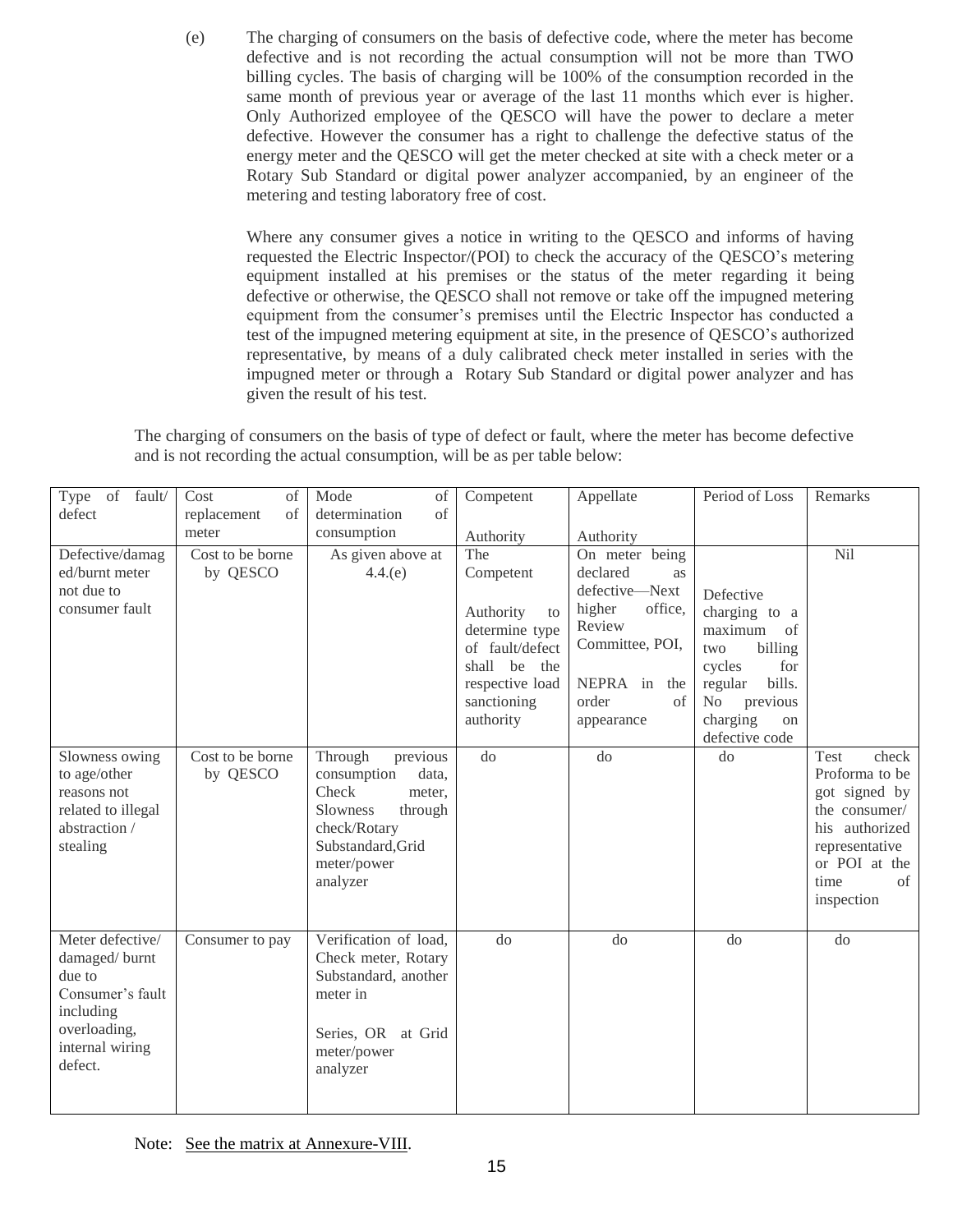## **SECURITY DEPOSITS AND OTHER CONNECTION CHARGES**

#### **5.1 New Service Connection Charges**

- (a) All service connection charges after sanction of a new connection, a demand notice for security deposit as per the rate approved by NEPRA and other connection charges as per provision made in Consumer Eligibility Criteria Regulations annexed with this manual as **Annexure-VII** shall be issued to the applicant for depositing the same in the designated bank branch.
- (b) A period of one month for payment of Demand Notice is given (in case of all categories of connections).

#### **5.2 SECURITY DEPOSIT**

(a) Security deposit is non transferable except as follows:

#### i) **Relocation of Premises**

It the consumer moves to a new location within the Exclusive Service Territory of QESCO and requests for a new connection at that location.

#### ii) **Change of Name**

If the consumer sells the premises where the connection is installed, it shall be obligatory upon the new owner to apply to QESCO for a change of name. Such an application shall be accompanied by written consent of the previous owner regarding transfer of Security Deposit in the name of new owner.

#### iii) **Through Succession**

Upon death of the consumer, the Security Deposit shall be transferred according to the Succession Certificate granted by the court of competent jurisdiction.

Provided that the Security Deposit shall be updated and transferred if no arrears are outstanding

- (b) In case of change of tariff extension/reduction of load/shifting of site/change of name, the security amount shall be updated according to prevailing rates.
- (c) For the purpose of calculating the security deposit, the fraction of a kilowatt (for loads above one kilowatt) which is equal to or more than half kilowatt, shall be taken as one kilowatt, and the fraction which is less than half a kilowatt shall be ignored.
- (d) The security amount deposited by the consumer at the time of getting connection shall be refunded at the time of permanent disconnection after getting approval for the refund from the load sanctioning authority. (Provided there is no other amount outstanding against the consumer). The security deposit amount can also be adjusted in the final bill, if applied by the consumer.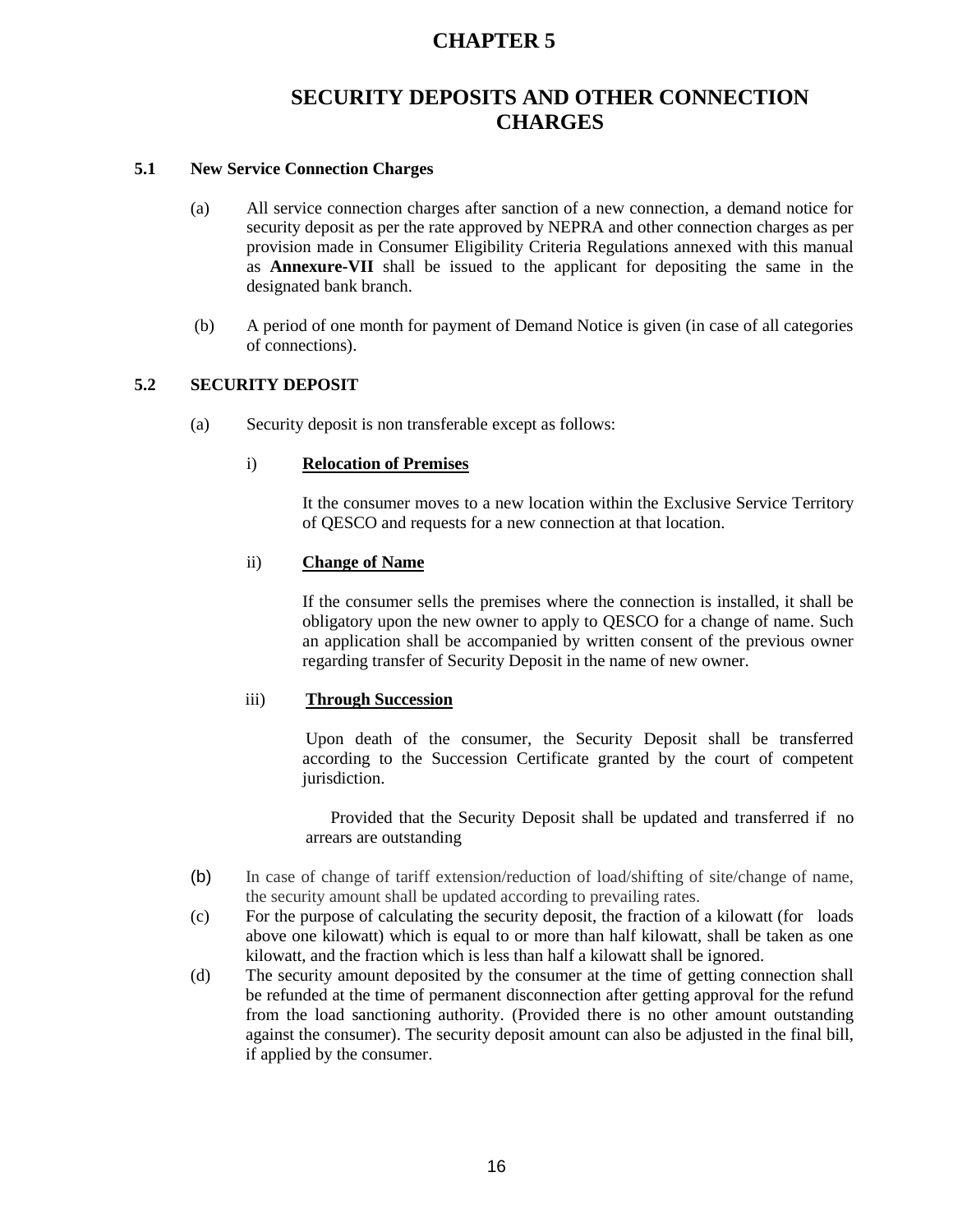## **METER READING AND BILLING**

#### **6.1 METER READING**

- (a) Meter reading of all the consumers of a QESCO is carried out on a routine basis each month to record the consumption of energy consumed by each consumer during a given period (Billing cycle/billing month). The meter reading is generally taken/recorded by the local Distribution office of the distribution company for the purpose; the consumers of each sub division are divided into a number of batches. The meter reading program shall be prepared in such a way that the meters of a batch are normally read on the same dates each month.
- (b) Meter readings of all types of connections with load up to 20 kW are required to be taken by the Meter Readers. Reading of Maximum Demand indicators of connections having load over 20 kW are to be recorded by the senior officers of the distribution company
- (c) **Meter readings are taken preferably in the presence of customers or their authorized representatives. Following are noted:**
	- i) Date of reading
	- ii) Meter Reading/MDI
	- iii) Units consumed during the month
	- iv) Append their initials.
	- v) Their remarks in case of any discrepancy observed

Meter reading officers/meter readers shall return the Consumer Meter Reading Cards to the consumers before leaving their premises.

- (d) Meter Readers shall also check the irregularities/discrepancies in the metering system at the time of reading meters and report the same in the reading book/discrepancy book. Meter Supervisor/Inspector will take corrective action to rectify these discrepancies.
- (e) QESCO may develop alternative meter reading program and/or establish revised designations for meter readers as per QESCO Commercial Organization Plan.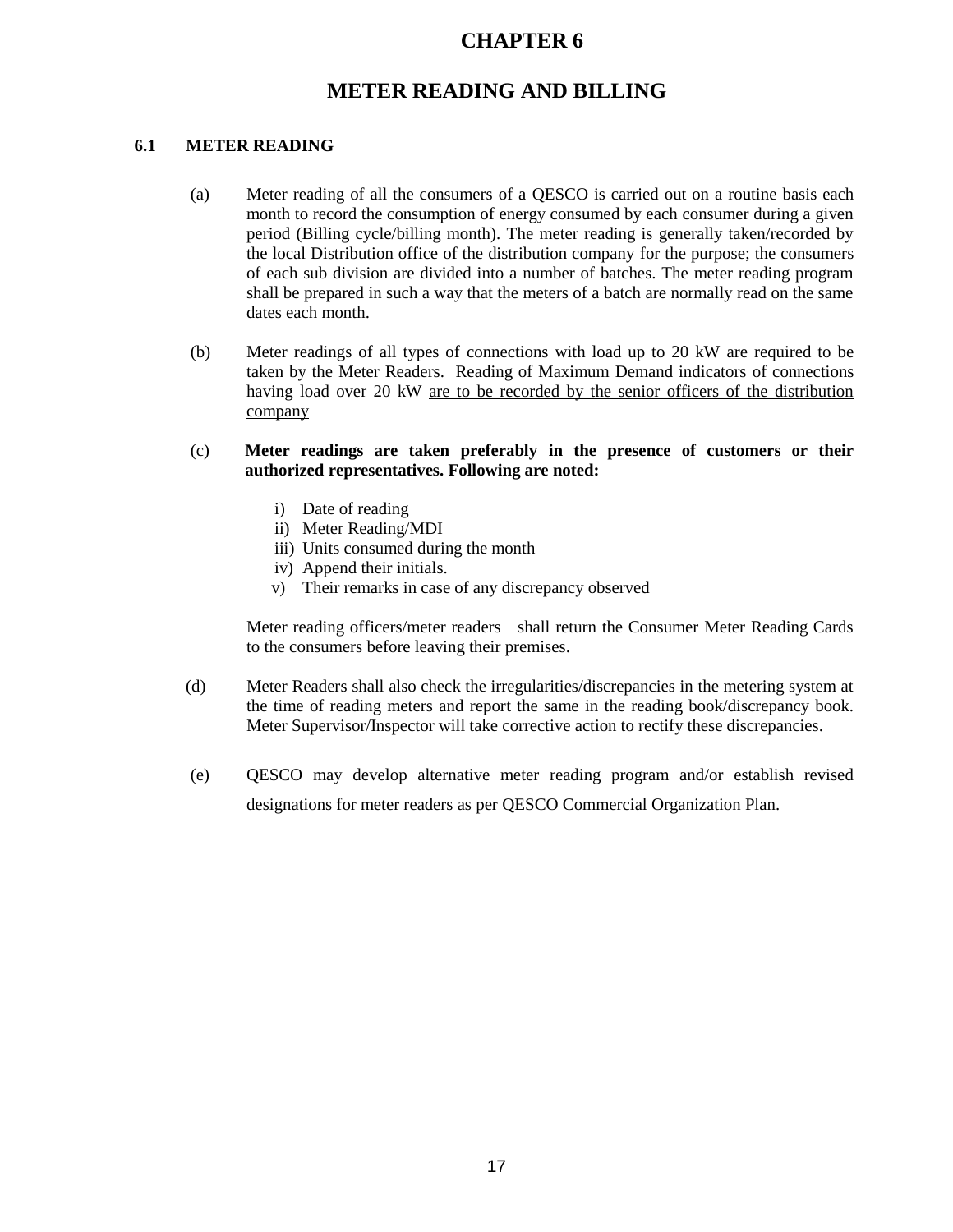#### **6.2 Electricity Bill**

| (a) | The Electricity consumption bill shall generally contain the following information |  |  |  |
|-----|------------------------------------------------------------------------------------|--|--|--|
|     |                                                                                    |  |  |  |
|     |                                                                                    |  |  |  |

| <b>INFORMATION</b>             | <b>DEFINITION</b>                                                                           |
|--------------------------------|---------------------------------------------------------------------------------------------|
| <b>Billing Period</b>          | The period for which bill is being issued.                                                  |
| Reference No.                  | A dedicated number allotted to a consumer for                                               |
|                                | identification.                                                                             |
| Tariff                         | The applicable rates and charges approved by                                                |
|                                | NEPRA for the category of connection.                                                       |
| Load                           | The load sanctioned for the connection.                                                     |
| <b>Reading Date</b>            | The date on which the meter reading is taken.                                               |
| <b>Issue Date</b>              | The date on which bill is issued to the                                                     |
|                                | Consumer.                                                                                   |
| Due Date                       | The date by which amount of the bill is to be                                               |
|                                | paid. However, if the due date falls on a                                                   |
|                                | holiday, the due date shall be the next working                                             |
|                                | day.                                                                                        |
| <b>ED</b>                      | Electricity Duty levied by the Provincial                                                   |
|                                | Government.                                                                                 |
| <b>Total units Consumed</b>    | The units consumed during a Billing Period or                                               |
|                                | estimated consumption in case of defective                                                  |
|                                | meter.                                                                                      |
| Total cost of Electricity      | The cost as per applicable tariff of total units                                            |
|                                | consumed or estimated consumption in case of                                                |
|                                | defective meter.                                                                            |
| Installments                   | Any amount to be paid as per installments                                                   |
|                                | allowed by the Competent Authority.                                                         |
| <b>GST</b>                     | The General Sales Tax levied by<br>the<br>Government of Pakistan                            |
|                                |                                                                                             |
| Amount Payable Within due date | Total current amount of all the payment items<br>as mentioned in the bill including arrears |
|                                | amount, if any                                                                              |
| Arrears                        | Unpaid amount of the bill.                                                                  |
| Late Payment Surcharge (LPS)   | The amount levied on account of non-payment                                                 |
|                                | of bill within due date,                                                                    |
| Amount Payable After due date  | Total of amount payable within due date and                                                 |
|                                | Late Payment surcharge.                                                                     |
| <b>Fixed Charges</b>           | As defined in Tariff Terms & Conditions.                                                    |
| Variable Charges               | As defined in Tariff Terms & Conditions.                                                    |
| <b>Billing Demand</b>          | As defined in Tariff Terms & Conditions.                                                    |
| <b>Other Charges</b>           | These charges include Fuel Adjustment charge,                                               |
|                                | Fee, Withholding<br><b>PTV</b><br>Tax,<br>any<br>other                                      |
|                                | charge/surcharge<br>by<br>the<br>Federal<br>levied                                          |
|                                | Government etc.                                                                             |

(b) In cases where accumulated readings are recorded, segregated bills shall be prepared keeping in view the number of months for which the readings have been accumulated to give relief to the consumers.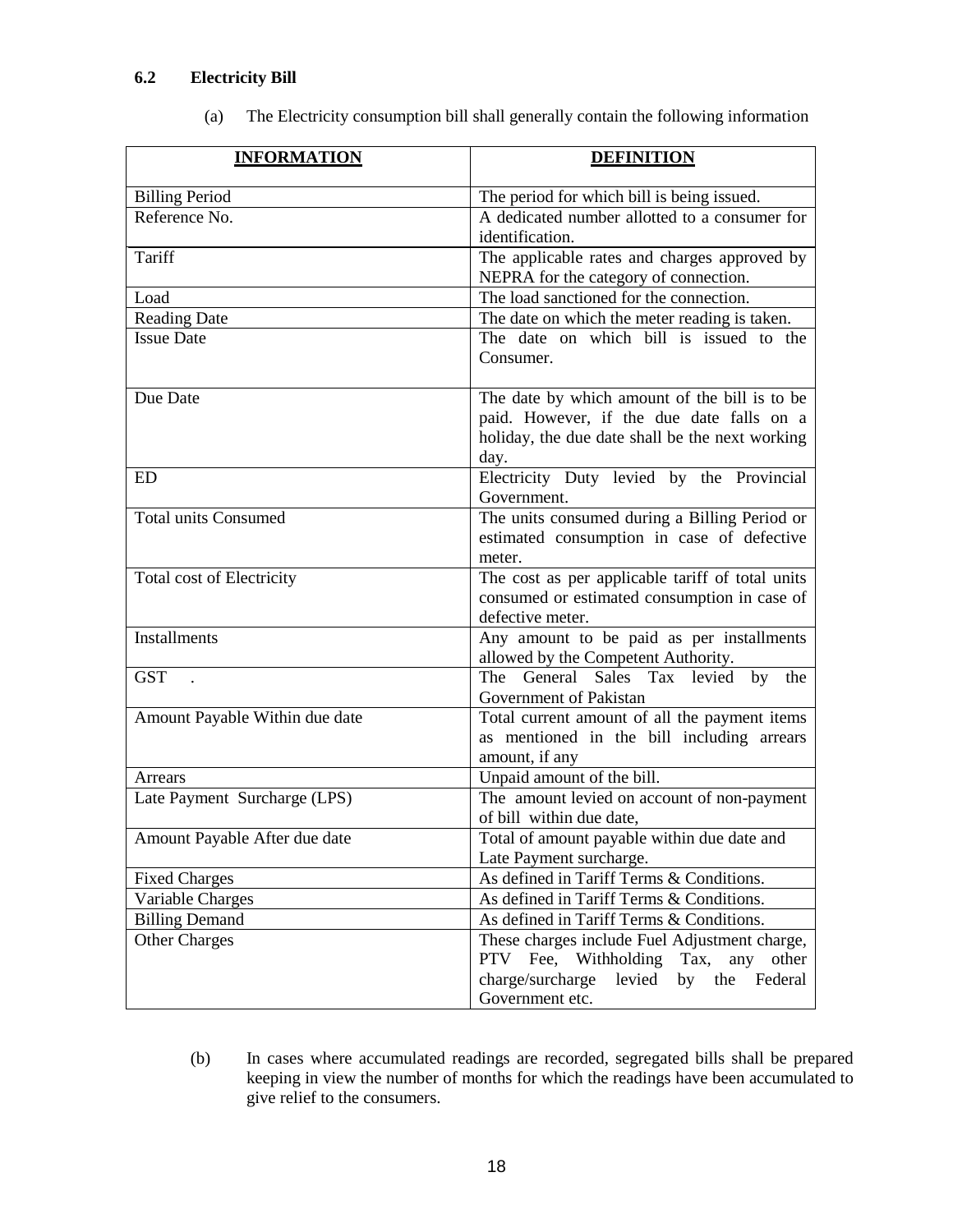(c) The consumers are advised to read the "INSTRUCTIONS FOR THE PAYMENT OF BILLS" given on the back of Monthly Electricity consumption charges bill of general consumers and bill for Industrial (MDI)/Bulk supply consumers for their knowledge and guidance. The monthly bill may also be downloaded from QESCO's website in case of non receipt of bill on usual delivery dates.

#### **6.3 TIME PERIOD FOR PAYMENT OF BILLS**

The due date for payment of bills shall be within 15 days from the issue date of the bills. However, the consumers will have clear 7 days from the date of actual delivery of the bill for the purpose of payment.

#### **6.4 PROCEDURE FOR BILLS DISTRIBUTION**

- (a) Batchwise computerized bills for consumers having load up to 20 kW shall be received by the local office of the area from the revenue offices. The same shall then be handed over to the Bill Distributors on the same day for distribution to respective consumers.
- (b) The Bill Distributors shall deliver the bills at the premises of the consumers within a day of receipt of the bills by them for distribution.
- c) Bills for industrial consumers and MDI connections above 20 kW load shall also be distributed to the respective consumers through Bill Distributors who shall obtain the acknowledgements of such bills from the consumers in the Bills Delivery Books.

#### **6.5 COLLECTION /PAYMENT OF ELECTRICITY BILLS**

- (a) All Commercial Bank Branches and Post Offices of the respective City/District where connection exists shall be collecting Electricity Bills from consumers who have been given option to deposit their Electricity Bills in any designated bank branch/post office. Online payment and payment through Credit Cards or through cheques at designated bank branches can also be made where possible. NADRA KIOSK are also authorized to collect electricity bills.
- (b) Procedure in brief regarding payment of bills in Banks/Post Offices is as under:
	- i) In order to avoid late payment surcharge*,* consumers shall pay their bills and demand notices in bank branches in cash or through Pay Orders/Bank Drafts/Crossed Cheques. Consumers can also make payments to Revenue Offices through Crossed Cheques or Bank Drafts.(For payments to avoid levy of late payment surchargemade through cheques a grace period of at least three days be given for the realization of payment and these days are included in the fifteen 15 days grace period).
	- ii) The Banks/Post Offices shall receive bills, acknowledge the receipt of payment by stamping the bills and the counterfoils as "PAID" indicating the amounts received. Authorized officer of Bank/Post Office shall sign bills and counter foils in order to authenticate the transaction.
	- iii) The Bank branches/Post offices shall retain counterfoils and return the acknowledged bills to payers/consumers.
- (c) QESCO may develop and offer to consumers an option to receive bills and make payments via Internet or in such other manner as may be possible, convenient and effective.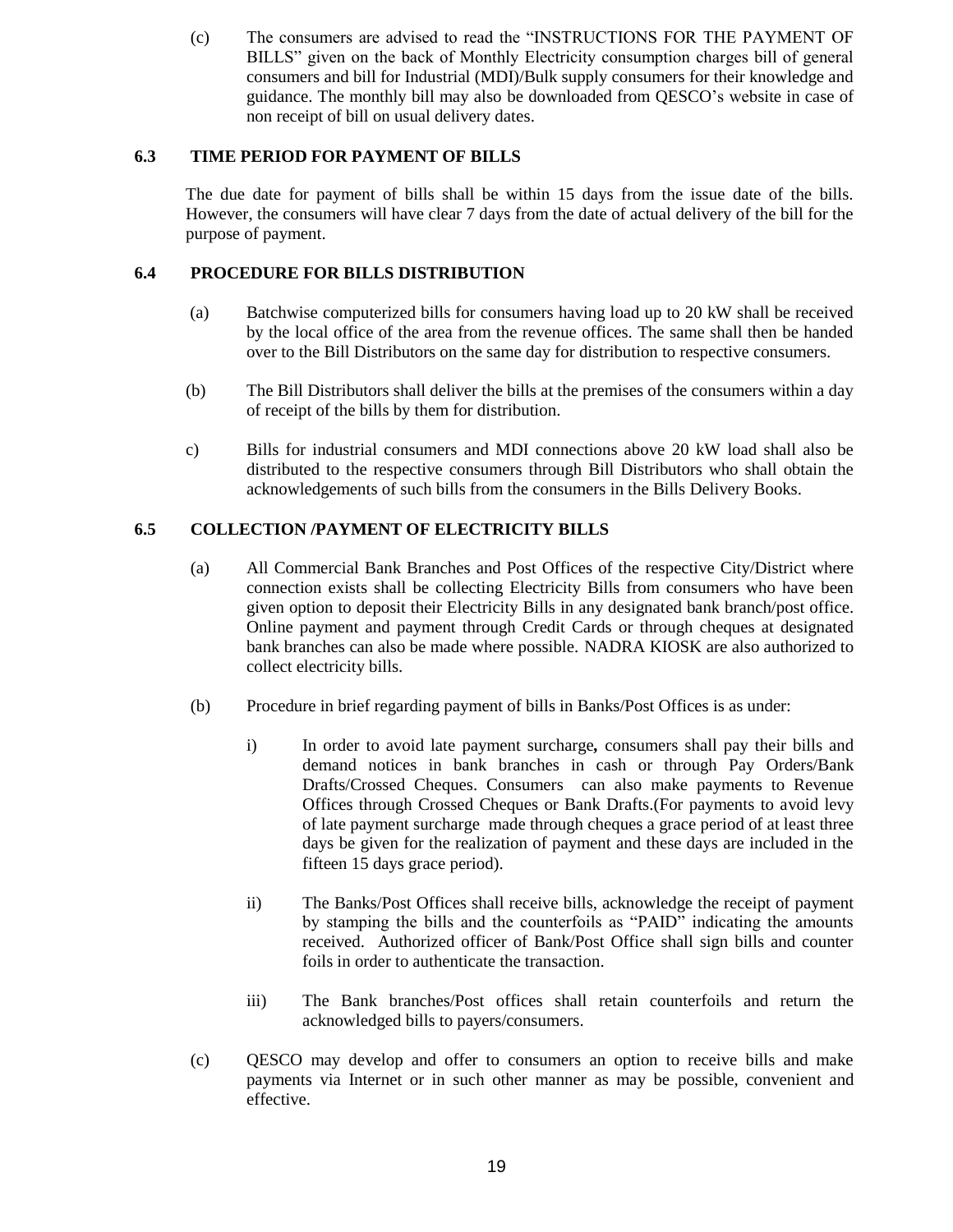## **TARIFF**

#### **7.1 TARIFF**

Tariff means the rates, charges, terms and conditions for generation of electric power, transmission, interconnection, distribution services and sales of electric power to consumers by a QESCO. QESCOs shall charge only such tariff from consumers as is approved by NEPRA and duly notified by Government of Pakistan from time to time. QESCOs shall apply to NEPRA for any change of tariff to be charged from different categories of consumers.

#### **7.2 AVAILABILITY OF SCHEDULE OF TARIFF**

The schedule of tariff as approved by NEPRA and notified by the Government of Pakistan, shall be made available in QESCO offices and shall be provided to the consumers on demand free of cost (copy thereof is attached as Annexure III). All consumer queries/clarifications in respect of applicable tariff shall be adequately addressed by the QESCO.

#### **7.3 POWER FACTOR PENALTIES**

The penalties for low power factor shall be levied according to the "Terms and Conditions" of approved tariff of respective category as annexed at Annexure-I with this document.

#### **7.4 CHANGE OF TARIFF**

- (a) The consumer shall apply, at least 30 days in advance, for the change of his existing tariff to the competent load sanctioning Authority.
- (b) The consumer shall submit the application for change of tariff along with the required documents as mentioned in the application form.
- (c) QESCO shall accord approval for change of tariff within 30 days of receipt of application after site verification and confirmation of other information provided by the consumer in his application.

#### **7.5 MIS-USE OF TARIFF**

- (a) The consumer shall, in no case use the connection for the purpose other than for which it was originally sanctioned. In case of violation, the consumer is liable for disconnection and/or penal action.
- (b) QESCO shall serve seven (7) days clear notice to the consumer who is found misusing his approved/sanctioned tariff. However, QESCO shall immediately change the tariff and shall determine the difference of charges of the previous period of misuse to be recovered from consumer. However, in the absence of any documentary proof the maximum period of such charges shall not be more than TWO billing cycles.

#### **7.6 TOD TARIFF**

TIME OF DAY (TOD) metering for various classes has been introduced. The advantage of TOD metering is that the rates are less in off peak hours as per the schedules of TOD. In addition it also helps in reducing the Peak Demand on the system. Consumers are advised to avail the facility of TOD metering.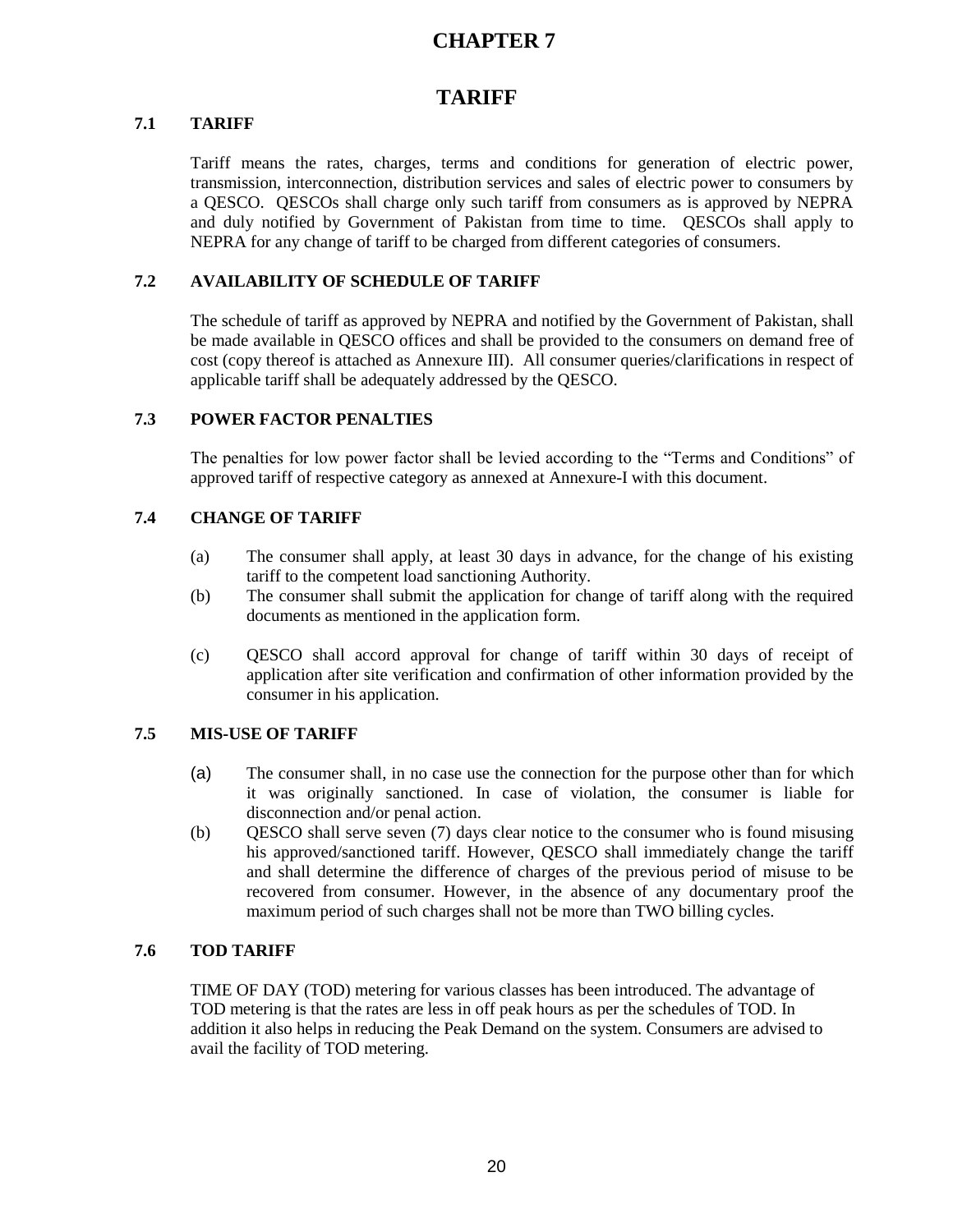## **DISCONNECTION AND RECONNECTION**

#### **8.1 DISCONNECTION**

A premises is liable to be disconnected if the consumer is a defaulter in making payments of the energy consumption charges bill(s), or if he is using the electric connection for a purpose other than for which it was sanctioned, or if he has extended his load beyond the sanctioned load even after receipt of a notice in this respect from the QESCO.

#### **Disconnection Procedure**

- (a) The consumer shall be bound to pay his energy bill within due date specified in the bill or with the late payment surcharge if paid after due date, before the issuance of the next month bill.
- (b) In case of non payment of the previous months electricity bill, the QESCO shall serve a clear 7 days notice to the defaulting consumer to either clear the out- standing dues with the current bill or face disconnection and penal action.
- (c) Upon non receipt of payment even after the expiry of the notice period, the supply of the defaulting premises shall be disconnected. In such cases the disconnected supply shall not be reconnected or restored by the QESCO until full payment along with late payment surcharge has been made by the consumer. The power supply of the consumers who are allowed by the QESCO to make the payment in installments shall not be disconnected. However, if a consumer further defaults in making payment of installments, the power supply of such a consumer shall be disconnected without any further notice and shall only be restored after receipt of all arrears.
- (d) The power supply of a defaulting consumer shall not be disconnected who has lodged a complaint/petition against any wrong billing or any dispute relating to the payment of energy bill with QESCO, the Electric Inspectors office/ Provincial Office of Inspection or NEPRA (for all such, proper restraining orders shall be issued). QESCO shall also not disconnect the supply if a restraining order to this effect has been issued from any court of law.
- (e) If a consumer extends his existing load beyond the sanctioned load he shall be issued a notice along with evidence thereof to apply for extension of load within one month of the receipt of notice. The QESCO shall disconnect the power supply if the consumer fails to avail this opportunity.

#### **8.2 Disconnection on consumer's request.**

Temporary disconnection of supply is allowed to a consumer on his/her request, for a period of 30 days subject to the following terms and conditions:-

a) That the consumer has paid the final bill up to the day immediately preceding the intended date of request for temporary disconnection.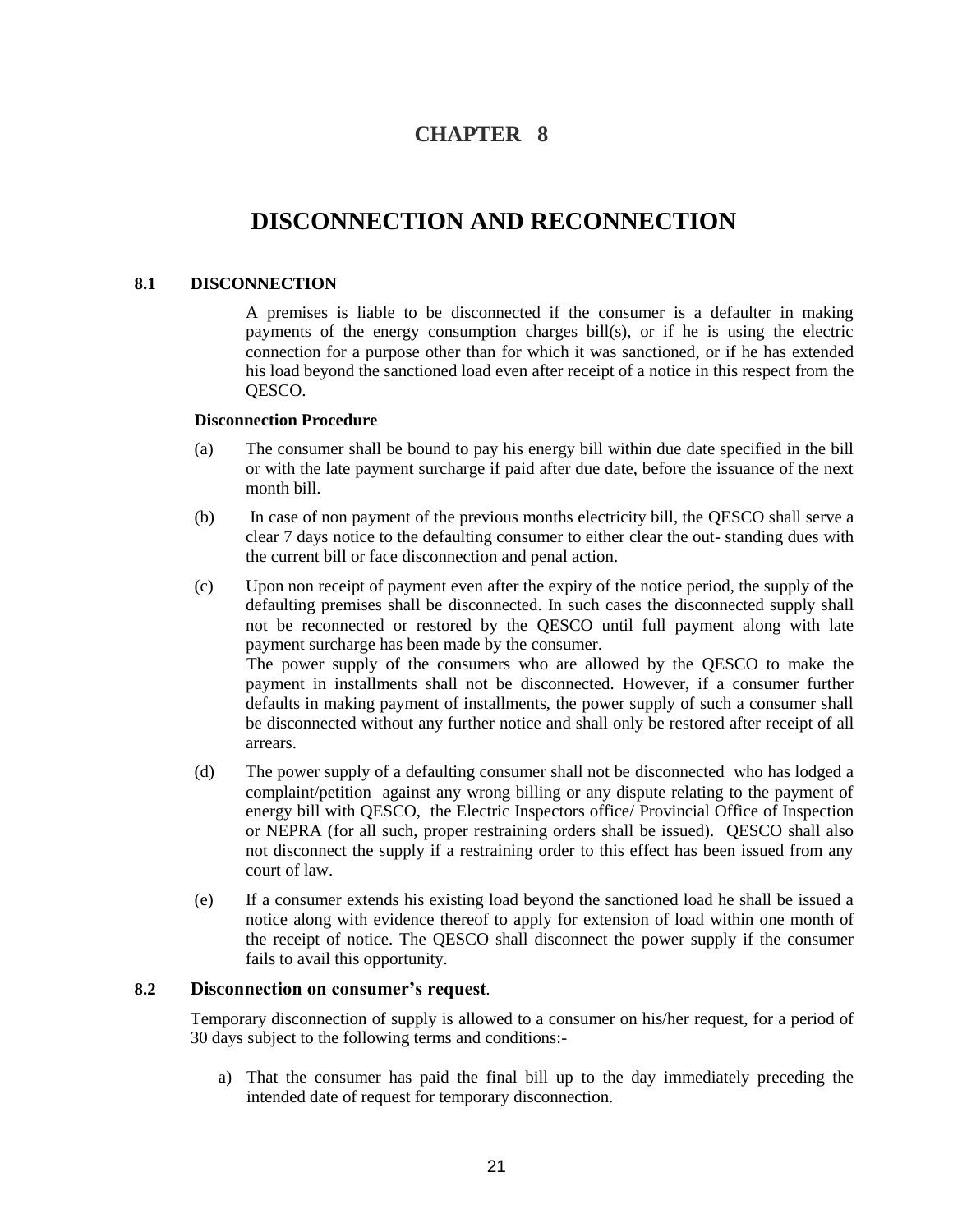- b) That exemption in payment of minimum/fixed charges will be admissible for the actual period of disconnection subject to a maximum of 30 days consecutive days during a period of twenty four consecutive months;
- c) That no reconnection fees shall be charged if the consumer gets the connection restored immediately after the expiry of the period of disconnection allowed to him/her;
- d) A seasonal consumer or a consumer whose connection is lying disconnected shall not be eligible to the allowance given in the temporary disconnection;
- e) After the expiry of the period allowed for disconnection as per clause (b) above, the connection shall be deemed to have been restored for payment of minimum/fixed charges even if the consumer does not request for reconnection and does not use electricity. In case the consumer defaults in making the future bills, his/her connection may be disconnected and equipment installed at his premises to supply energy be removed after service of notice as per disconnection procedure. Restoration of supply to such a premises shall also be regulated as per the Reconnection Policy as given in section 8.3

A consumer who intends to get his/her premises disconnected shall apply to the load sanctioning Authority of the connection concerned, who will arrange the final bill from the Revenue Officer concerned. After payment of final bill, the respective load sanctioning Authority will approve the disconnection. Disconnection for consumers supply shall be effected through removal of, such facilities to avoid misuse of electricity during the period of disconnection.

**NOTE:** In all cases of reconnection/MCOs or any case where meter is changed for any other reason, Part III and Part IV of the application form will be filled out and a copy sent to the consumer for his information duly signed by the officer in charge.

#### **8.3 RECONNECTION**

The disconnected premises shall be reconnected at the request of the consumer if all outstanding electricity charges are paid and subject to the following policy.

#### **(a) RECONNECTION POLICY**

A disconnected premises shall only be reconnected after recovery of all outstanding energy consumption charges and Minimum/Fixed Charges as follows: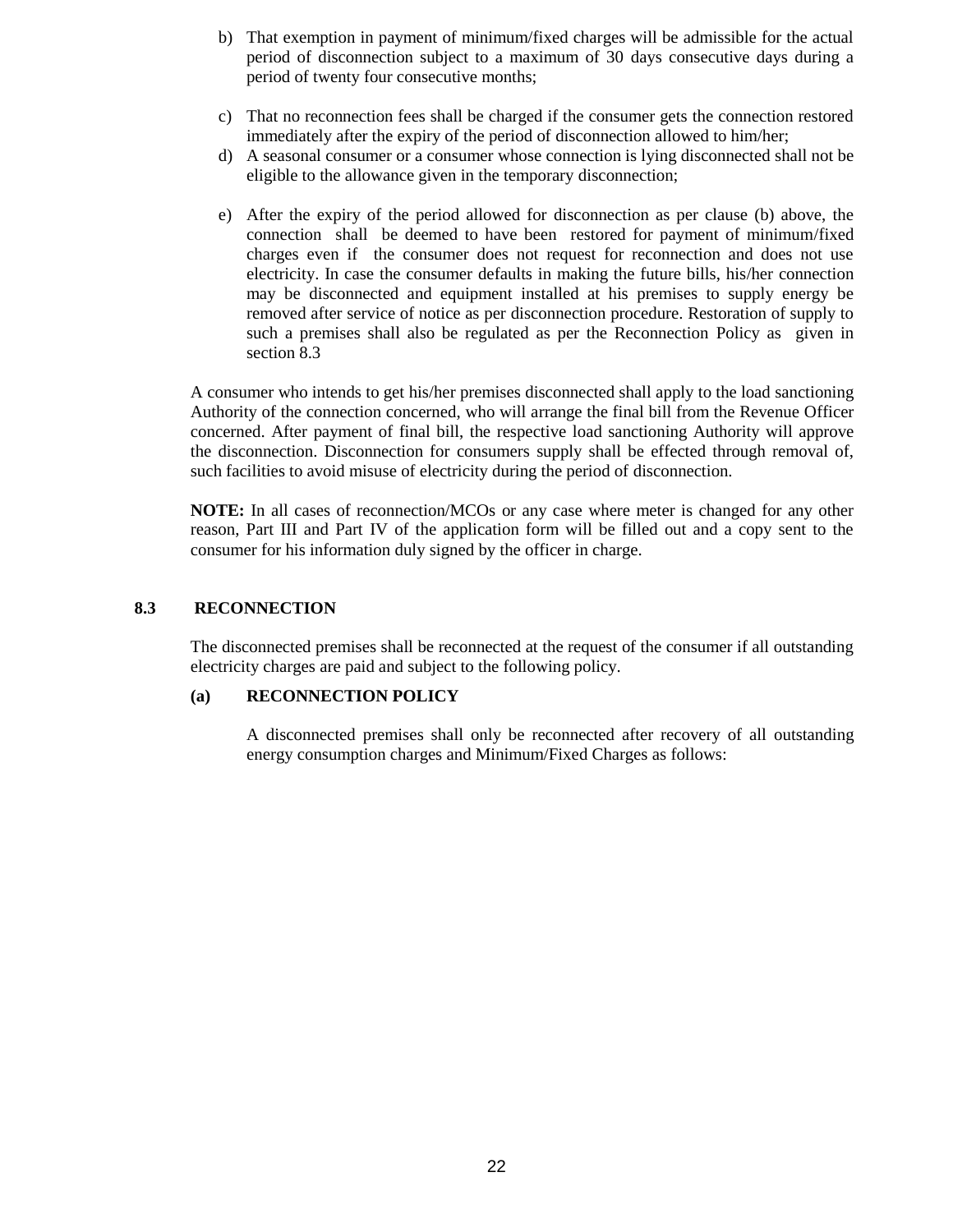| (A) | For General Supply Tariff- A-1 &A-II (single                                                | Minimum/fixed charges of Rs 100 only for any period.                                                                                                       |
|-----|---------------------------------------------------------------------------------------------|------------------------------------------------------------------------------------------------------------------------------------------------------------|
|     | phase only)                                                                                 |                                                                                                                                                            |
| (B) | For General Supply-Tariff A-1 & A-II                                                        | Minimum/fixed charges for actual period<br>a.                                                                                                              |
|     | 3-Phase Connections                                                                         | of disconnection of supply if period of disconnection is<br>up to ninety days. $(+)$ amount of arrears due up to date of                                   |
|     | For Industrial Supply                                                                       | permanent disconnection).                                                                                                                                  |
| (C) | Tariff (B-1, B-2, B-3, B-4)                                                                 | b.<br>In case the period of disconnection of supply<br>is more than ninety days and upto three years then the                                              |
|     | For Agriculture tube well and lift irrigation pumps                                         | minimum/fixed charges will be recovered @ one month                                                                                                        |
| (D) | $Tariff - D$                                                                                | for every quarter in addition to the minimum/fixed<br>charges for ninety days. Period less than a quarter will                                             |
|     | For Flat Rate                                                                               | ignored for the purpose of recovery of<br>be                                                                                                               |
| (E) | $Tariff - D-1$                                                                              | minimum//fixed charges (+ amount of arrears due up to                                                                                                      |
|     |                                                                                             | date of permanent disconnection).<br>If the period of disconnection is more than<br>$c_{\bullet}$                                                          |
|     |                                                                                             | three years from the date of disconnection,<br>minimum fixed charges for the disconnected period                                                           |
|     |                                                                                             | beyond three years from the date of disconnection up to                                                                                                    |
|     |                                                                                             | the date of reconnection shall be recovered in addition to<br>the charges laid down in (a) and (b) above. The                                              |
|     |                                                                                             | minimum/fixed charges for period beyond three years                                                                                                        |
|     |                                                                                             | shall be @ one month for every year. Period less than a<br>year shall be ignored in calculations.                                                          |
|     |                                                                                             |                                                                                                                                                            |
|     |                                                                                             |                                                                                                                                                            |
|     |                                                                                             |                                                                                                                                                            |
|     |                                                                                             |                                                                                                                                                            |
|     |                                                                                             |                                                                                                                                                            |
| (F) | For Bulk Supply                                                                             | <b>NIL</b>                                                                                                                                                 |
|     | Tariff (C-1, C-2, C-3)                                                                      |                                                                                                                                                            |
| (G) | For Public Lighting                                                                         | <b>NIL</b>                                                                                                                                                 |
|     | Tariff-G                                                                                    |                                                                                                                                                            |
| (H) | For ONE Point supply to Residential colonies                                                | $\text{NIL}$                                                                                                                                               |
|     | attached to the premises of industrial supply<br>consumers, who have their own distribution |                                                                                                                                                            |
|     | facility.                                                                                   |                                                                                                                                                            |
|     | Tariff-H                                                                                    |                                                                                                                                                            |
| (I) | For Seasonal Industrial Supply                                                              | Where a "Seasonal Supply" consumer does not come                                                                                                           |
|     | Tariff-F                                                                                    | forward to have his seasonal Industry re-connected with<br>the Company's Supply System in any ensuing season, the                                          |
|     | (As specified in Tariff Terms and Conditions and                                            | service line and equipment belonging to the Company                                                                                                        |
|     | as amended from time to time)                                                               | and installed at his premises shall be removed after<br>expiry of 60 days of the date of commencement of the                                               |
|     |                                                                                             | season previously specified by the consumer at the time                                                                                                    |
|     |                                                                                             | of<br>his obtaining new connection/re-connection.<br>However, at least ten clear days notice in writing under                                              |
|     |                                                                                             | registered post shall be necessary to be given to the                                                                                                      |
|     |                                                                                             | consumer before removal of service line and equipment                                                                                                      |
|     |                                                                                             | from his premises as aforesaid, to enable him to decide<br>about the retention of connection or otherwise. No                                              |
|     |                                                                                             | Supply Charges shall be recovered from a disconnected                                                                                                      |
|     |                                                                                             | seasonal consumer for any season during which he does<br>not come forward to have his seasonal Industry re-<br>connected with the Company's Supply System. |

Note: For disconnected premises, Meter Rent/Service rent shall be charged (where applicable) for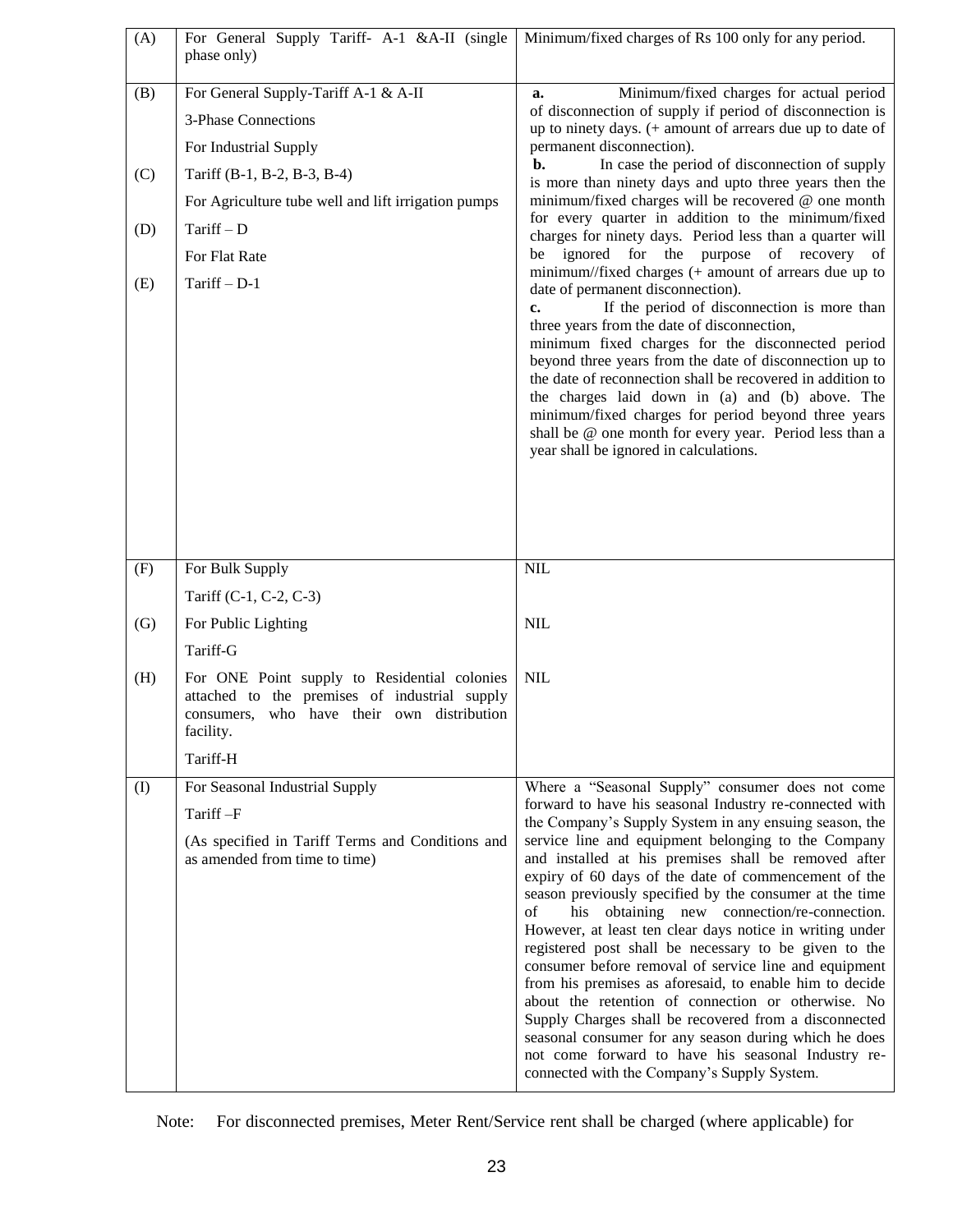the entire period of disconnection up to the date of reconnection.

- **(b)** Cost of material to be recovered at the time of reconnection.
	- a) The material and equipment which is removed from the site as a result of disconnection shall be kept in the sub divisional office (AMO's office) for 365 days from the date of disconnection and an entry to this effect shall be made in a register to be kept for this purpose. It shall be re-installed after payment of reconnection charges without recovering cost thereof on application for reconnection within 365 days to be reckoned from the date of disconnection. If a disconnected consumer does not come forward for reconnection within 365 days from the date of disconnection, then the removed material and equipment shall be returned to the store. Removed material and equipment shall be taken on stock and it shall be issued as stock material by the concerned office.
	- b) In case a disconnected consumer applies for reconnection after the expiry of 365 days of disconnection but within three years from the date of disconnection, credit on depreciated value of the removed material shall be given in the estimate for reconnection provided cost of the removed material was originally borne by the consumer or it was wholly subsidized by an external agency out side the QESCO or if such cost had not element of subsidy by the QESCO. No credit of the cost of the removed material will be accorded where it was partially subsidized by the QESCO under any approved package. (Cost of such material and equipment under any partial scheme will be treated as if cost of the removed material was originally borne by QESCO and as such no credit for depreciated value of subsidized cost will be provided).
	- c) In case a disconnected consumer applies for reconnection after a period of three years from the date of disconnection, no credit of the cost of the removed material shall be accorded, even if he had originally paid the entire cost of the material and equipment at the time of obtaining connection.
	- d) In case of reconnection of a disconnected premises where no arrears are outstanding against the premises and due to some reason serviceable equipment is available at site, QESCO may utilize such equipment and cost of such material will not be recovered from the consumer subject to the satisfaction of the QESCO that the material is genuine, operationally safe and the equipment has a reasonable serviceable life.

 On receipt of payments the QESCO shall issue reconnection orders for implementation by the field office after fulfilling the formalities as per Reconnection Policy mentioned above and immediately regularize the billing after execution of reconnection.

#### **8.4 SECURITY DEPOSIT AND CHARGES FOR RECONNECTION**

- (a) Once a consumer applies for reconnection, he shall be charged security deposit as per the following policy:
	- i) For consumers whose security has not been adjusted against the outstanding arrears and their disconnected period is also less than or equal to 365 days no additional security deposit shall be charged.
	- ii) For consumers whose security has been adjusted against the arrears and their disconnected period is within 365 days or less only the amount of adjusted security shall be charged.
	- iii) For consumers whose security has not been adjusted against arrears but their disconnected period is more than 365 days, for such consumers the difference in amount between the security deposit already available with the QESCO and the prevailing rate at the time of reconnection shall be charged.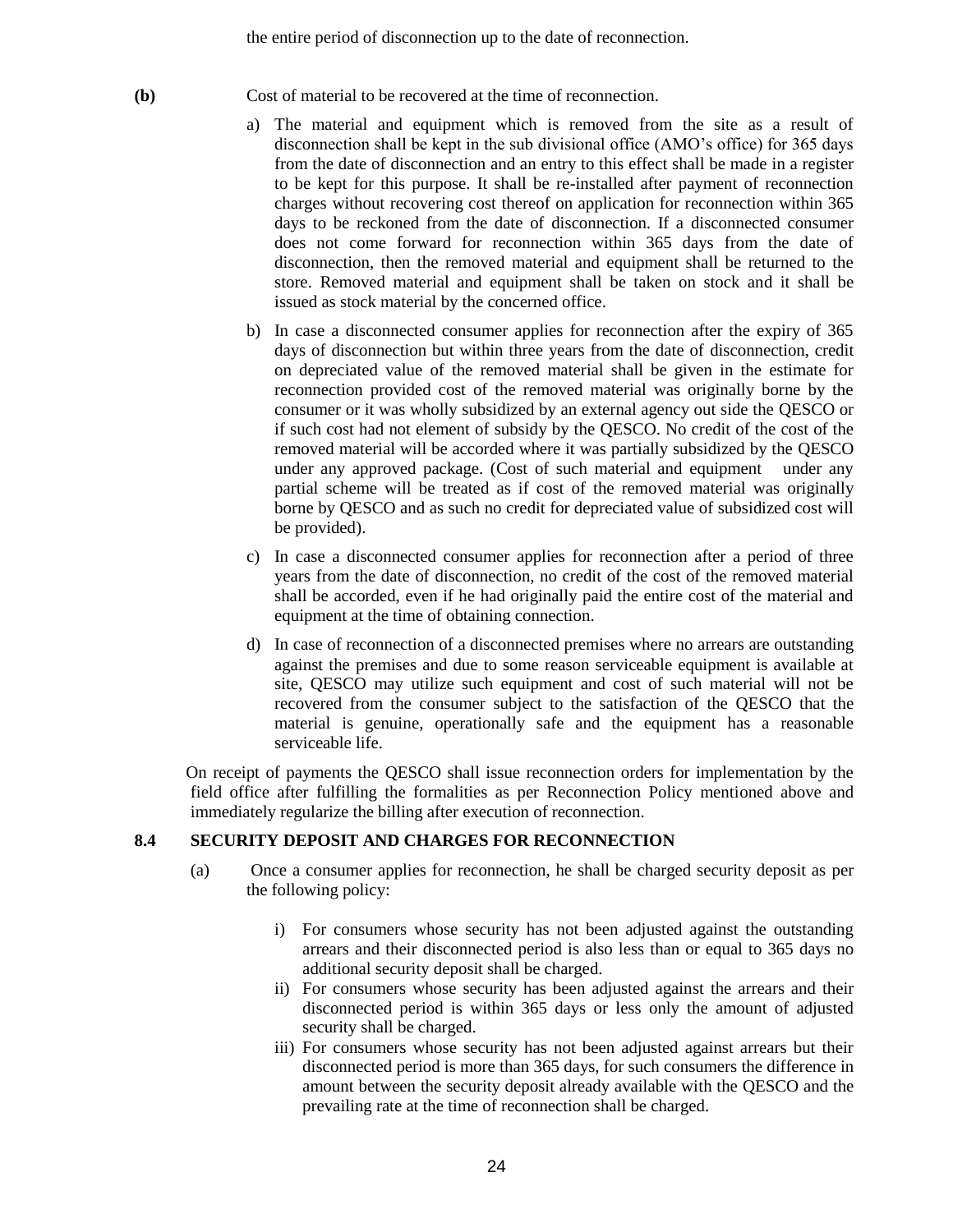- iv) For consumers whose security has been adjusted against the arrears and their disconnected period is also more than 365 days, for such consumers the security at the prevailing rate shall be charged.
- (b) Reconnection fee shall be recovered as per following rates for the amount of the arrears on the basis of which DCO/ERO was affected:

| $\mathbf{i}$      | For arrears upto Rs. 1000/-                               | Rs. 100/-    |
|-------------------|-----------------------------------------------------------|--------------|
| $\mathbf{ii}$     | For arrears between Rs. 1,001/- and Rs. 5000/-            | Rs. 300/-    |
| iii)              | For arrears between Rs. 5,001/- and Rs. 15000/-           | $Rs. 900/-$  |
| iv)               | For arrears between Rs. 15001/- and Rs. 1 Lac             | Rs. 2000/-   |
| V)                | For arrears between Rs. 1 Lac to Rs. 5 Lac                | Rs. 2500/-   |
| $\overline{vi}$ ) | For arrears over Rs. 5 Lac                                | Rs. 10,000/- |
| vii)              | For connection disconnected due to other reasons          | Nil.         |
|                   | i.e. disconnected on technical grounds, for unauthorized  |              |
|                   | Extension in load, or seasonal consumers disconnected     |              |
|                   | due to season off or disconnected due to misuse of        |              |
|                   | Applicable Tariff, no reconnection fees shall be charged. |              |

- (c) All the disconnected consumers, having disconnected period of more than three years shall have the option to apply for new connection in the same premises subject to clearance of all dues outstanding against previously disconnected connection. In such cases nothing on account of fixed charges/minimum charges for disconnected period shall be debited against the premises previously disconnected, if new connection is sought instead of "Reconnection". For this purpose the security amount originally deposited by the consumer shall be adjusted against the arrears of the previous account number and the arrear bill of balance amount to be served to the consumer. Upon payment of the balance amount, the consumer can apply for a new connection as per new connection policy given in Consumer Service Manual. If any material is available at site or is lying with the QESCO against the consumers premises, the same shall be considered and will be accounted for in preparing the estimate for the dedicated system of the consumer.
- (d) Relief to industrial as well as agricultural tube well consumers shall be given as per insensitive package introduced from time to time. Consumers are advised to contact their local QESCO office for further details.
- (e) The disconnected consumers whose arrears have partially or totally been set aside by Courts, Electric Inspectors/POI, NEPRA or QESCO's competent authorities or have been allowed part payments shall be allowed reconnections on deposit of remaining arrears or their first installment.

#### **8.5 COLLECTION OF ARREARS UPON OR FOLLOWING RECONNECTION**

#### **(a) Causes of Increase of Amounts in Arrears**

- i) The consumers who default in making payments by due dates shall be issued disconnection Notices printed on monthly Electricity Consumer Bills. The connections of consumers who still do not make payments of their arrears shall be disconnected on the maturity of disconnection notices after expiry of the stipulated period.
- ii) In case of the consumers who shift sites of their tube wells, poultry farms, cattle farms and industries to other locations without clearing the pending electricity bills, QESCO shall take legal action to recover the arrears.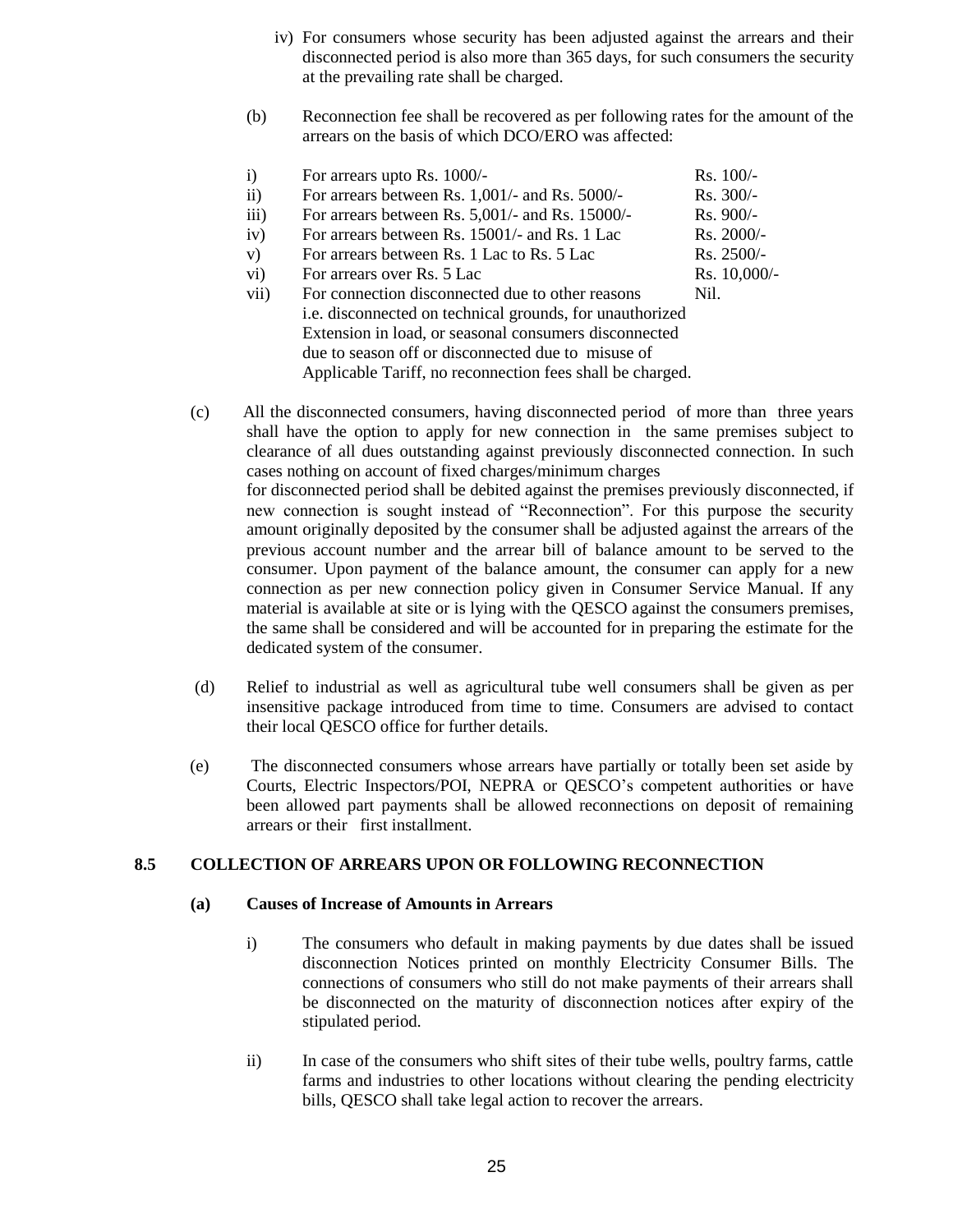iii) The consumers who sell their houses shops, industries, seasonal factories, etc without making payment of electricity bills, QESCO (QESCO to inserts its name) shall recover the arrears from the new occupants of the defaulting premises.

#### **(b) Recovery of Arrears Amount**

Recovery of arrears from the consumers shall be made through their regular monthly bills. If the monthly bills are not paid in time necessary action for Disconnection of such consumers shall be taken according to the procedure as described in Chapter No.8 "DISONNECTION AND RECONNECTION".

#### **(c) Proceedings Against Disconnected Defaulting Consumers**

In case consumers fail to pay the arrears amount, all legal measures/actions shall be initiated against such consumers for recovery of outstanding dues.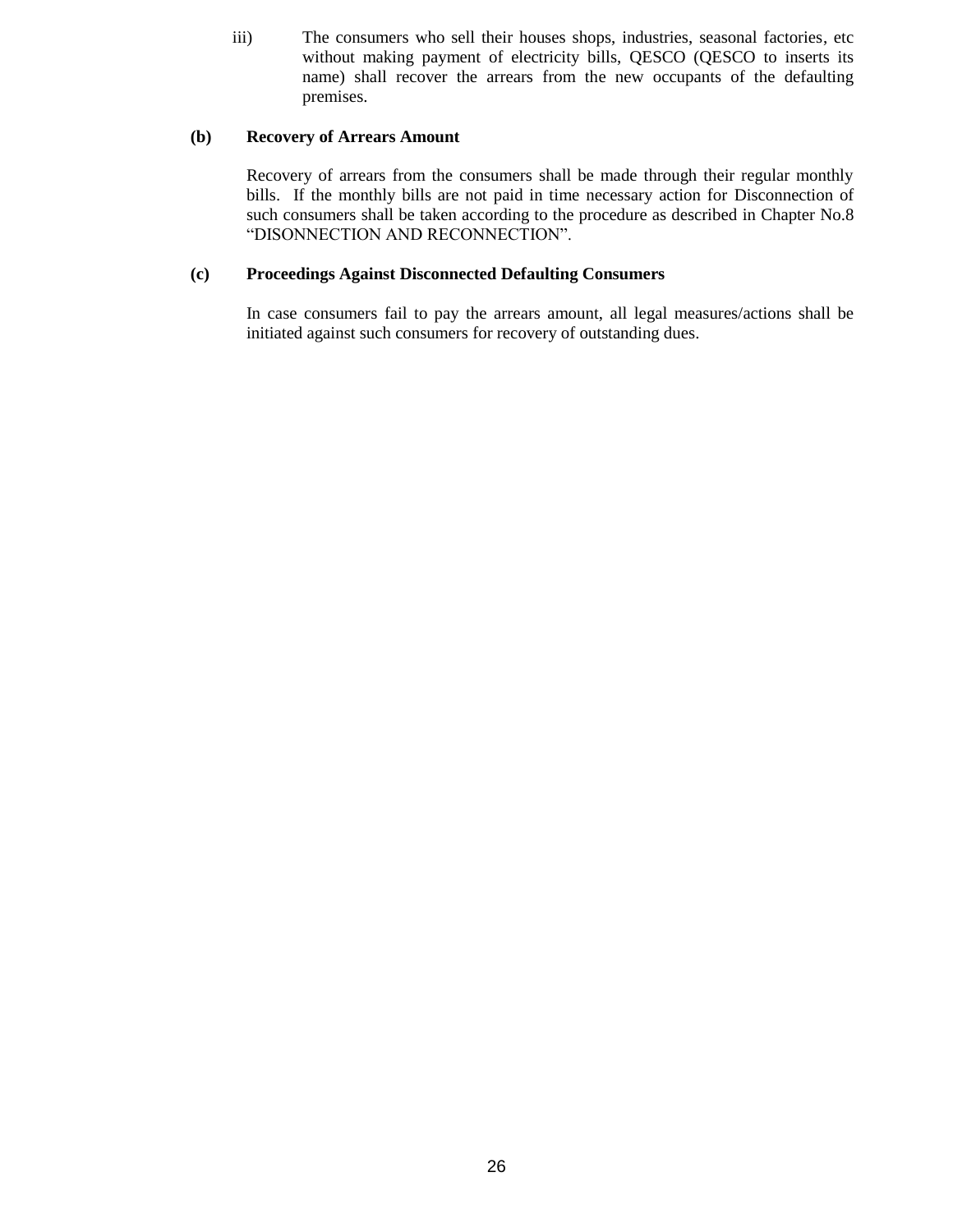## **DISHONEST ABSTRACTION, CONSUMPTION OR USE OF ENERGY**

#### **9.1 THEFT OF ELECTRICITY/ENERGY**

#### **(a) DIRECT THEFT OF ELECTRICITY BY REGISTERED/ UN REGISTERED CONSUMERS OF A QESCO.**

- i) If a premises/person is found to be hooked directly with the QESCO's supply line by bypassing the metering equipment or if the consumer is using electricity direct from the QESCO's supply line and/or the person living in the premises is not a consumer of the QESCO, then the QESCO shall interalia process the case as THEFT of electricity. For all such cases the QESCO shall register an FIR with the police. The FIR is to be registered by a responsible officer of the QESCO not below the rank of Sub Divisional Officer.
- ii) All theft cases of direct hooking would be dealt by QESCO strictly in accordance with relevant clauses of Electricity Act 1910. The disconnection of electricity shall be carried out immediately under the supervision of Sub Divisional Officer of the area or any other authorized Officer of the QESCO. The removed material shall be preserved as a proof of theft and the same shall be handed over to the police authorities while reporting to the police.
- iii) QESCO shall be authorized to recover its loss by raising a detection bill as per its own procedure.

#### **(b) ILLEGAL ABSTRACTION OF ELECTRICITY BY REGISTERED CONSUMERS**

The following indications shall lead to further investigations by QESCO for illegal abstraction of electricity. For such cases the QESCO shall observe the procedure as laid down under 9.1(c).

- i) Prize bond/postal order/meter security slip removed.
- ii) Bond/Terminal cover seal of the meter broken/bogus/tampered.
- iii) Terminal cover of the meter missing.
- iv) Holes made in the KWH meter bodies.
- v) MSB of the meter showing signs of tampering.
- vi) Meter hanging loose/tilted/physically unbalanced.
- vii) Meter glass broken.
- viii) Meter dead stop/burnt.
- ix) Meter sticking.
- x) Meter digits upset.
- xi) Meter running reverse.
- xii) Meter connected on temporarily/permanently disconnected premises.
- xiii) Meter found missing at site.
- xiv) Meter found at site but no record exists in the office.
- xv) Any other means which can cause interference in true recording of quantum of energy (Units) by the metering equipment.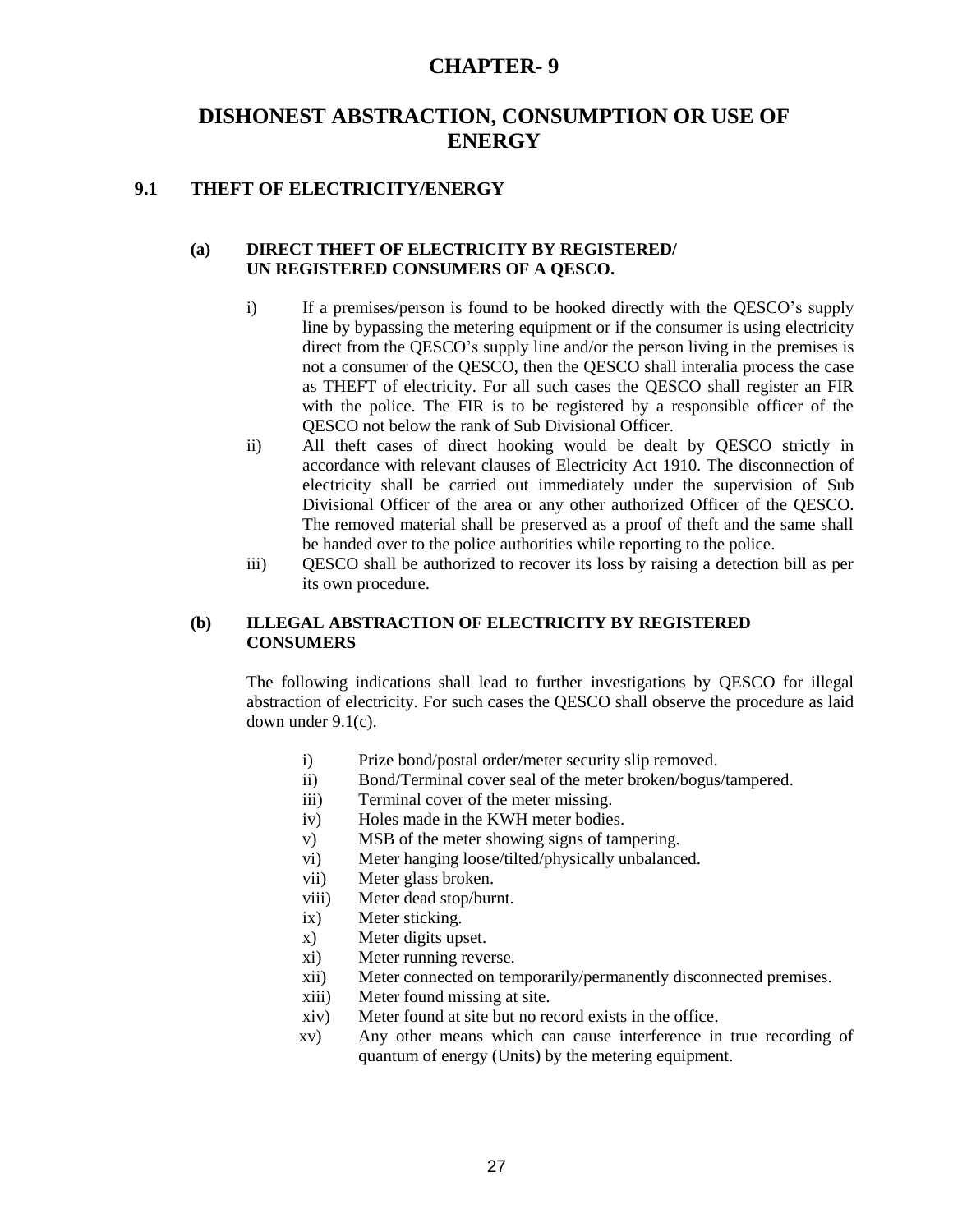#### **(c) Procedure for establishing illegal abstraction shall be as under**:

- 1) Upon knowledge of any of the items in 9.1(b), the concerned office of the QESCO will act as follows:
	- (i) Secure meter without removing it in the presence of the owner/occupier or his Authorized representative/respectable person of the locality.
	- (ii) Install check meter and declare it as billing meter
	- (iii) Shall constitute a raiding team including Magistrate, POI/E.I,Officer of the QESCO ( in case of residential/commercial consumers not below the rank of SDO and in case of other consumers not below the rank of XEN) and an officer of the metering and testing division of the QESCO (who should be an Electrical Engineer) inspect the meter secured at site and declare that illegal abstraction of electricity has, and/or is being carried out.
	- (iv) Once confirmed that illegal abstraction is being done, serve notice to the consumer informing him of the allegations and the findings and the requirement of a written reply from the consumer.
	- (v) Should wait for seven working days for receipt of reply
	- (vi) The reply to the notice shall be examined by the officer higher in grade than the inspecting officer. If the reply is not convincing or if no reply is received or if the allegations as levied are proved, the inspecting office with the approval of the next higher office will immediately serve a detection bill for unclaimed energy limited to the period of three billing months or six months with the approval of CEO previous from the date of establishment of illegal abstraction as elaborated at 9.1(c) (3).
	- (vii) The detection bill along with a disconnection notice for payment within seven days will be issued by the inspecting office.
	- (viii) Upon payment of the detection bill, the tampered meter shall be replaced by the QESCO at the cost of consumer and no further action will be taken by the QESCO.
- 2) In case the consumer does not make payment and also does not dispute over the quantum of energy assessed, then after the expiry of the stipulated period his premises be Disconnected and the procedure for Disconnection and reconnection as per Chapter 8 be followed thereafter.
- 3) The maximum period for charging in such cases shall be restricted to three billing cycles for general supply consumers i.e. A-1 & A-II. For period beyond three billing cycles up to a maximum of six months is subject to approval of the Chief Executive of the QESCO. Also for such cases action will also be initiated against the officer in charge for not being vigilant enough. For other consumer classes, the period of charging can be more than three billing cycles up to a maximum of six billing cycles.
- 4) If the consumer objects payment or disputes over the quantum of the units detected by the QESCO, the appellant authority for revision of detection bill would be the review committee of the QESCO headed by the next higher officer. The consumer will also be given personal hearing by the review committee.
- 5) In case, the dispute remains unresolved even after exhaustive review, the QESCO after getting approval of the Chief Executive Officer may lodge the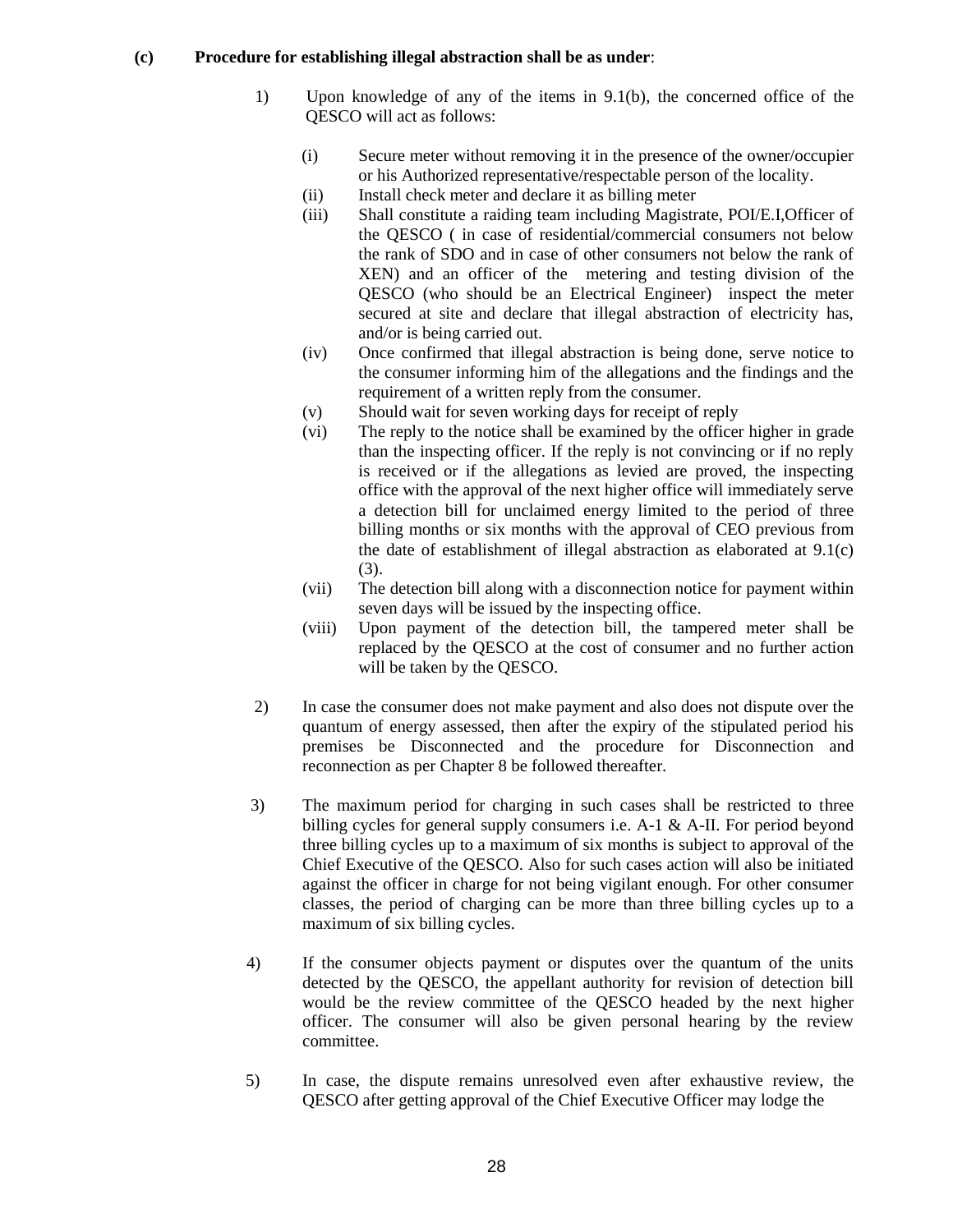F.I.R. The consumer may also approach a competent court of law under the relevant provisions of Electricity Act, 1910.

**NOTE**: Mere occurrence of any of the above defects in a meter does not warrant illegal abstraction of electricity. In cases sometimes, weathering effects and atmospheric conditions also wear out the postal orders, seals and other parts of the metering equipment. The detecting Authority must be reasonably sure regarding the illegal abstraction happening before it actually decides to charge a consumer for the same. The same is true for the appellant forum as well. In addition in places where the meters are out side the premises, the prime responsibility of the maintenance of the healthy state of the meter rests with the QESCO. A consumer shall not be charged if the meter wears out through normal atmospheric effects or through some internal fault in a meter for which a consumer cannot be held responsible. For such cases the normal course of action on part of a QESCO should be to replace the meter with a healthy meter. However, if the QESCO feels that the quantum of energy lost because of malfunctioning of the metering equipment is more than ONE billing cycle then in such a case the QESCO shall install a check meter in series with the impugned meter and declare the check meter as the billing meter. Difference between the consumption of the two meters to be recorded and the same may be charged to the consumer for a maximum of two billing cycles. However, it must be ensured that this would not be a DETECTION BILL.

See the matrix at Annexure-VIII.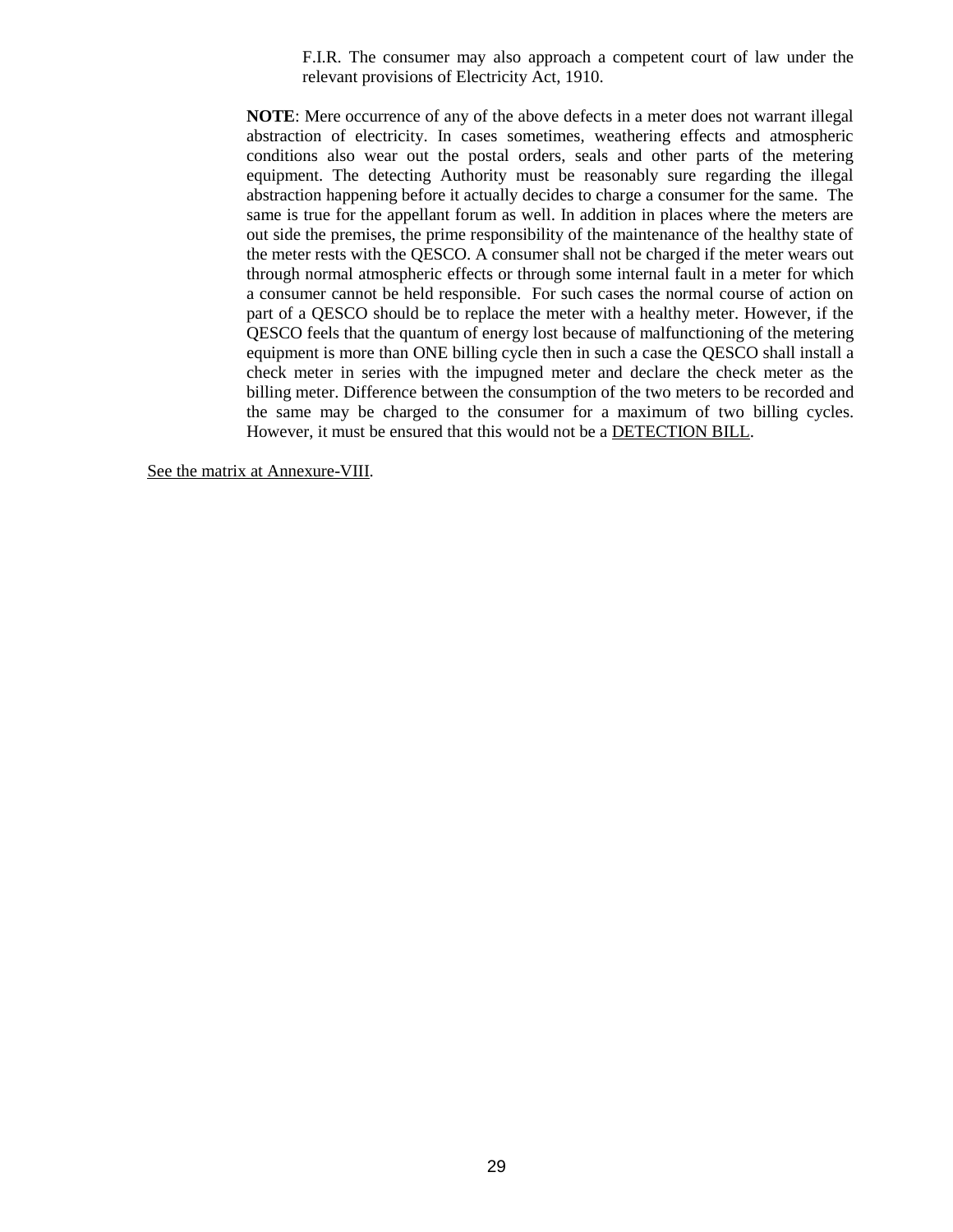## **CONSUMER COMPLAINTS**

#### **10 GENERAL**

10.1 Complaints in respect of new connections, meter reading and billing, electric supply failures and other matters relating to supply of electric power services shall be handled by QESCOs expeditiously. In order to redress consumer complaints, Consumer Services Centers shall be approached for all types of complaints to be lodged by the consumers. Additionally, One Window Operations are established in the QESCO offices wherein all types of complaints are received from the consumers who are given acknowledgement of the same with definite dates for their replies according to time frame for handling and redressel of such complaints.

QESCO shall handle a complaint in accordance with the procedure as laid down in this chapter.

#### **10.2 COMPLAINTS REGARDING NEW CONNECTIONS**

Complaints in respect of non-availability of Application and Power Supply Contract (A&PSC) and other material, delay in issuance of Demand Notices etc. shall be attended properly and connections given as per procedure and time schedule laid down in relevant chapter (s).

#### **10.3 COMPLAINTS REGARDING BILLING**

- **(a)** Common billing complaints including but not limited to the following shall be entertained for redressal /reply within the time as given below:
	- i) Errors in bills arising from wrong meter readings, wrong calculation of charges, etc (within 7 days from the receipt of complaint).
	- ii) Tariff changes.(within 30 days from the receipt of complaint)
	- iii) Defective meters (within 2 billing cycles for meters charged under defective code).
	- iv) Wrong application of surcharge, eg late receipt of bank scrolls or loss of a scroll (within 3 days of receipt of complaint).
	- v) Adjustments arising on various matters including extension of due date and waiver of surcharge (within 3 days from the receipt of complaint).
	- vi) Generally, the data for bills preparation is not sent in time to the QESCO's Computer Center. This has consequential effects and in turn consumer bills are delayed as they do not get SEVEN clear days for payment of bills. In such cases the Officers of QESCO can extend the date in accordance with powers delegated to them.
	- vii) Bills calculated on an average basis are usually on the higher side which need reconsideration and correction from the next higher authority (within 15 days from the receipt of complaint).
	- viii) Detection bills are prepared on the basis and for a period not acceptable to the consumers (if referred to QESCO decision within 15 days from the date of receipt of request).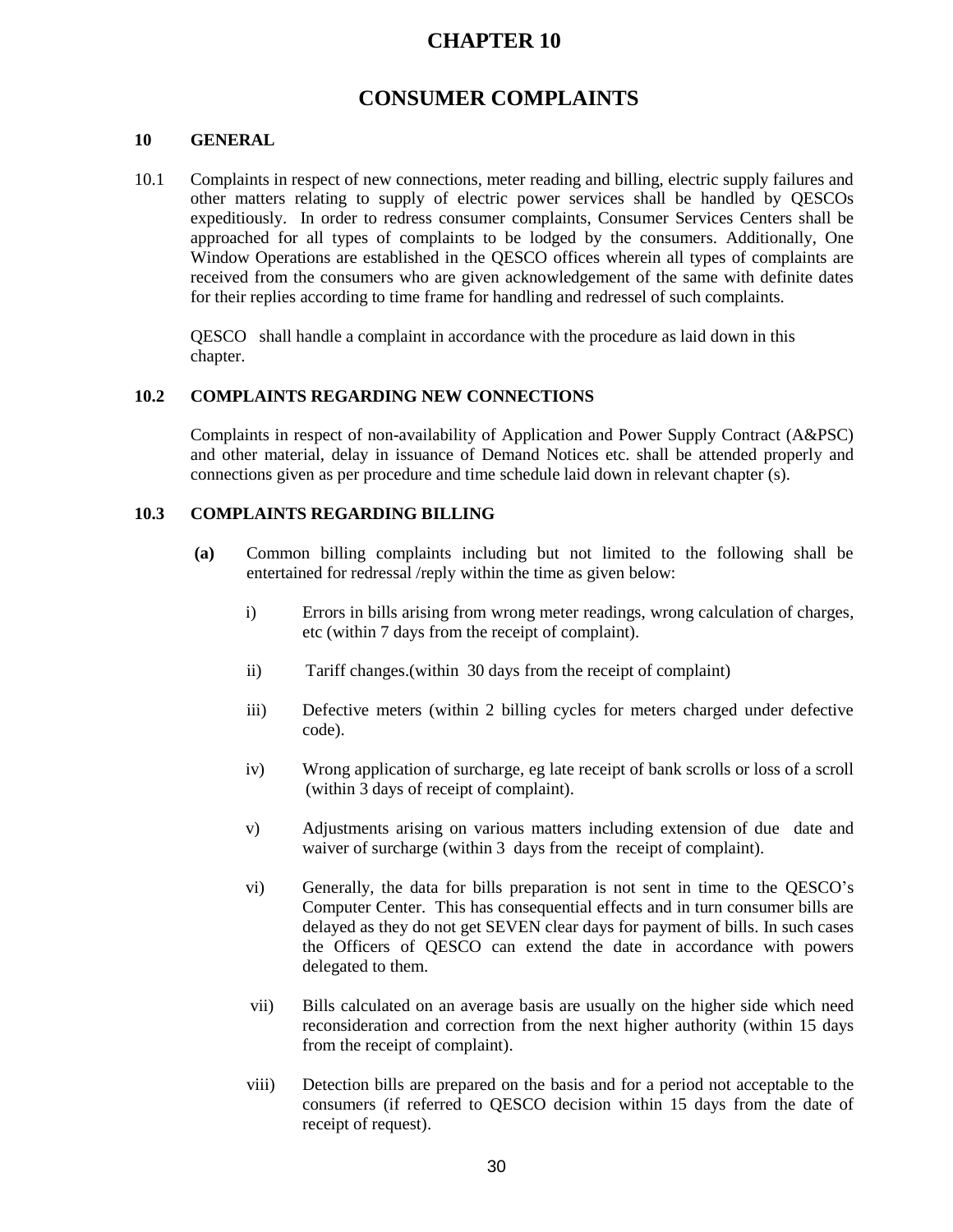- ix) Detection bills issued on mere assumptions or reasons which cannot be attributed to consumers involvement in illegal act/theft of energy (if referred to QESCO decision within 7 days from the date of receipt of the complaint).
- x) Wrong billing due to wrong meter reading (within 3 days from the receipt of complaint).
- xi) Delay in issue of  $1<sup>st</sup>$  Bill against New Connections (Maximum of Two billing cycles). The consumer should receive his  $1<sup>st</sup>$  bill within 2 months of the date of connection. The bill should have the appropriate slab for the period. If delivered later, it should have appropriate slab corresponding to the number of months for which the accumulated reading bill delivered).
- xii) Inclusion of paid amounts in next months bills. Revenue Officers (ROs) as well as Bank Managers, In-charge Post Office where the last bills were paid are competent to amend the bills (same day) upon production of previous paid bill.
- xiii) Arithmetical Errors: ROs and SDOs are both competent to correct such bills forth with upon receipt of the complaint.
- xiv) Late delivery of bills: As printed on the reverse of the monthly bills, in such cases the Officers of QESCO can extend the date in accordance with powers delegated to them.
- xv) Issuance of duplicate bill: SDOs and ROs and In-charge Customer Services Centers are competent to issue the duplicate bills. (Same day). Consumers having internet facility can also download their electricity bills from the QESCO's web site.
- xvi) Change of Tariff: Decisions are taken by Executive Engineers (XENs) in cases of tariffs A1 and A2. In all other cases next higher load sanctioning authorities are competent to change the tariff. (Within 30 days from the date of receipt of complaint)
- xvii) Late intimation of input data after the implementation of Meter Change Orders (MCO), delayed implementation of MCOs even after replacement of meters (Suitable number of installments to pay the outstanding amounts are allowed by the load sanctioning authority proportionate to the delay).
- **(b)** All the above complaints regarding billing shall be registered in the Sub Divisional Office or Consumer Service Center or One-Window Operation in QESCO offices wherein dates for their rectification shall be given to the complainants as per procedure and time frame for handling and redressal of complaints. All these complaints shall also be monitored by QESCO Complaint Cells. Time Frame for the redressal of each category of the above complaint is given in the

various Chapters of this Manual and above also. A performance appraisal of all such complaints shall be carried out at the end of each financial year of the QESCO. The consumers are encouraged to approach NEPRA in case their complaints are not handled by the QESCO according to this Manual.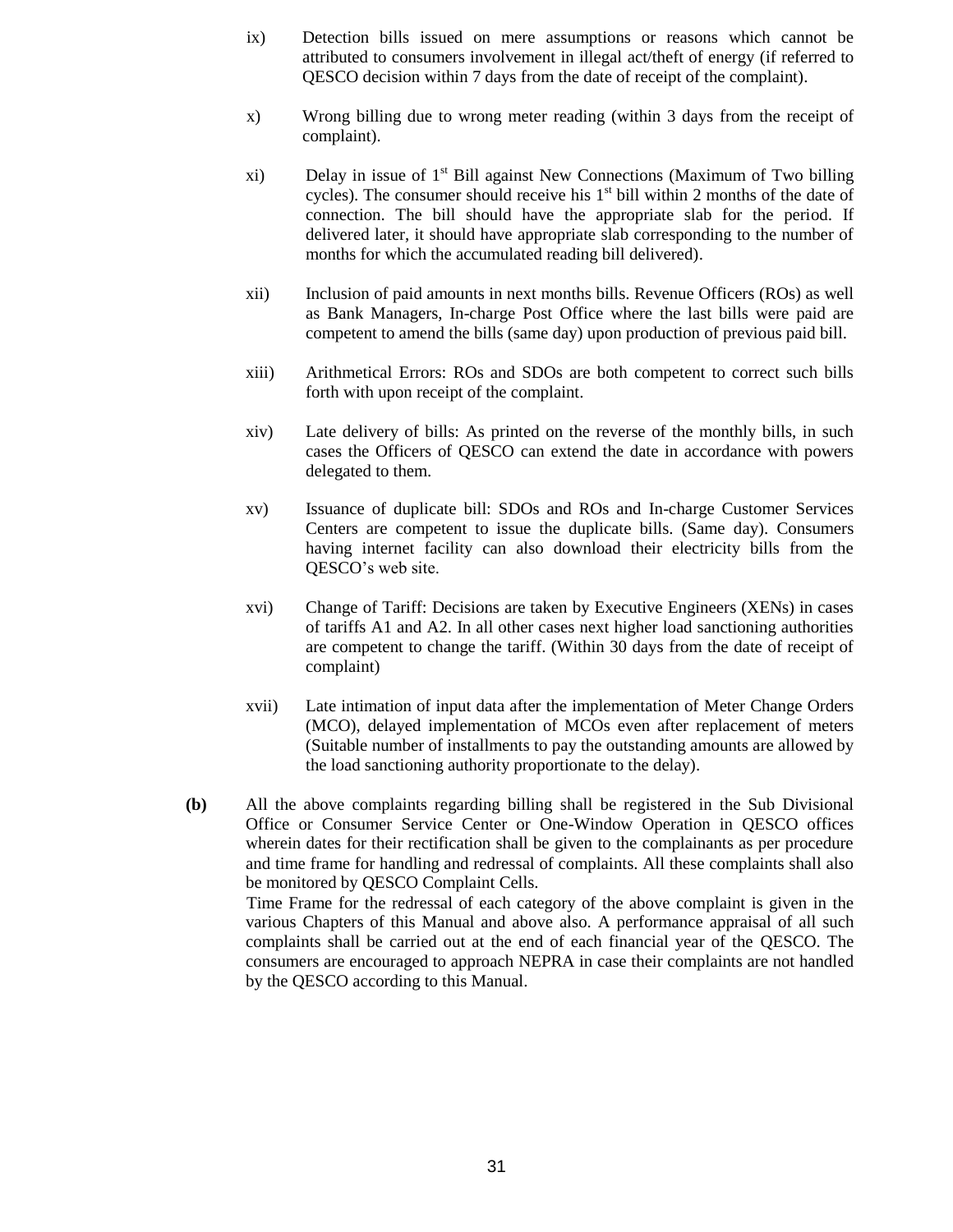#### **10.4 COMPLAINTS REGARDING FAILURE OF ELECTRIC SUPPLY**

- **(a)** Common complaints regarding failure of electric supply are mentioned as below:
	- i) Individual complaints of consumers regarding failure/fluctuation of supply voltage other complaints of technical nature which can be rectified locally.
	- ii) Collective complaints due to fault on 11 kV feeder.
	- iii) Collective complaints due to fuse blown up on 11 kV side of distribution transformer.
	- iv) Collective complaints due to damage of distribution transformer.
	- v) Frequent Tripping of 11 kV feeders.
	- vi) Touching of branches of trees with the 11 kV/LT conductors.
	- vii) Defect in 11 kV/LT jumpers, insulation, etc.
	- viii) Entangling of string used for kite flying with 11 kV/LT lines.
	- ix) Leakage of current in poles/structures/other equipment installed on the system.
	- x) Low voltage at consumer's premises.
	- xi) Fluctuations in the system due to deposit on joints of copper/aluminum conductor.
	- xii) Substandard quality of supply/maintenance.
	- xiii) Any other technical complaint.

For technical complaints, the time frame is specified in the NEPRA Performance Standards (Distribution) Rules, 2005. Abstract of the standards are given in Annexure – I of this Manual.

- **(b)** The complaints shall normally be attended to in the following order of priority**:**
	- i) Attend leakage of current immediately on receipt of such complaint.
	- ii) Attend collective complaints of consumers.
	- iii) In case of damage of transformer, this should be replaced with trolley mounted transformer if available in the sub division or after arranging from some other sub division to meet with the emergency till proper transformer is arranged for replacement.
	- iv) Trimming of branches of trees touching the electric lines as well as other preventive maintenance work shall be carried out in order to avoid unnecessary trippings / damage to electric installations as per well advertised programme.
	- v) Attend individual complaints of consumers.
	- vi) The complaints regarding low voltage at consumer's premises shall be investigated by Sub Divisional Officer and remedial measures taken so as to improve the voltage thereby reducing the chances of damage to electric gadgets of the consumers.
	- vii) The complaints regarding sub-standard quality of supply shall also be investigated by the Sub-Divisional Officer and remedial measures adopted so as to improve the same.
- **(c)** At the end of each shift in the complaint office an abstract shall be prepared as follows:
	- i) Number of complaints received
	- ii) Number of complaints attended
	- iii) Number of complaints lying un-attended with Sr. Nos. and reasons.
- **(d)** The QESCO shall have independent Complaint Offices to attend such complaints. These complaint offices shall work on 24-hours basis even during holidays. The working of these complaint offices is to be supervised by higher officers as well as QESCO's Complaint Cells.

#### **(e) SPECIAL ARRANGEMENTS FOR HANDLING SPECIAL REQUESTS FROM ELDERLY AND HANDICAPPED CONSUMERS**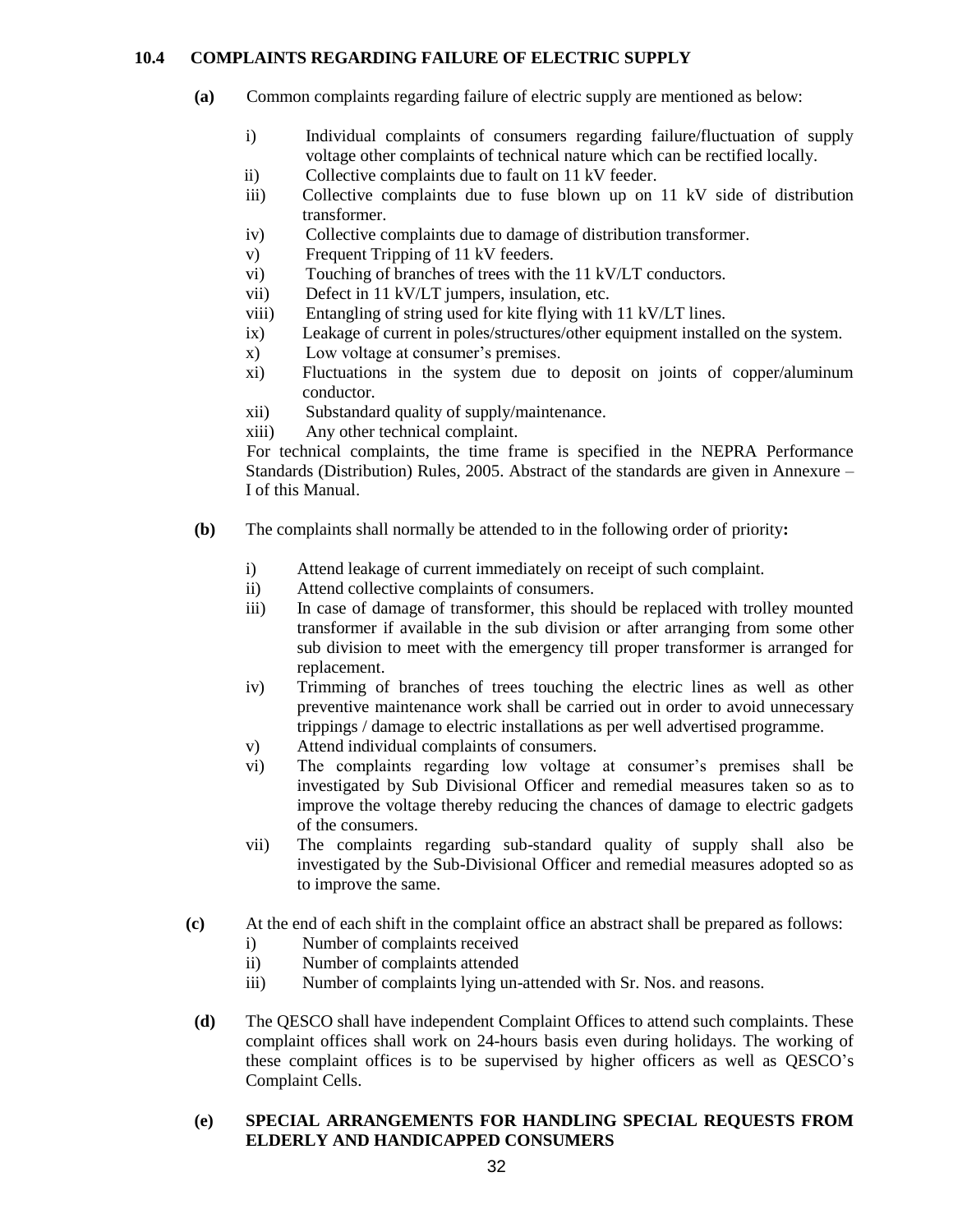QESCO shall make special arrangements for handling requests from elderly and handicapped consumers with regard to consumer related issues.

#### **(f) DEVELOPMENT OF WEBSITE FOR CONSUMER SERVICES**

The QESCO shall develop a Website for Consumer Service. The consumer service can also be part of the QESCO main Website. The site shall contain following information /facilities:

- i) Consumers billing status;
- ii) Consumers billing record/historical data;
- iii) Distribution Code, NEPRA Eligibility Criteria, NEPRA Performance Standards (Distribution) Rules,2005 and Consumer Service Manual;
- iv) Tariff information;
- v) Network information in GIS Format, indicating the loading of feeders;
- vi) Payment of bills through credit cards, if possible and
- vii) All kinds of forms required by a consumer.
- (g) The manual shall contain the telephone numbers of all the important officers of the QESCO and the complaint centers. The QESCO shall also place a soft copy of the approved manual on its website for down loading.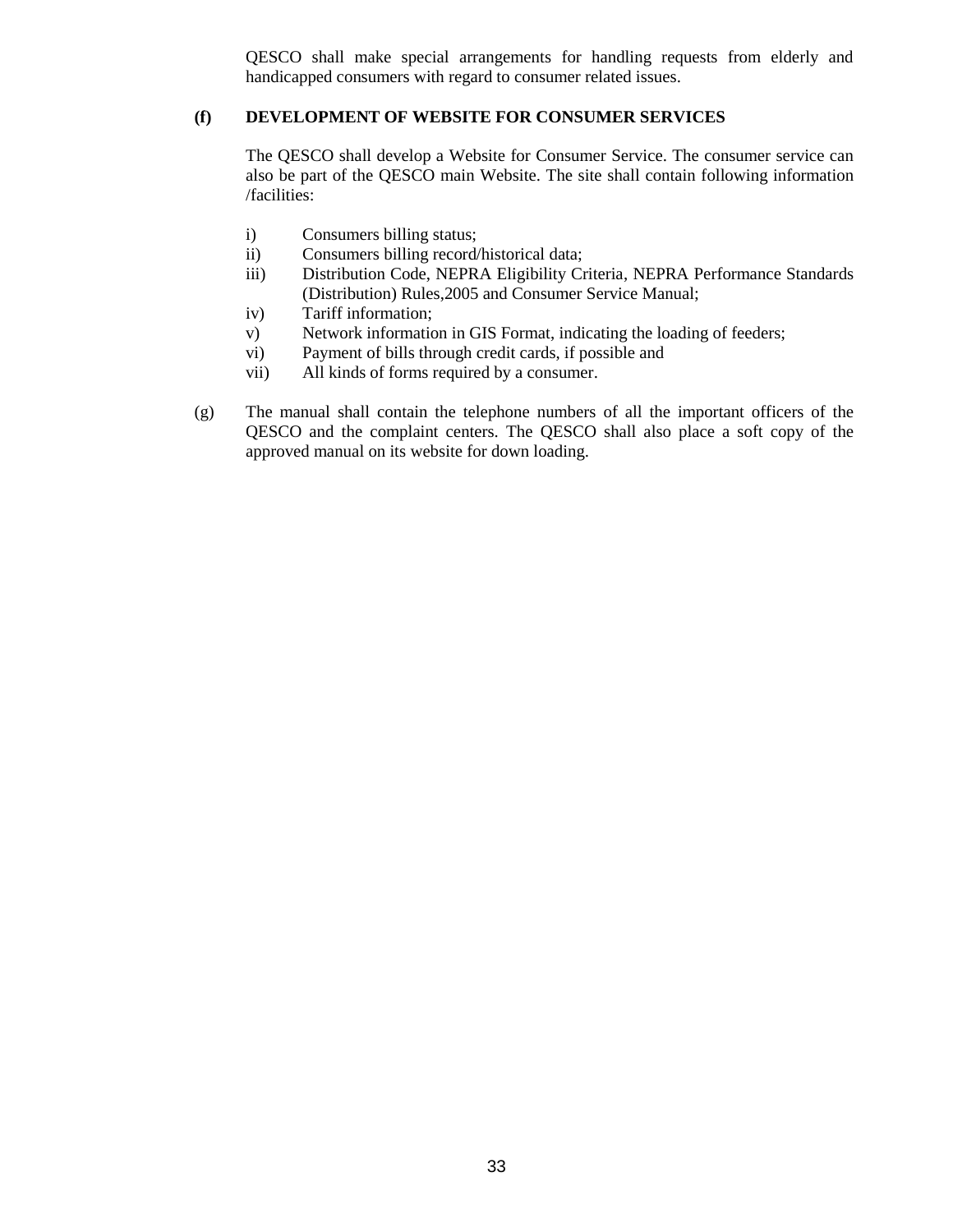## **TRANSFORMER AND CONSUMER SUB STATION**

#### **11 TRANSFORMER INSTALLATION ON CONSUMER'S PROPERTY**

#### **11.1 General**

In case of consumers of Category I to IV(as defined in Chapter 2) where line voltage (11000 volts or higher up to 132kV) is stepped down on the consumer's property to the service voltage required by the consumer, the facilities necessary to accommodate the transformer or transformers and the related equipment will be either:

- a) A Distribution Sub Station, if furnished, installed, owned, and maintained by the QESCO, or
- b) A Consumer Sub Station, if furnished, installed, owned, and maintained by the consumer.

#### **11.2 Distribution Sub Station**

The QESCO will install a Sub Station for such General Purpose consumers. The QESCO shall ensure that all the installations are in accordance with the QESCO's approved design specifications and standards.

#### **11.3 Consumer Sub Station**

The responsibility for the provision of space, installation and maintenance of step down transformer and all allied equipment in a consumer sub station shall be that of the consumer. The layout of the sub station, the equipment installed must meet the specifications, design and standards as approved by the QESCO. The equipment may be supplied by the QESCO on payment. However, for such facilities, the responsibility of the QESCO shall only be up to the metering point (Interconnection point).

For such installations, the consumer shall provide land/space for the lines which will extend to and from the sub station and obtain consents, way-leaves and authorizations pertaining to the right of way.

#### **11.4 CONSUMER OWNED GRID STATION**

Consumers of Category V (for supply at 66 kV and above) shall at their own sole risk and expense, furnish, install and maintain in good and safe condition all electrical wires, lines, machinery and apparatus of any kind or character which may be required for:

- a) Receiving electrical energy from the QESCO/NTDC system; and
- b) Utilizing such energy, by installing step down transformer and all other allied accessories and equipment including protection devices at the consumer premises.
- c) The consumer will be responsible for the payment of construction charges and all costs associated with line extensions payable as per provision laid down in the Consumer Eligibility Criteria.
- d) The design of the station shall conform to QESCO*/*NTDC design practices, guidelines and applicable safety codes.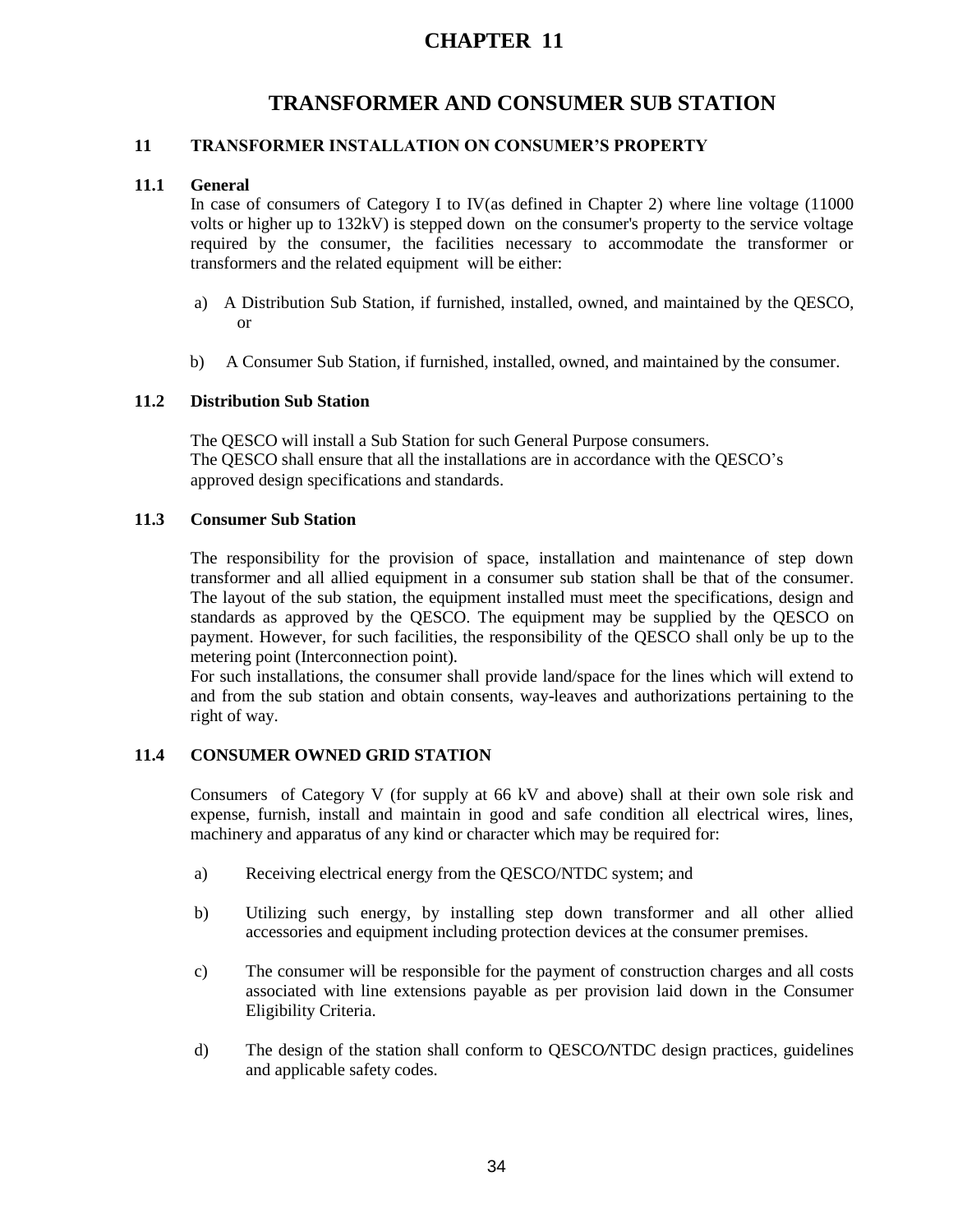#### **11.5 Metering Equipment and Installation Requirements**

- a) Meter installation shall comply with Pakistan Standard Institute (PSI) or International Electric Technical Commission (IEC) standard or Standards developed/adopted by the QESCO */*NTDC.
- b) The QESCO*/*NTDC shall determine the location and method of installation for all metering equipment as provided in the distribution code, Grid Code and related manuals.
- c) Whenever any electrical wiring is modified, new metering equipment complying with these service requirements shall be used, except when in the opinion of the QESCO*/*NTDC the existing metering equipment is satisfactory and adequate to register all energy to be supplied.
- d) Line side (unmetered) conductors and load side (metered) conductors are prohibited from occupying the same enclosure.

#### **11.6 GROUNDING SYSTEM**

As defined in Distribution Code, Grid Code and the PSI Wiring Regulations, proper neutral and protective earthing/grounding system shall be installed by the consumer and checked by authorized representative of QESCO and NTDC*.*

#### **11.7 FIRE EXTINGUISHERS**

Suitable fire extinguishers shall be provided and maintained by the owner agency to meet with any hazardous situation.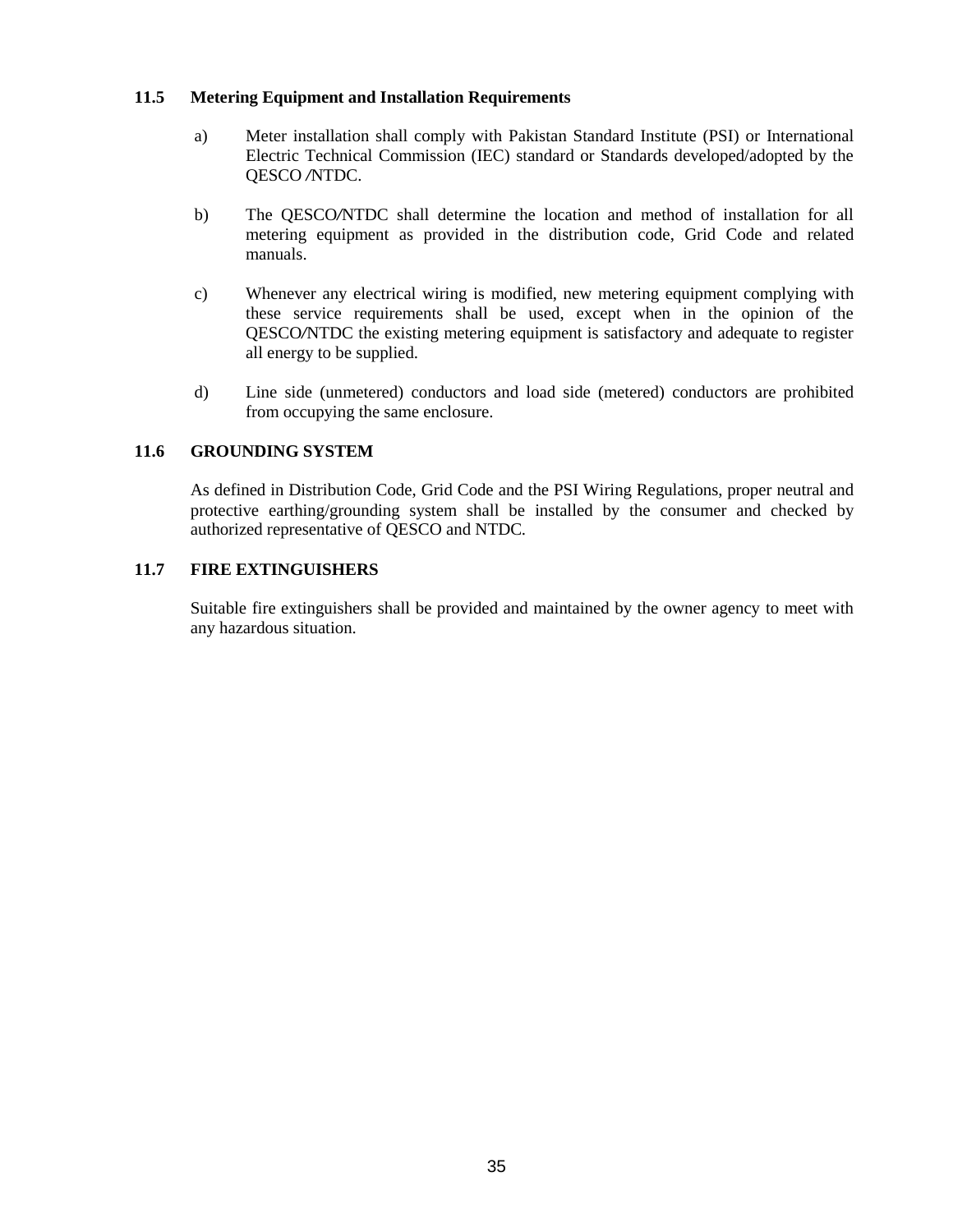## **SAFETY AND SECURITY**

#### **12.1 GENERAL**

In order to prevent accidents which may result in injury or death, or damage to public or QESCO*/*NTDC property, the consumers shall abide by the general safety requirements of the "Safety Code".

QESCO*/*NTDC shall take all the safety and security measures to avoid fatal/non fatal accidents. The consumers shall be educated through all possible means to observe safety measures in order to avoid any casualty especially during the monsoon season.

#### **12.2 OBLIGATIONS OF QESCO/NTDC**

QESCO/NTDC shall monitor and implement the safety and security plan for consumers. The safety and security objectives can be achieved by adopting good engineering practice, including the following measures:

- a) Operation and maintenance of QESCO's*/*NTDC electrical distribution system /Network shall be carried out only by the QESCO's*/*NTDC authorized and trained personnel.
- b) The QESCO's*/*NTDC system equipment, including overhead lines, poles/structures*/*towers underground cables, transformers, panels, cutouts, meters, service drops, etc. shall be installed and maintained in accordance with good engineering and utility practice.
- c) To ensure proper operation of the QESCO's*/*NTDC network under abnormal conditions (short-circuits, overloading, etc.) appropriate protective relays shall be installed and properly coordinated.
- d) The earthing systems installed shall be dimensioned and regularly tested to ensure protection from fire and shock hazards.
- e) The steel structure installed on the public places shall be earthed at ONE point through steel/copper conductor, in accordance with the QESCO's*/*NTDC laid down procedures.

#### **12.3 OBLIGATIONS OF THE CONSUMER**

The consumer is responsible to monitor and implement safety and security standards within his own premises. The safety and security objectives can be achieved by adopting good engineering practice, including the following measures:

- a) No matter how small, electrical installations, including earthing system, must be designed, installed and maintained by competent Electrical Engineers and/or licensed electrical contractors, which must be inspected and certified by an Electric Inspector as per terms and conditions laid down in ECR-2003.
- b) Wiring materials and electrical equipment installed must conform to the approved relevant standards and be of a good quality.
- c) For the protection of the consumer it is necessary that electrical installation at the consumer's premises conform to the rules established by the QESCO*/*NTDC and approved by the Authority as per the terms and conditions of the Eligibility Criteria, Performance Standards (Distribution) Rules, 2005, Distribution Code, Safety Code and Grid Code.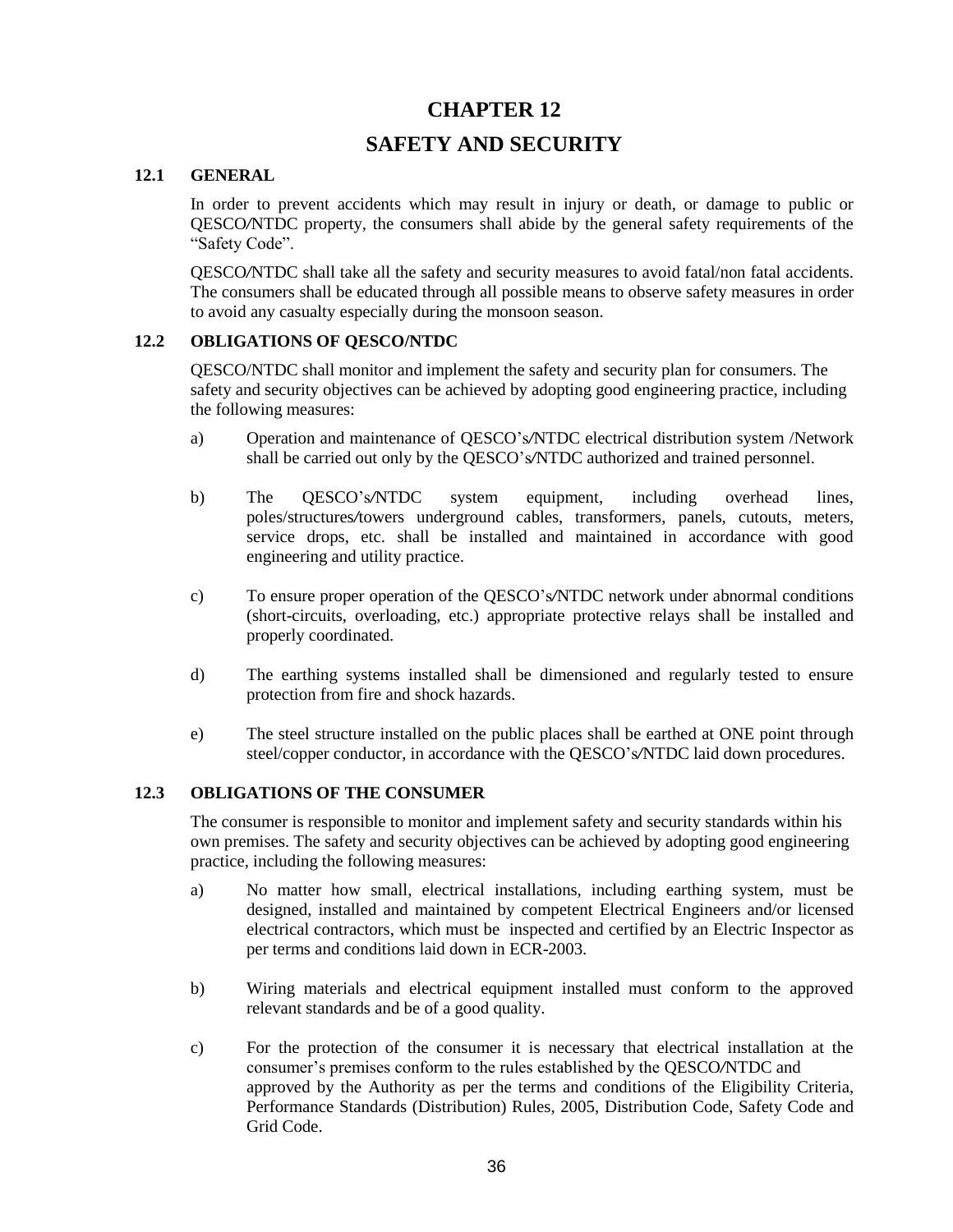- d) No additions, alterations, repairs and adjustments to existing installations, (except such replacement of lamps, fans, fuses, switches, low voltage domestic appliance and fittings as in no way alter the capacity and the character of the installation), shall be carried out within a consumer's premises, except by a licensed electrical contractor.
- e) In case of fatal electrical accident to a person, an immediate report shall also be made to the nearest police station and to the QESCO's Complaint centre /NTDC.
- f) Any consumer committing a breach of procedures/rules outlined above shall render himself liable for disconnection of his electric power and punishment with punitive damages.

#### **12.4 SOME USEFUL SAFETY TIPS**

Electricity, while being a very useful and convenient form of energy, has a number of hazards, and consumers would be wise to treat electrical installation with respect.

The following tips shall be kept in mind:

- a) Hazardous conditions on utility systems shall be monitored and immediately reported to the QESCO:
	- i) Damaged or faulty insulators.
	- ii) Burns on conductors, insulator pins, or metal-work.
	- iii) Damaged cross- arms on ploes/structure */*towers.
	- iv) Broken strands or wires on overhead conductors, or fallen wires.
	- v) Uneven sagging of lines.
	- vi) Leaning or damage to poles/structures */*towers.
	- vii) Branches of trees interfering with overhead conductors.
	- viii) Loose stay- wires.
	- ix) Construction of new roads, buildings, or other structures near the line.
	- x) Damaged or faulty transformer structures, including oil leakages
	- xi) Leakage of currents in poles and other structures */*towers.
	- xii) Unsafe working practices by employees
- b) RCDs (Residual Current Devices), also called Earth-Leakage Circuit Breakers (ELCBs), Ground-Fault Circuit Interrupters (GFCIs) are extremely sensitive circuit breakers that can prevent fires and shocks in electrical installations. Obtain specialist advice on their installation at appropriate locations in your electrical systems.
- c) Electricity is more dangerous in the presence of water. During rains, near swimming pools, tanks or other water bodies, in laboratories, on construction sites, for temporary functions/weddings, etc., special care must be taken to use proper wiring and protective equipment, especially RCDs. Such installations need to be inspected on a regular basis
- d) Use proper circuit-breakers in preference to re-wireable fuse cut-outs.
- e) Metallic and chemical string must not be used for kite flying as it poses serious danger to life and damages electricity installations.
- f) Safety clearances from electricity conductors and equipment (e.g., hazardous extension of balconies at the upper stories of houses in mohallas which comes within close proximity of electric lines) must be maintained to avoid electrocution.
- g) Animals must not be tied to poles/structures/towers of electricity lines in order to avoid accidents/electrocutions.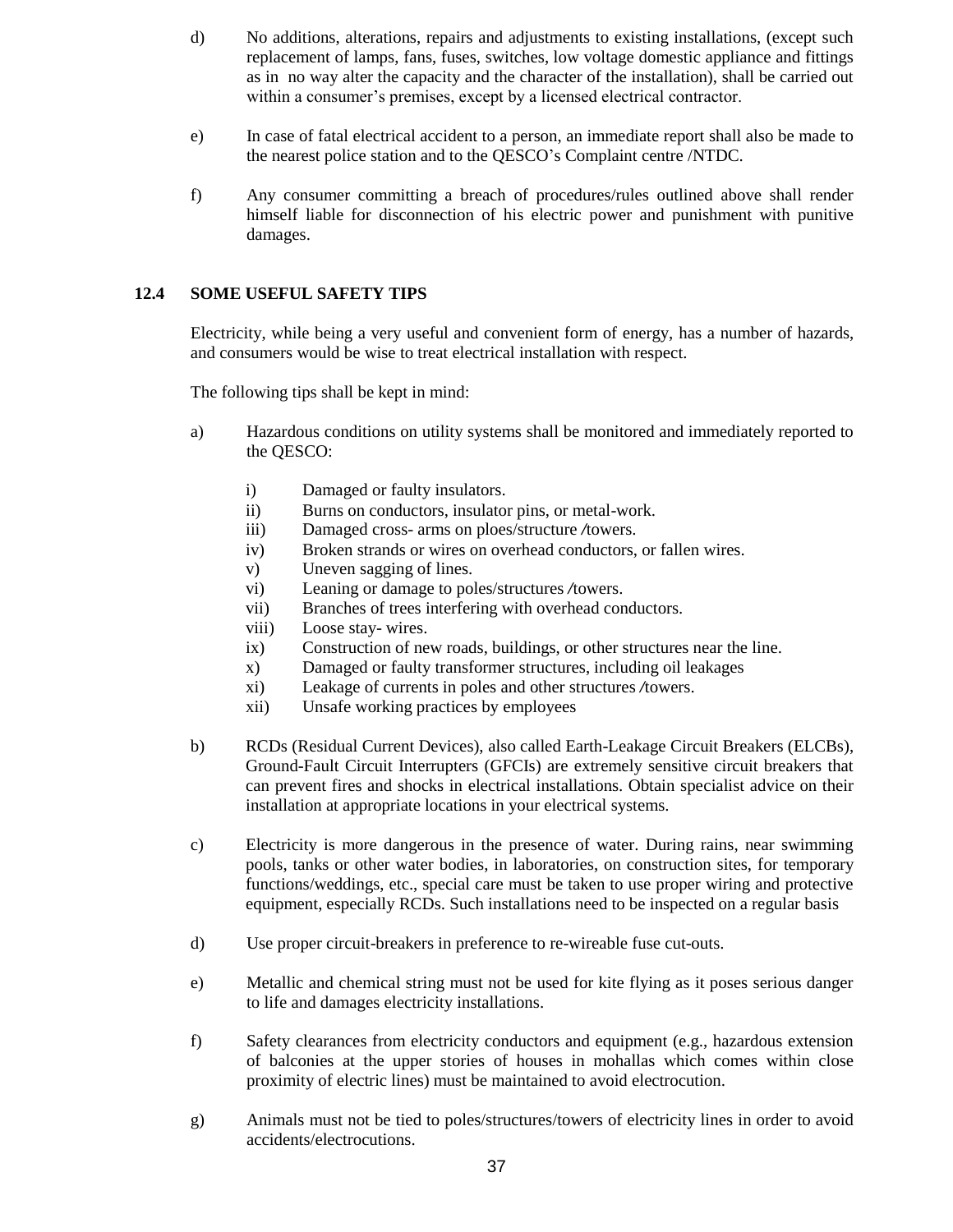## **EFFICIENT USE AND CONSERVATION OF ELECTRIC POWER**

#### **13.1 GENERAL**

QESCOS shall take steps towards improving the quality and reliability of electric service to maximize the value of the energy that is used and to increase the sale of power.

Electricity adds to the quality of life, hence it makes good sense to use it wisely. Consumers are advised to be "energy smart".

#### **13.2 ENERGY EFFICIENCY AND ENERGY SAVINGS**

The use of present day technology boosts the efficiency of energy systems – such as the superefficient compact fluorescent lamps. This revolutionary yet reliable bulb yields the same pleasing light as a conventional incandescent while consuming less electricity.

There are many other proven ways to maintain and operate energy systems to save energy costs all the time, many of which are at low or no cost.

- a) Many of the quickest and easiest ways to save energy also cost little or nothing. In fact, a lot of energy savings can be achieved by doing the following:
	- i) Turn off lights when not needed.
	- ii) Remove unneeded light bulbs.
	- iii) When replacing bulbs, use lower wattage or more efficient ones.
	- iv) Reduce air conditioning thermostat setting.
	- v) Reduce air conditioning during unoccupied hours.
	- vi) Reduce air conditioning before the end of operating hours.
	- vii) Have the ventilating and air conditioning systems serviced and adjusted.
	- viii) Turn off machines and equipment when not needed.
	- ix) Make sure all automatic controls are in good working condition and are set properly.
	- x) Ensure all motive machinery is properly lubricated and maintained.
- b) The following steps may be read carefully:
	- i). **Find out last year's energy use and cost.** Twenty to thirty percent savings may be possible with little effort.
	- ii). **Do an energy "audit".** Take a good look at how and where you use and waste – energy.
	- iii) **Get some expert help with the audit if needed.**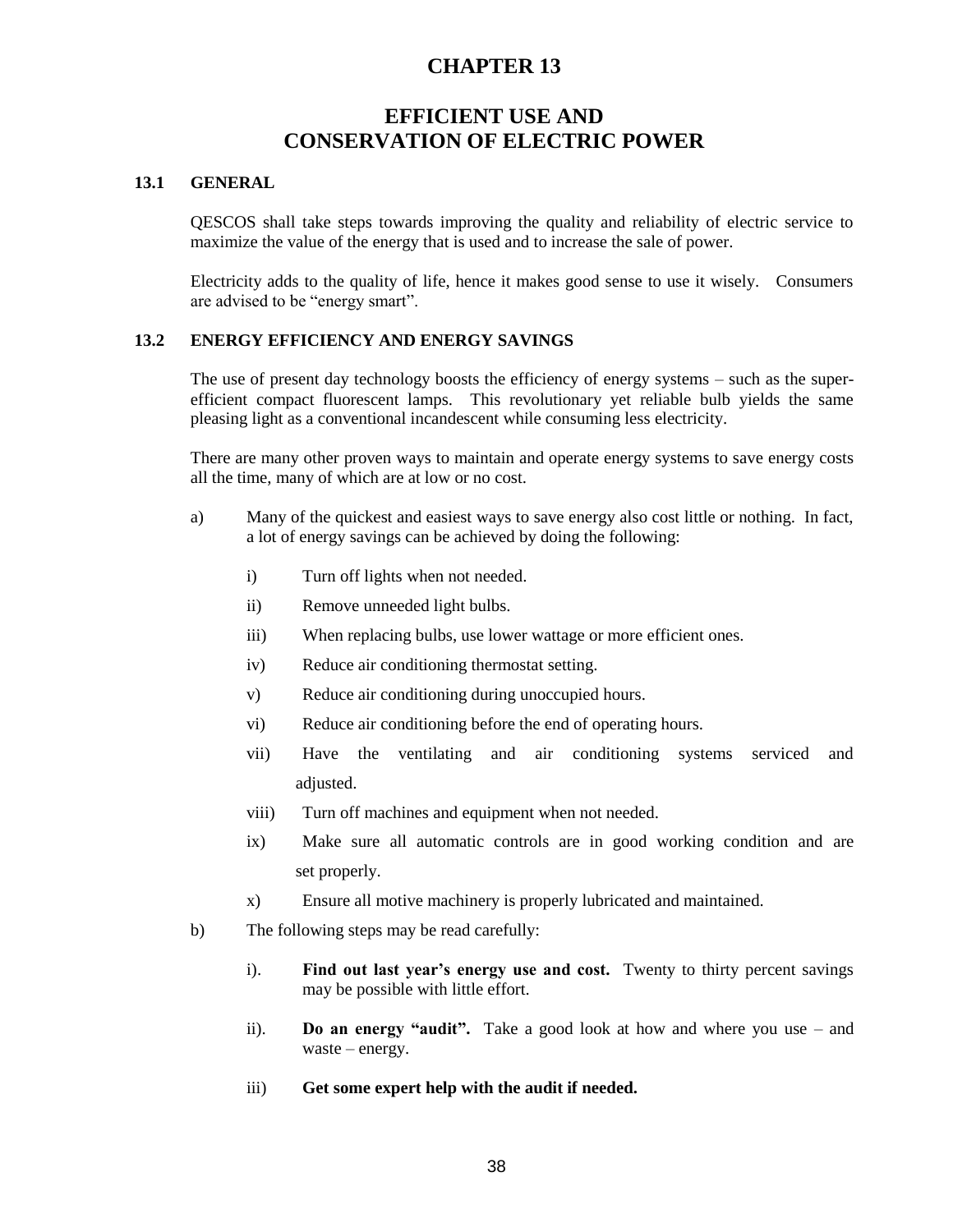- iv) **Ask friends for their ideas and listen to their concerns about health and comfort.** They should be fully involved in energy management efforts.
- v) **Decide the top priority things to do.** Include them in the Energy Action Plan.
- vi) **Do them – with outside help if needed.** The sooner a start is made, the better savings are made.
- vii) **Keep a record of savings.** See if what has been done is working and how much being saved.

#### **13.3 LIGHTING**

Lighting energy can be wasted in several ways, such as:

- a) **Inefficient light sources** when the lamp or fixture is inefficient in converting electricity to light, using more watts (units of electric power) than necessary to produce the lumens (units of light output);
- b) **Illumination losses –** when dirt or some other obstruction blocks some of the light; or when the light source is too far away from what you want illuminated;
- c) **Over lighting**  when more light is used than is needed; when a "free" source such as day light is not used; and when lights are on, for no reason (e.g., when no one is present).

#### d) **Three major ways to save**

- i) Turning lights off when they are not needed;
- ii) Reducing light levels wherever you have more light than you need;
- iii) Installing more efficient lighting or controls.

#### **13.4 INFORMATION ABOUT BENEFITS OF SAVING ELECTRIC POWER**

QESCO shall provide sufficient information to the consumers to make them aware of the benefits of efficient use and saving of electric power which in turn would result in savings to the utility. QESCO shall publish pamphlets or make advertisements or issue handbills from time to time for the education of consumers with regard to efficient use and saving of electric power.

QESCO shall inform consumers about energy efficiency opportunities by way of "information inserts" included in monthly bills.

#### **13.5 MONITORING USE OF ENERGY**

The consumer shall be educated and encouraged to prepare the figures of months energy bills for the last calendar year and this year by collecting from the monthly bills and recording in the table given below. Comparison of these figures on monthly basis shall give the "baseline" for making efforts for potential savings. In this way, keeping in view all the suggestions for saving and keeping a strict watch on the energy consumption, some fruitful results are achievable and it will be observed that energy management efforts actually do pay off.

#### **TABLE FOR CONSUMPTION OF ELECTRICITY**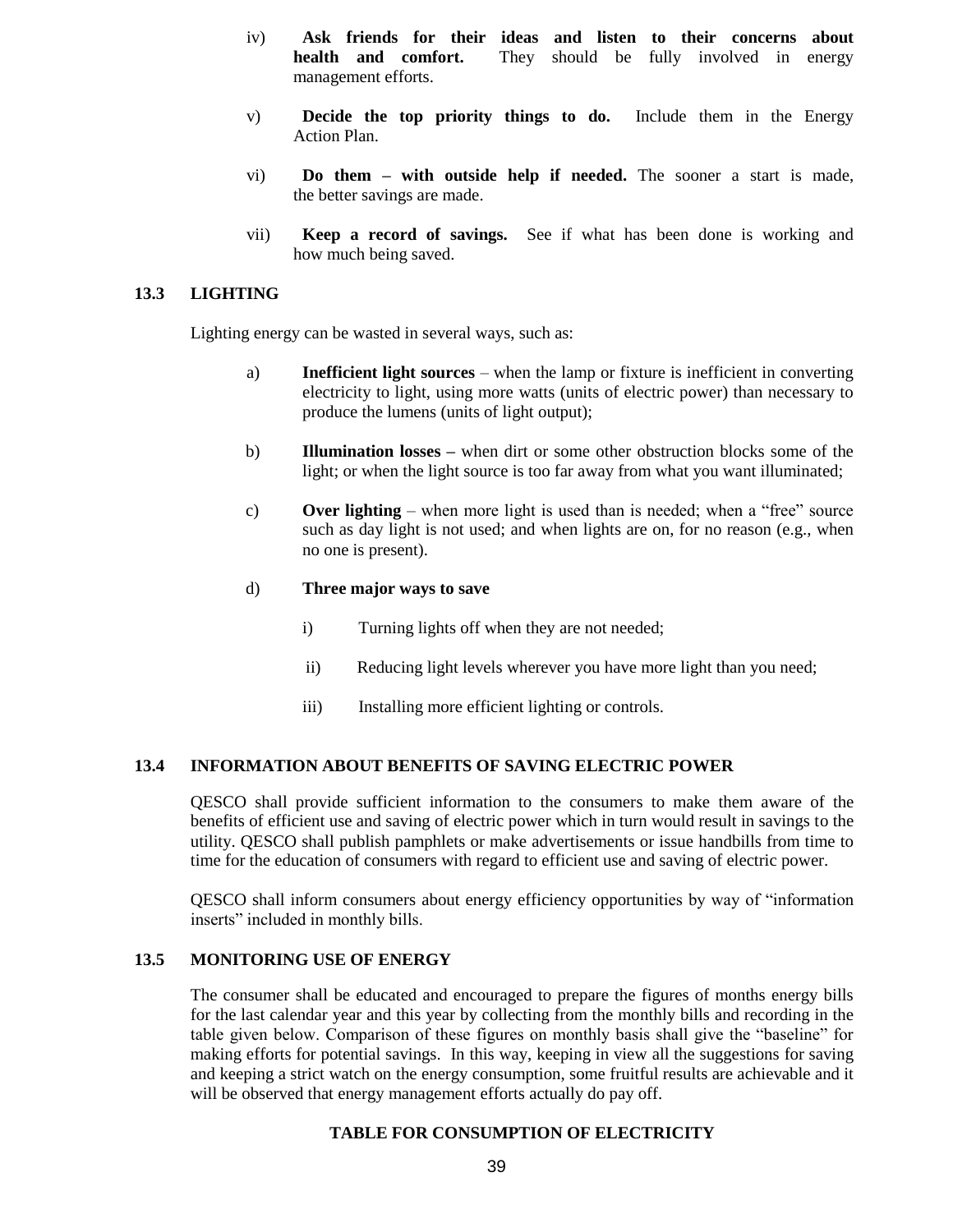|                  |                            | <b>ELECTRICITY USE</b>     |                            |                            | <b>ELECTRICITY COST</b>    |                            |
|------------------|----------------------------|----------------------------|----------------------------|----------------------------|----------------------------|----------------------------|
| <b>Month</b>     | <b>LAST</b><br><b>YEAR</b> | <b>THIS</b><br><b>YEAR</b> | $%$ DIFF-<br><b>ERENCE</b> | <b>LAST</b><br><b>YEAR</b> | <b>THIS</b><br><b>YEAR</b> | $%$ DIFF-<br><b>ERENCE</b> |
| <b>January</b>   |                            |                            |                            |                            |                            |                            |
| <b>February</b>  |                            |                            |                            |                            |                            |                            |
| <b>March</b>     |                            |                            |                            |                            |                            |                            |
| <b>April</b>     |                            |                            |                            |                            |                            |                            |
| <b>May</b>       |                            |                            |                            |                            |                            |                            |
| June             |                            |                            |                            |                            |                            |                            |
| July             |                            |                            |                            |                            |                            |                            |
| <b>August</b>    |                            |                            |                            |                            |                            |                            |
| <b>September</b> |                            |                            |                            |                            |                            |                            |
| October          |                            |                            |                            |                            |                            |                            |
| <b>November</b>  |                            |                            |                            |                            |                            |                            |
| <b>December</b>  |                            |                            |                            |                            |                            |                            |
| <b>Total</b>     |                            |                            |                            |                            |                            |                            |

#### **13.6 GENERAL TIPS-INDUSTRIAL OPERATIONS**

**1) Saving energy makes good business sense**

**Many companies think of energy as a fixed overhead but saving energy is actually one of the easiest ways to reduce costs and improve your reputation.** 

**a) Save money**

Simply by switching machines off after use, or turning the cooling/heating down as per weather requirement, you can make real savings on your energy bill. And just reducing it by 20% could add the same amount to your profits as a 5% increase in sales.

#### **b) Offer better value to your customers**

Cutting your overheads means production costs will go down, making your products and services more competitive

- **c) Here are some tips specifically for manufacturing/ or industrial processes, to help you save energy in key areas:**
- **i) Motors**

#### **Keep your motors maintained / Extend your motors operating life.**

If a motor is not working at its most efficient, it can add 5% or more to your energy costs. So make sure your motors are always well maintained. Also check that voltage is balanced on all phases.

#### **Use high efficiency motors**

When you next change your motor, replace it with a Higher Efficiency Motor. Also consider the induction of Variable Speed Drive if favorable.

#### **Don't keep motors running with an empty load**

Always check that motors are switched off when you don't need them, as even an empty motor uses 40% of the full load power.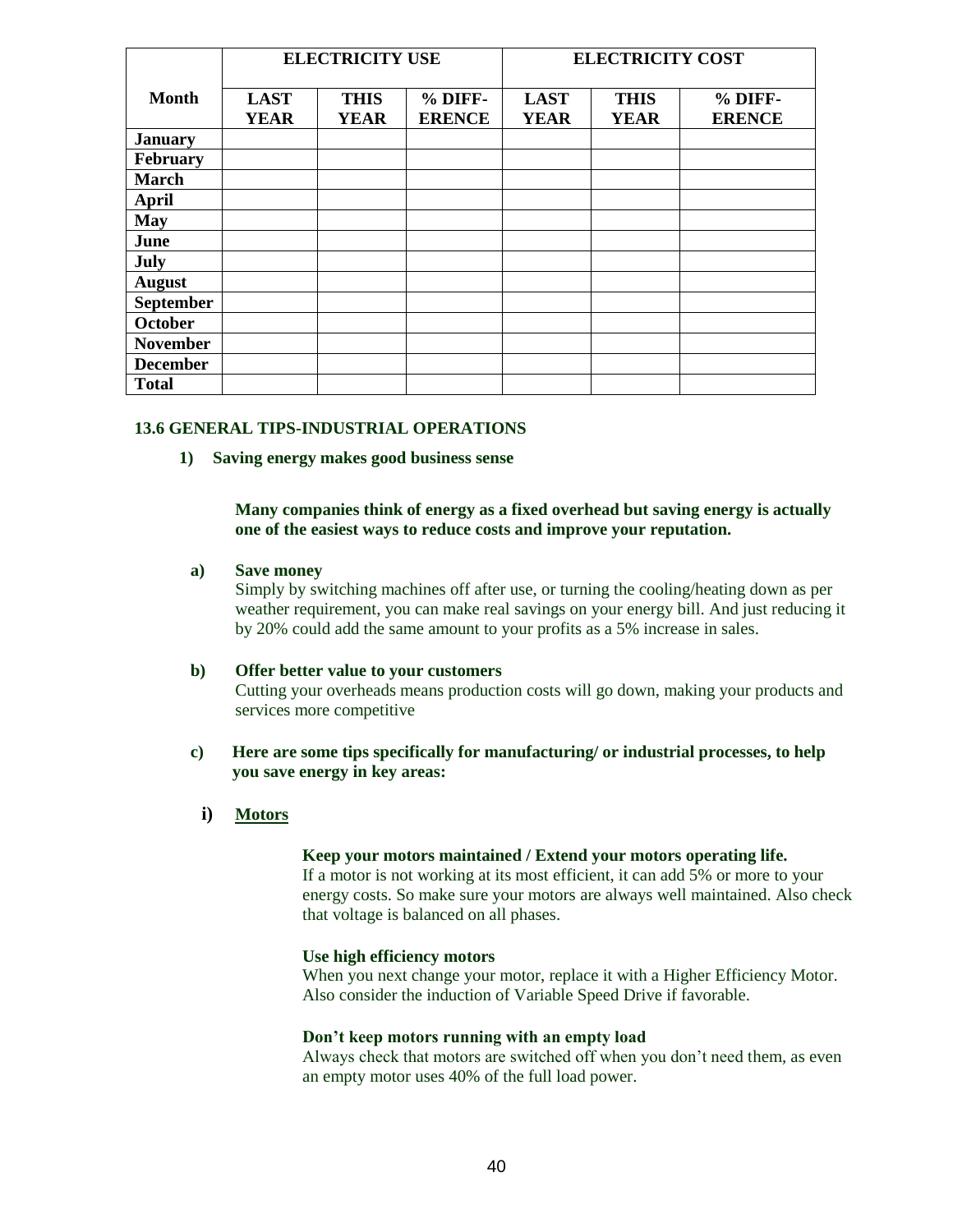#### **(ii) Compressed air**

#### **Find and fix leaks**

Most businesses using compressed air can save up to 30% simply by fixing any leaks.

#### **Try to lower the operating pressure**

Reducing it by just 1 bar (15 psi) will save about 7% of the energy.

#### **Ensure there is a good supply of cool air around the compressor**

This will ensure it doesn't get overheated and use more energy than necessary.

#### **(iii) Refrigeration**

#### **Keep freezer doors closed**

On an average, it will cost you  $\text{Rs}.1/$  every day a freezer door stays open.

#### **Ensure your system is at the right temperature**

If it's even 1ºC lower than needed, your costs could rise by 2 to 4%.

#### **Don't let the condensers get overheated**

Make sure they are located in a place with sufficient airflow.

#### **Don't put too much refrigerant charge in**

If it leaks it can increase your energy costs by over 10%.

#### **(iv) Improve Heating operation Systems**

By checking burner air to fuel ratios and the heat transfer surfaces.

#### (v) **Improve Pumping Operation Systems**

By matching the pumps to system requirements

#### **13.7 SUGGESTIONS AND RECOMMENDATIONS**

#### **a) Form an Energy Team**

Energy teams in manufacturing facilities track and report energy use, identify energy-saving opportunities, develop an energy plan, and implement cost-saving measures. Energy teams typically include members from plant and process engineering, maintenance engineering, procurement, and production. Any energy team will enjoy greater success with support and involvement from senior managers, who can remove barriers and commit resources to projects.

#### **b) Objective of Energy Team:**

Performing a formal energy assessment is one of the best ways that your team can develop a cost-effective plan to lower plant energy costs.

The energy assessment team (which sometimes includes outside experts in energy management and troubleshooting) works both during and after the assessment process to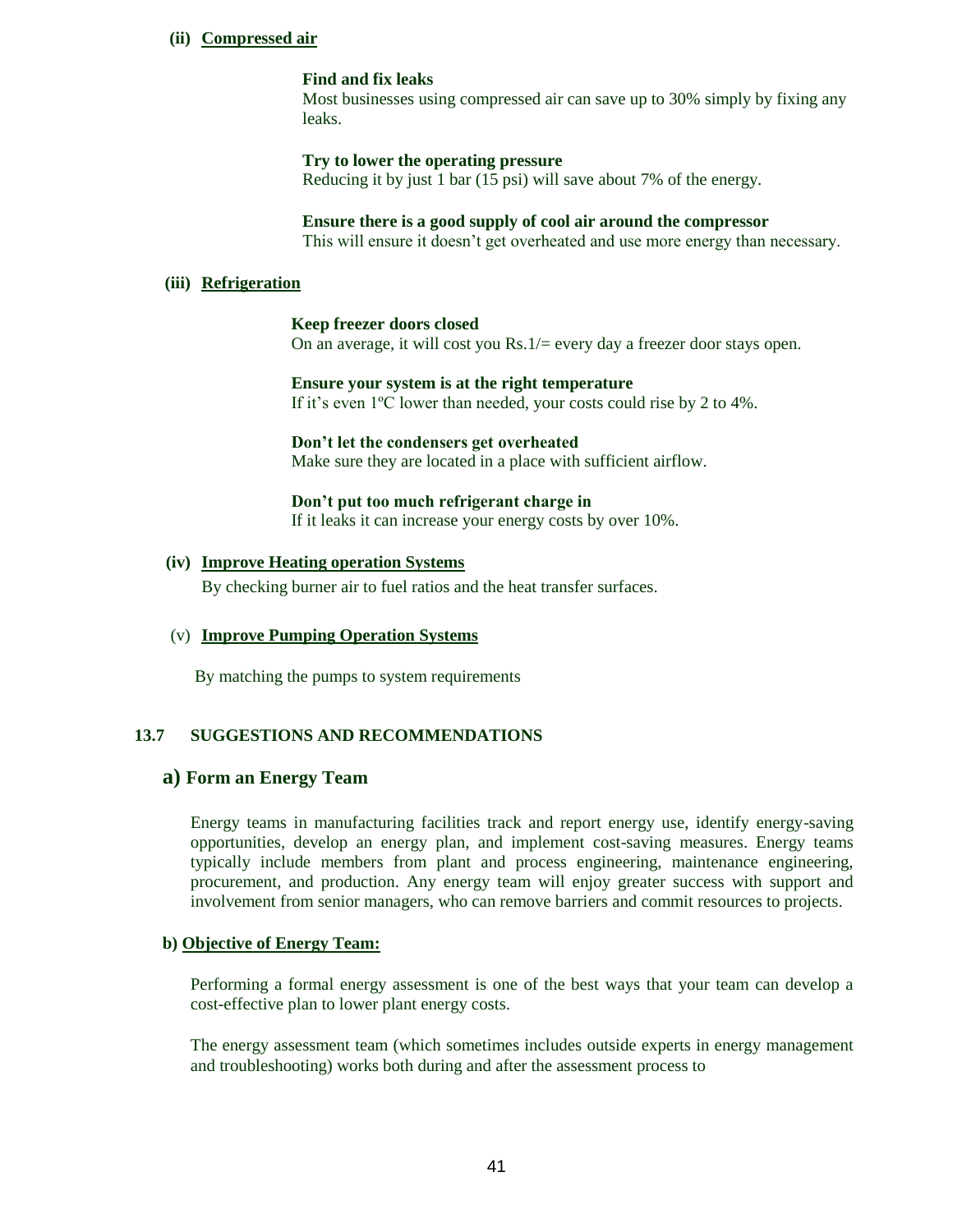- i) Evaluate all of the industrial systems to calculate how and where your plant uses energy,
- ii) Help find opportunities to increase efficiency,
- iii) Determine potential upgrades and emerging technologies that might work for your plant, and
- iv) Implement cost-saving measures.

#### **c) Employee Involvement**

Emphasis will be given on the employees' involvement by educating and encouraging them to follow the tips like:

- i) Turn off lights ,when leaving work areas,
- ii) Report leaking faucets, lavatory fixtures, piping etc.
- iii) Keep windows and outside doors closed, if air conditions are in use.

iv) Leave thermostats at a constant setting to avoid forcing the system OFF and ON.

- v) Turn off all tools and portable appliances when not in use,
- vi) Assign responsibility for turning off designated items to specific employees.

#### **d) RECOMMENDATIONS**

- i) Install power factor correction capacitors
- ii) Turn OFF equipment when not in use
- iii) Begin a practice of monitoring electric demand
- iv) Repair compressed air leaks
- v) Redirect air compressor intake to use outside air
- vi) Lower air pressure in compressors
- vii) Repair steam valve leakages
- viii) Install water cooled chillers instead of replacing air cooled chillers
- ix) Install Speed controllers on twisting machines
- x) Replace standard Fluorescent lighting with energy efficient tubes
- xi) Reduce luminance to minimum required levels via delamping
- xii) Install timers on lighting systems, where necessary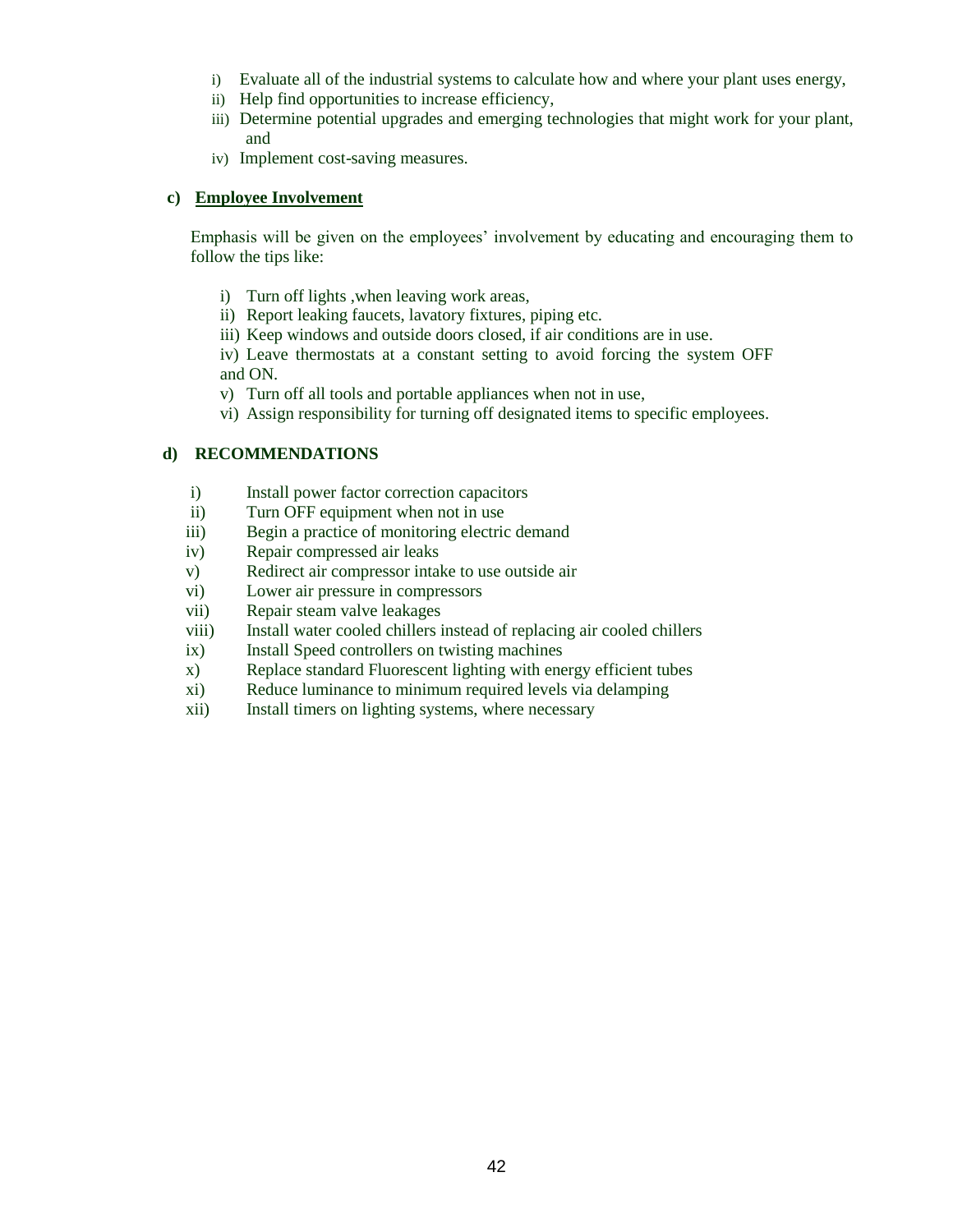## **RIGHTS AND OBLIGATIONS VIS-À-VIS CONSUMER AND QESCO**

#### **14.1. Access to the Consumer's Premises**

A duly authorized employee of the QESCO shall be entitled at all reasonable times, and on informing the occupier of his intention(after giving a notice of clear 3 days), to enter the premises to which energy is or has been, or is to be supplied by the QESCO, for the purpose of:

- a) Examining, inspecting and testing the electric supply lines, meters, maximum demand indicators or other measuring apparatus, electric wires, fittings, works or an apparatus for the supply or use of energy, whether belonging to the QESCO or to the Consumer, or.
- b) Ascertaining the amount of energy supplied or the electrical quantity contained in the supply or the apparatus, or.
- c) removing, where a supply of energy is no longer required, or where the QESCO is authorized to take away and cut-off such supply, any electric supply lines, meters, maximum demand indicators or other measuring apparatus, fittings, works or apparatus belonging to the QESCO, or.
- d) Along all other things necessary or incidental to the proper supply or maintaining such supply to the consumer's premises.

#### **14.2. Facilities To Be Provided By The Consumer**

- a) The QESCO authorized staff member has access to meters, service connections and other property owned by it which may be located in consumer's premises for purposes of installation, maintenance, operation or removal of the property at the time service is to be terminated.
- b) The consumer's utility system shall be open for inspection to authorized representatives of QESCO. The consumer's failure to do so within a reasonable period of time may result in Disconnection.
- c) Consumers must provide access to all electric meters upon request for billing purposes. If a premises is unoccupied/locked, an appointment to obtain meter readings will suffice for a maximum period of three (3) months. After that, a new appointment will be required to update the readings.

#### **14.3. Property Damage**

- a) The QESCO is not responsible for any loss or damage caused by any negligence or wrongful act of a consumer or his authorized representative in installing, maintaining, operating or using any or all appliances, facilities or equipment.
- b) The consumer will be held responsible for damage to QESCO's meters and other property or facilities resulting from the use or operation of appliances and facilities on consumer's premises, including but not limited to damage caused by electricity, steam, hot water or chemicals.
- c) If a consumer, new applicant, developer or other person is found to be responsible for any damage done to the QESCO property; such damages shall be reimbursed to the QESCO.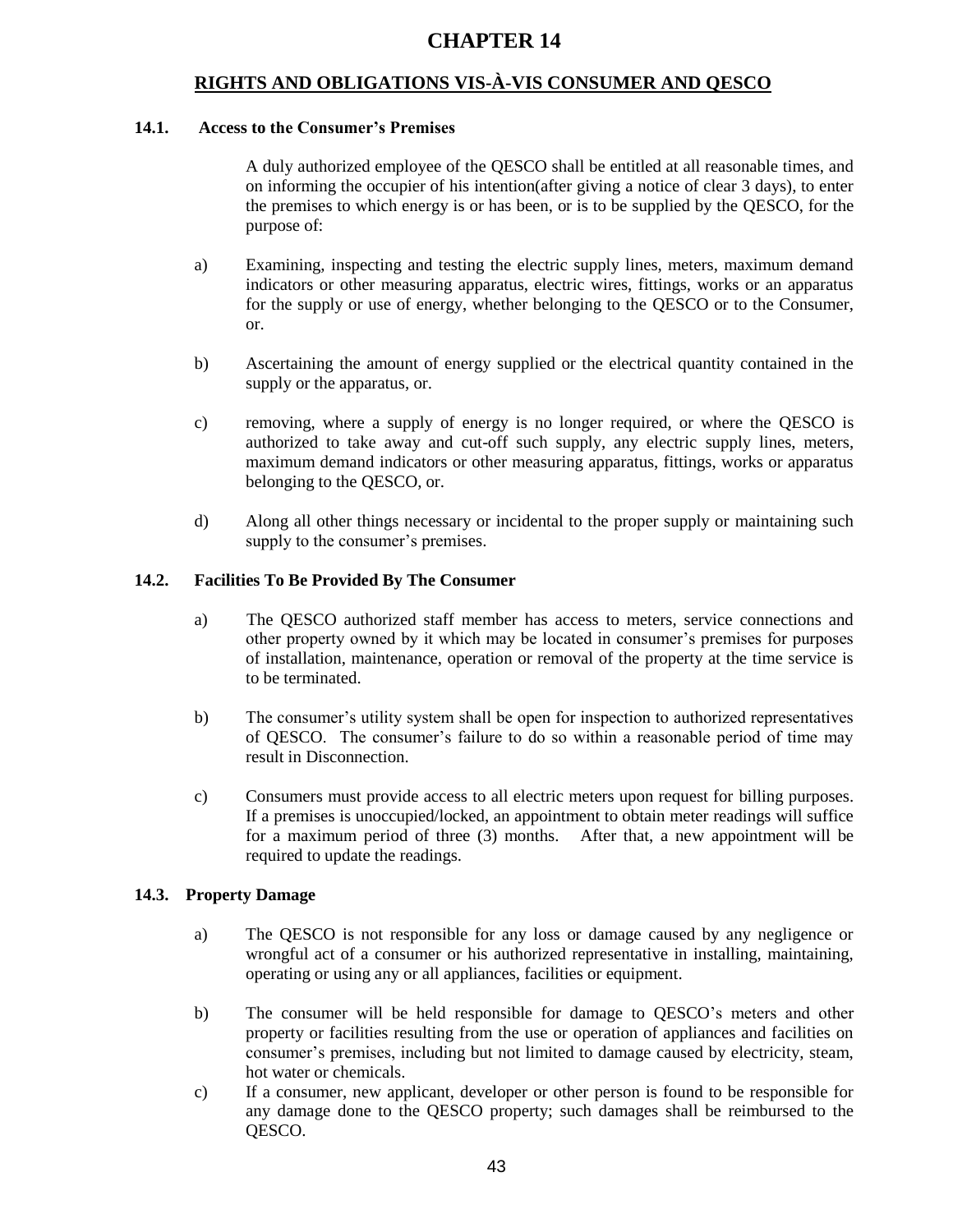#### **14.4. Liability of The Consumer for Damage to the QESCO Apparatus**

- a) The consumer shall be solely responsible for and shall pay for any loss of, or damage to, any electric supply lines, meters and/or other apparatus belonging to the QESCO and in use of the consumer for supply of energy purpose, whether caused maliciously or through negligence or default on the part of the consumer or any of his employees, or whether arising out of fire, theft or any other cause beyond the control of the QESCO, always excepting reasonable wear and tear and loss or damages arising out of defects in the aforesaid electric supply lines, main fuses, meters and/or other apparatus belonging to the QESCO on the consumer's premises.
- b) Provided that the liability of the consumer for the cost of resealing any metering equipment or other apparatus belonging to the QESCO on the consumer's premises shall be as prescribed in the QESCO Schedule of General Charges in force from time to time.

#### **14.5. Right of Way**

The right of way shall be as per the terms and conditions set in the Eligibility Criteria.

#### **14.6. Failure of Supply Due to Force Majeure**

The QESCO shall not be liable for any claims for loss, damage or compensation whatsoever, arising out of failure of supply when such failure is due to force majeure, as defined in the Performance Standards (Distribution) Rules, 2005.

#### **14.7. OBLIGATIONS OF CONSUMERS**

#### **(a) Interference with Service**

- i) Consumers who operate equipment which causes detrimental voltage fluctuations (such as but not limited to, hoists, welders, x-ray apparatus, radio transmitters, elevator motors, compressors and furnaces) must reasonably limit such fluctuations upon request by the QESCO. The Consumer will be required to comply with the necessary corrective measures.
- ii) Separate service is required for x-ray units over 5 kVA , welder units over 3 kVA, radio transmitters and resistance welders.
- iii) The QESCO may require the consumers to provide, at their own expense, special furnace type transformers and reactors and capacitors sufficient to limit secondary short-circuit current values to 200% of full load value. In such cases, the QESCO shall furnish energy at 11 kV.
- vi) The consumer should also make arrangements to filter out or prevent harmonic distortions traveling onto/interfering with the QESCO's system.

#### **14.8. POWER FACTOR**

The QESCO encourages consumers to maintain a power factor of at least 90% to  $\bullet$ avoid penalties.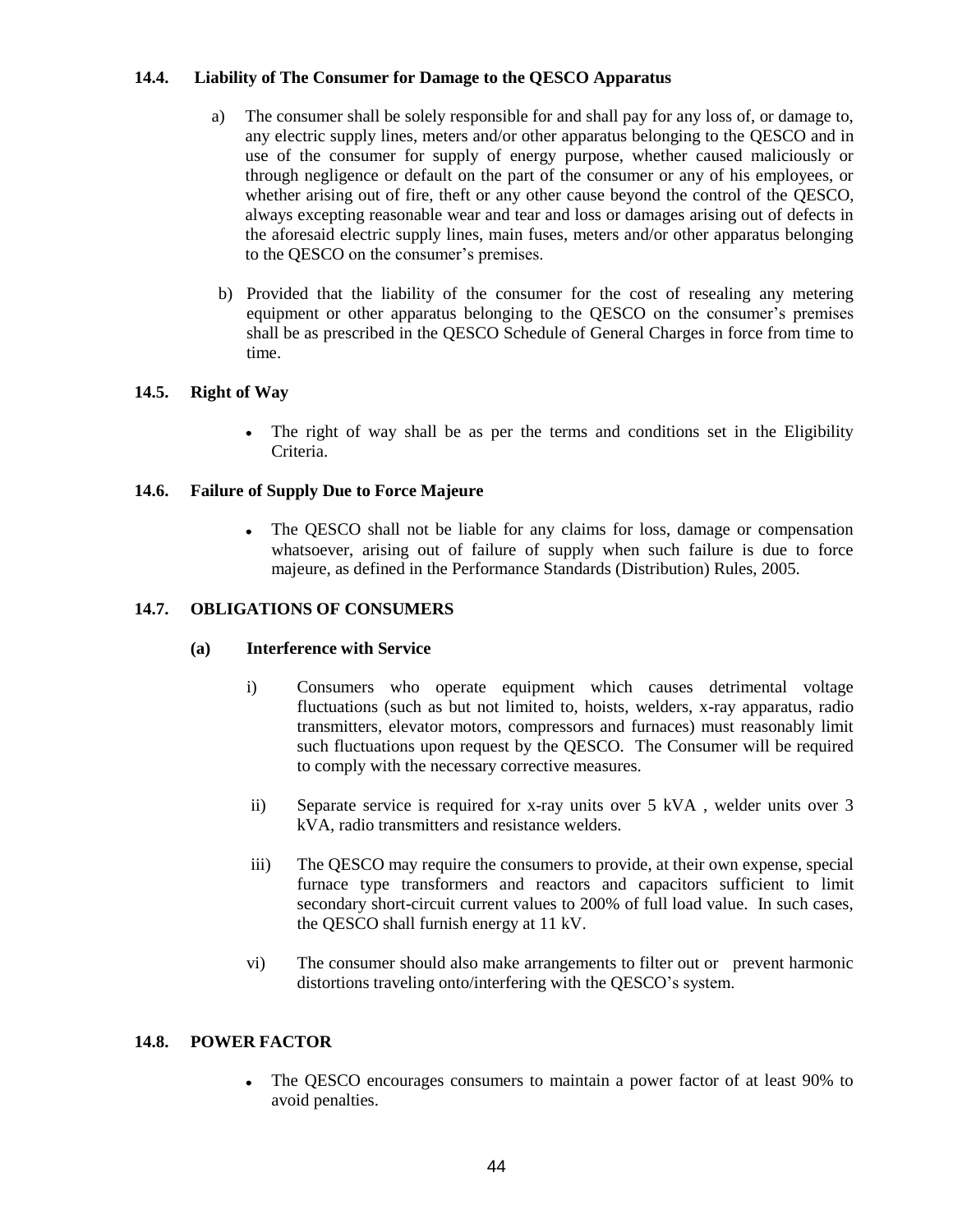#### **14.9. Consumer's Obligation to Remedy**

Consumers must use their best endeavors to avoid any non-compliance of this Manual within the time period specified in any notice of non-compliance sent by QESCO.

#### **14.10. Disconnection of Supply for Non-Compliance**

- a) QESCO may disconnect supply to a consumers if,
- b) The consumer has not fulfilled an obligation to comply with this Manual; and
- c) The QESCO has given the consumer 7 business days' written notice of Disconnection (such notice to be in addition to the notice already given); and
- d) The consumer fails to comply with the notice.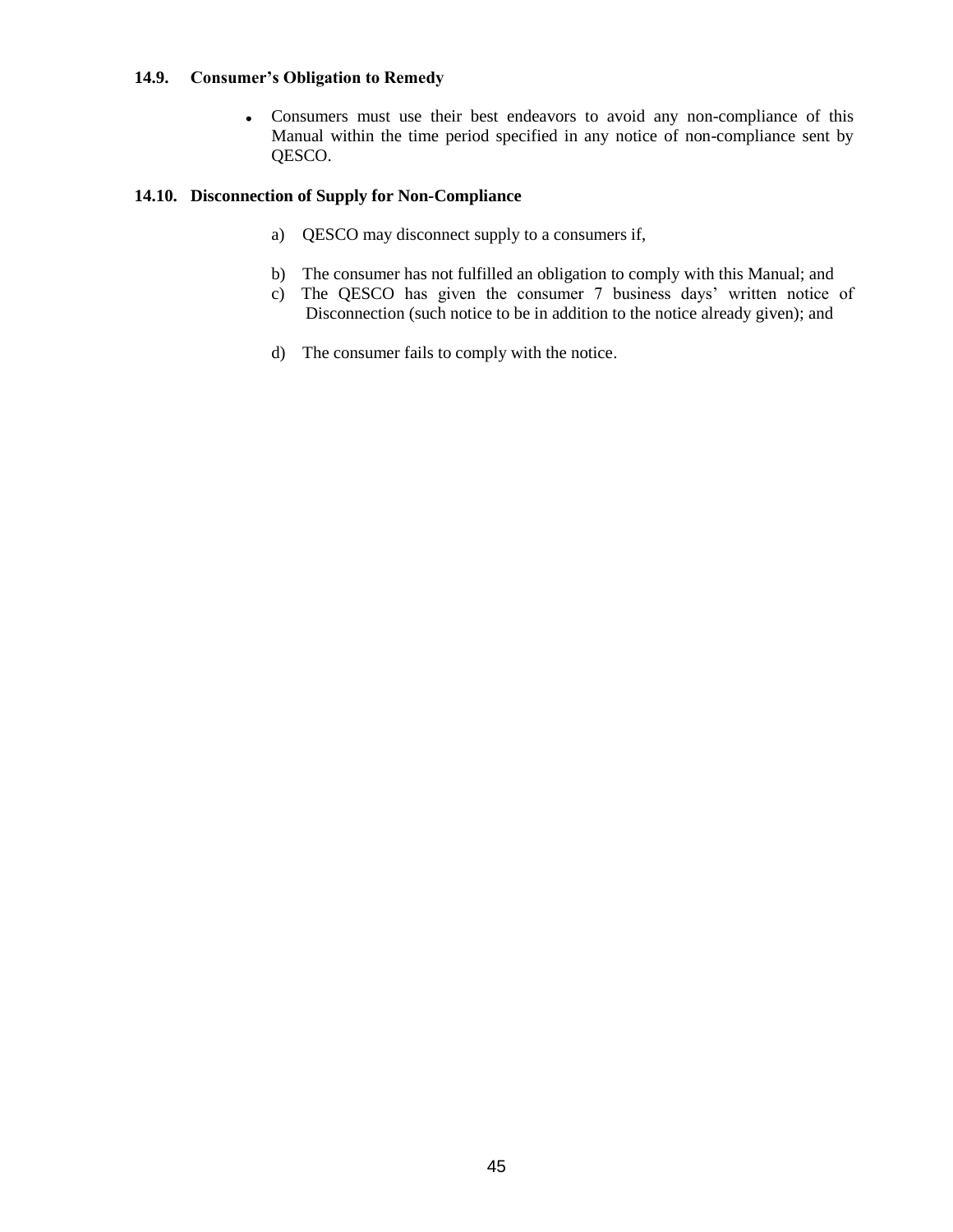## **CHAPTER 15 Violation of Instructions**

- 15.1 The distribution company shall ensure that it complies with the provisions of the Consumer Service Manual while dealing with consumer complaints. The Consumer Service Manual shall be treated as an applicable document as defined in Chapter 1. In case the consumer/complainant is not satisfied with the response/decision of the distribution company or the distribution company does not reply at all, the consumer shall have the following options:
- 15.1.1 The consumer may file a complaint with Provincial Office of Inspection in respect of metering, billing and collection of tariff applicable under section 38 of the NEPRA Act; or
- 15.1.2 Under section 39 of the NEPRA Act, any consumer/interested person, including a Provincial Government may file a written complaint with Consumer Affairs Division at NEPRA. The complaint shall be processed under the NEPRA Complaint Handling and Dispute Resolution (Procedure) Rules, 2009 and the decision thereon shall be passed. The distribution company shall comply with the orders/decisions/instructions as may be passed by the Authority with regard to the complaint which shall be enforced under the laws/rules.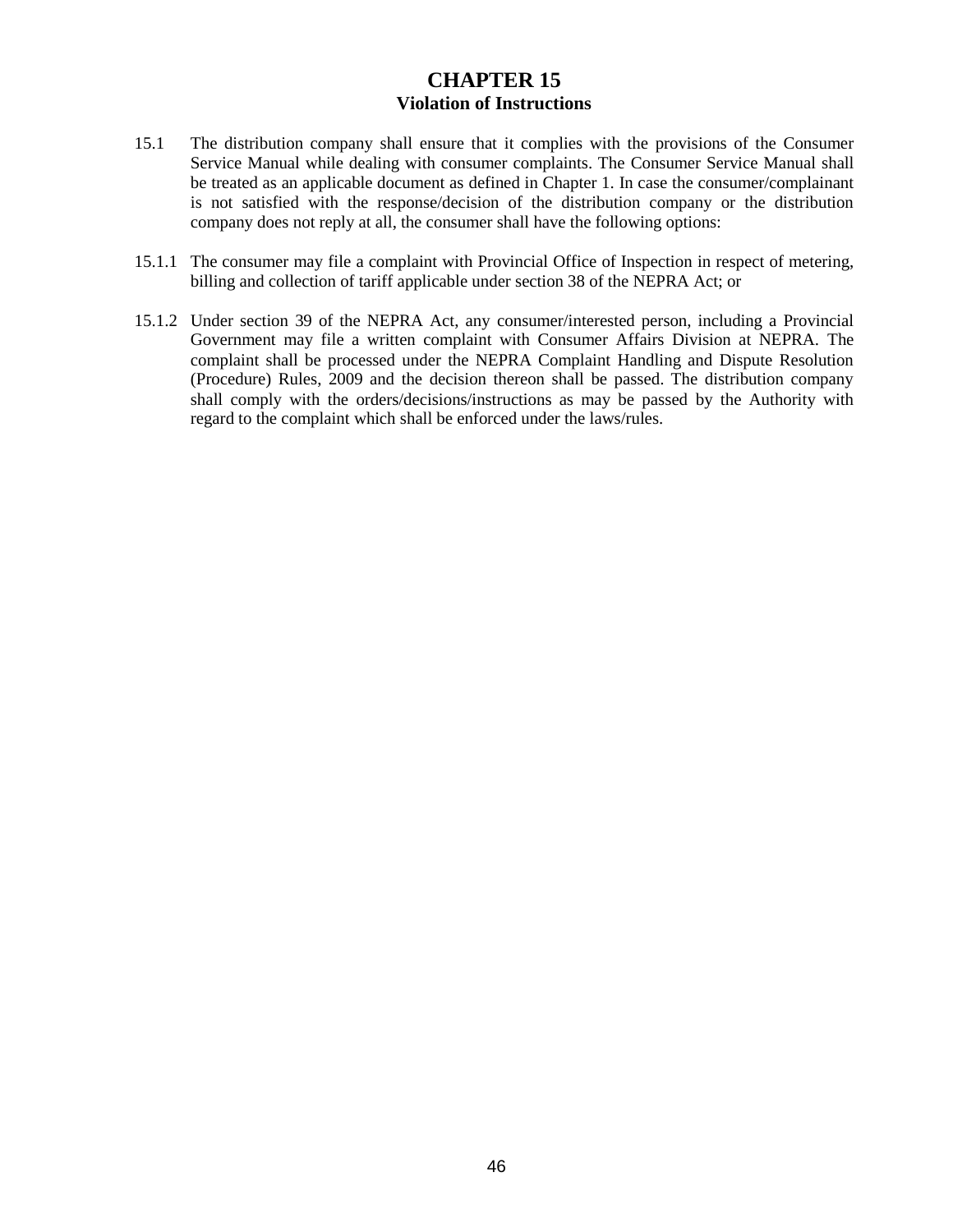## **Annexure-I**

**Performance Standards (Distribution) Rules, 2005**

 **(To be down loaded by the QESCO from NEPRA's website)**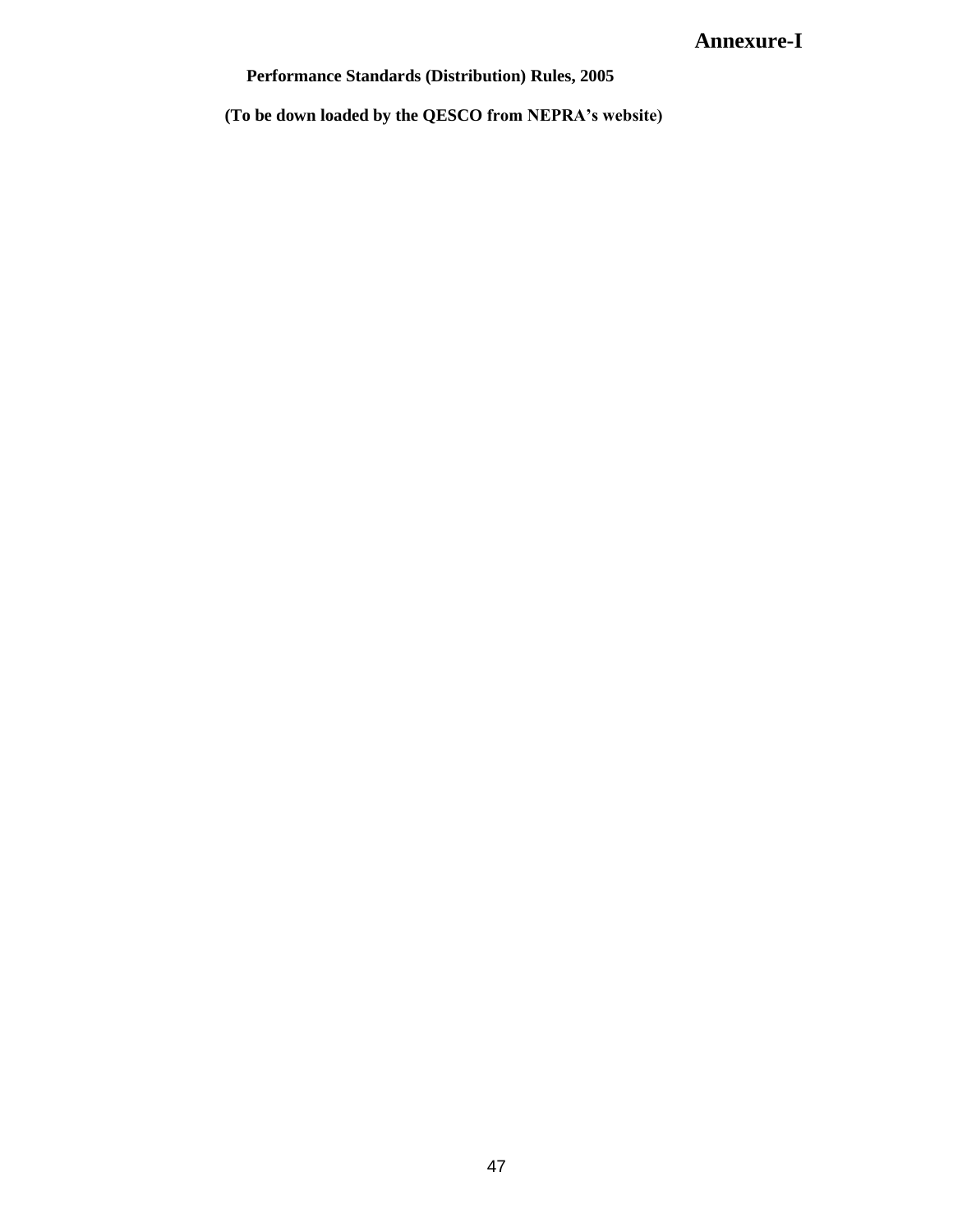## **ELIGIBILITY CRITERIA FOR CONSUMERS OF (DISTRIBUTION) COMPANIES,2003**

**( To be down loaded by the QESCO from NEPRA's website)**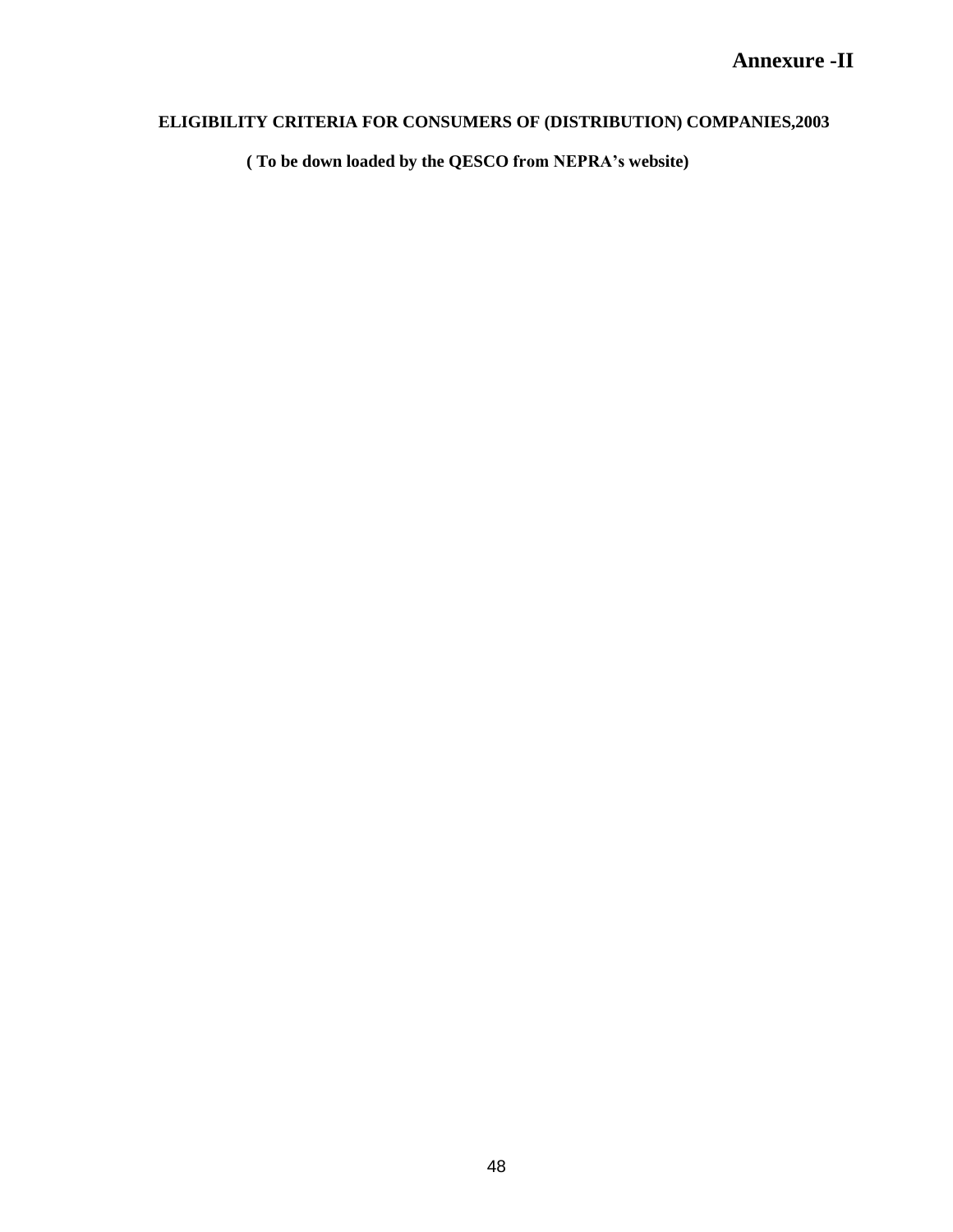## **Terms and Conditions of Tariff**

**(To be down loaded by the QESCO from NEPRA's website)**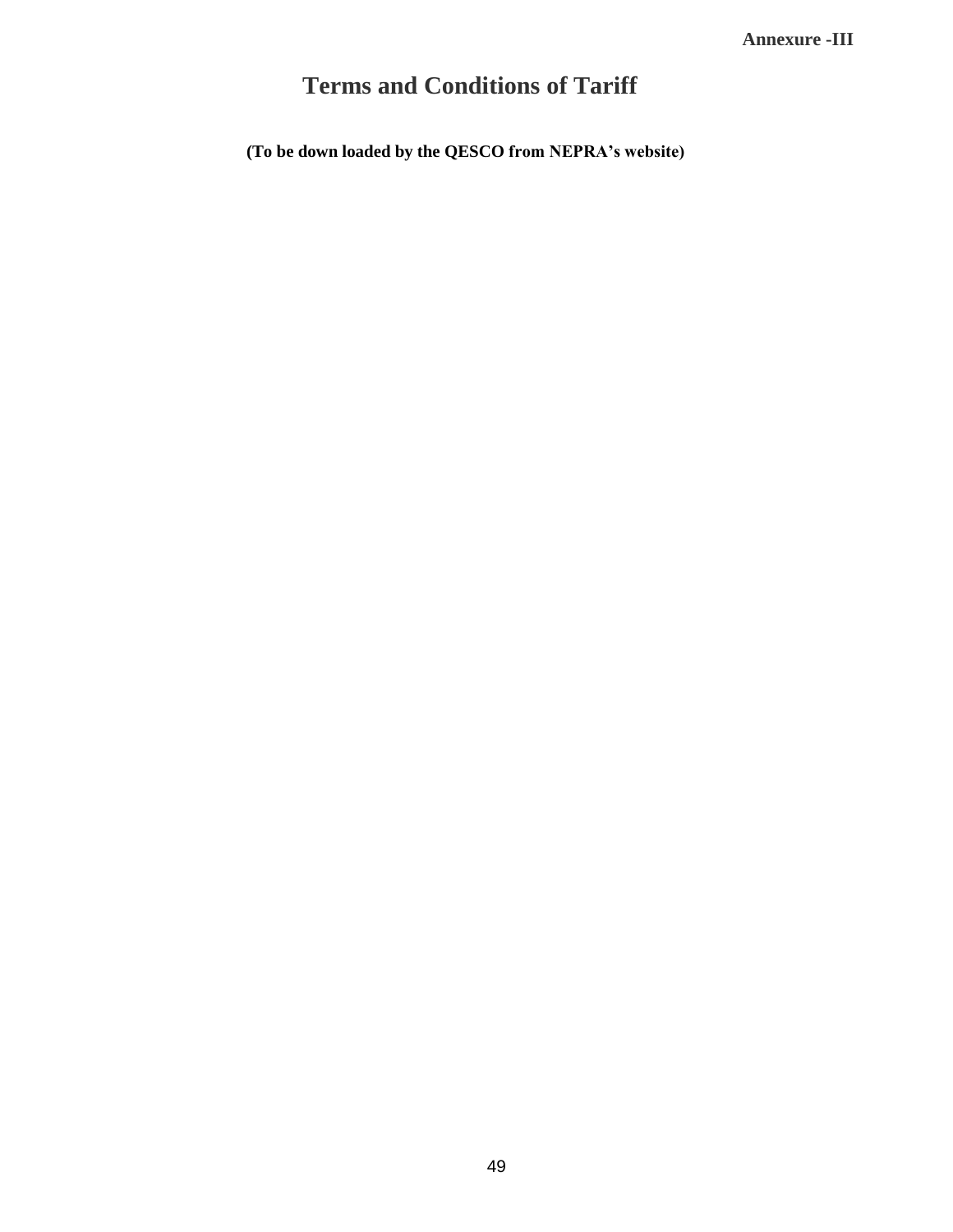## **Application and Power Supply Contract Form APPLICATION FORM (FOR CONNECTION)**

## PART I

| Applicant E.Mail address-----------------------------Phone No.-------------Fax No-------------- |
|-------------------------------------------------------------------------------------------------|
|                                                                                                 |
|                                                                                                 |
| Ref: No of existing connection if any-----------                                                |

• I shall be bound to abide by all the terms and conditions of the Eligibility Criteria for consumer of a Distribution Company, Consumer Service Manual, and other applicable documents as prescribed for provision of service.

(Signature of Applicant)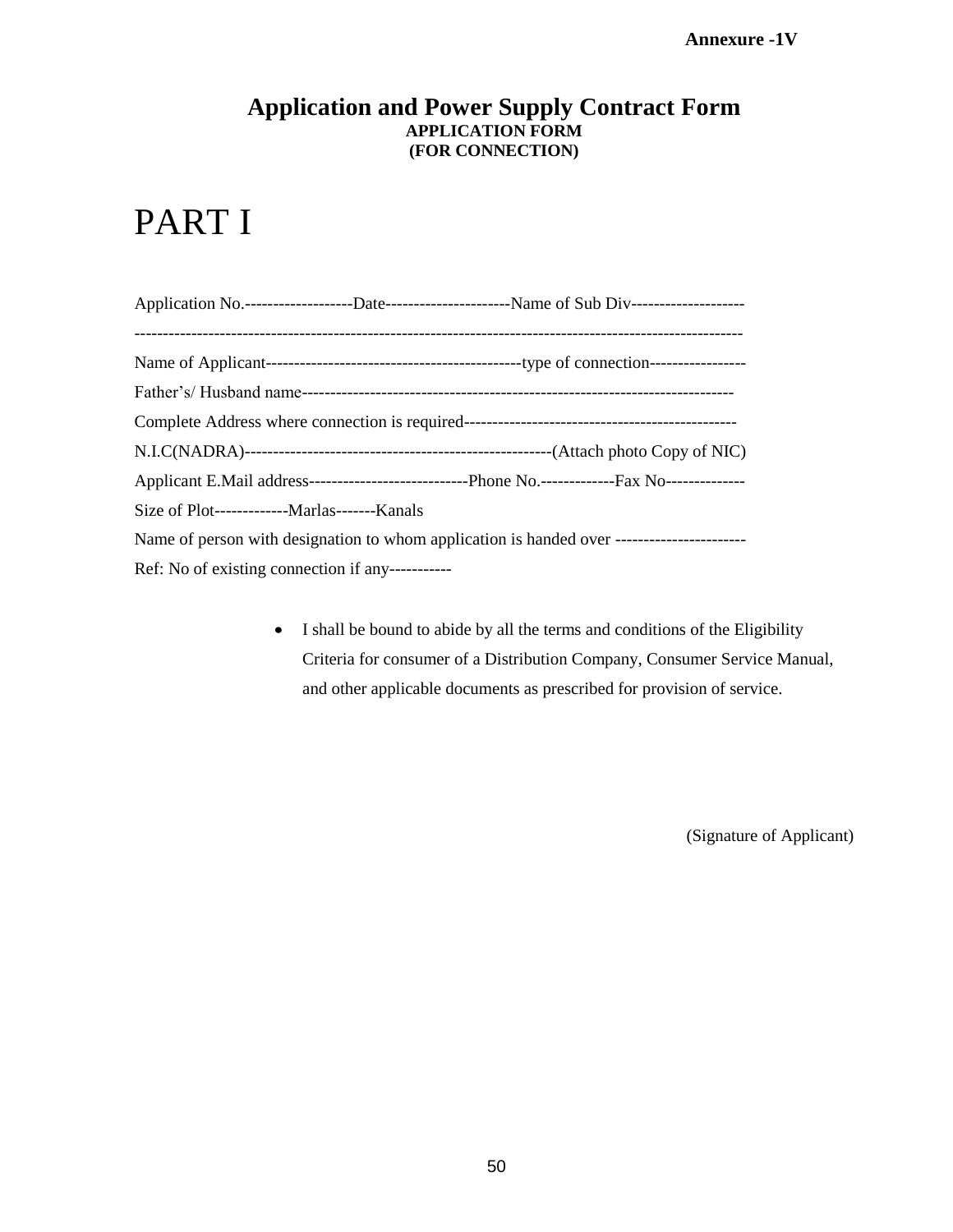#### **DOCUMENT TO BE ATTACHED WITH THE APPLICATION**

- Ownership proof of the premises where connection is required.
- An affidavit from the owner of the premises to the effect that no connection existed previously at the premises for which connection is applied for and that he shall pay to the QESCO (QESCO to interest its name) any outstanding dues in respect of any previous connection which existed at the premises is question, if noticed thereafter.
- "No Objection Certificate" from the landlord (if the applicant is a tenant along with landlord's proof  $\ddot{\bullet}$ of ownership and affidavit mentioned above)..
- Attested copies of National Identity Cards of the applicant and two witnesses.
- The power of attorney (in case of a Company) , in favor of the applicant to the effect that the  $\bullet$ applicant is authorized to sign the application and execute agreement on behalf of the Company along with Memorandum and Articles of Association of the company.
- Available site plan Industry/premises where connection is required.  $\bullet$
- In case of change of name/reconnection/ extension or reduction of load, a certificate from the Revenue Office QESCO (QESCO to interest its name) to the effect that no areas are outstanding against the premises along with proof of owner ship/NOC.
- Any other information if required by the company for connections above 11kV as per requirements of the Distribution Code and the Grid Code (wherever applicable).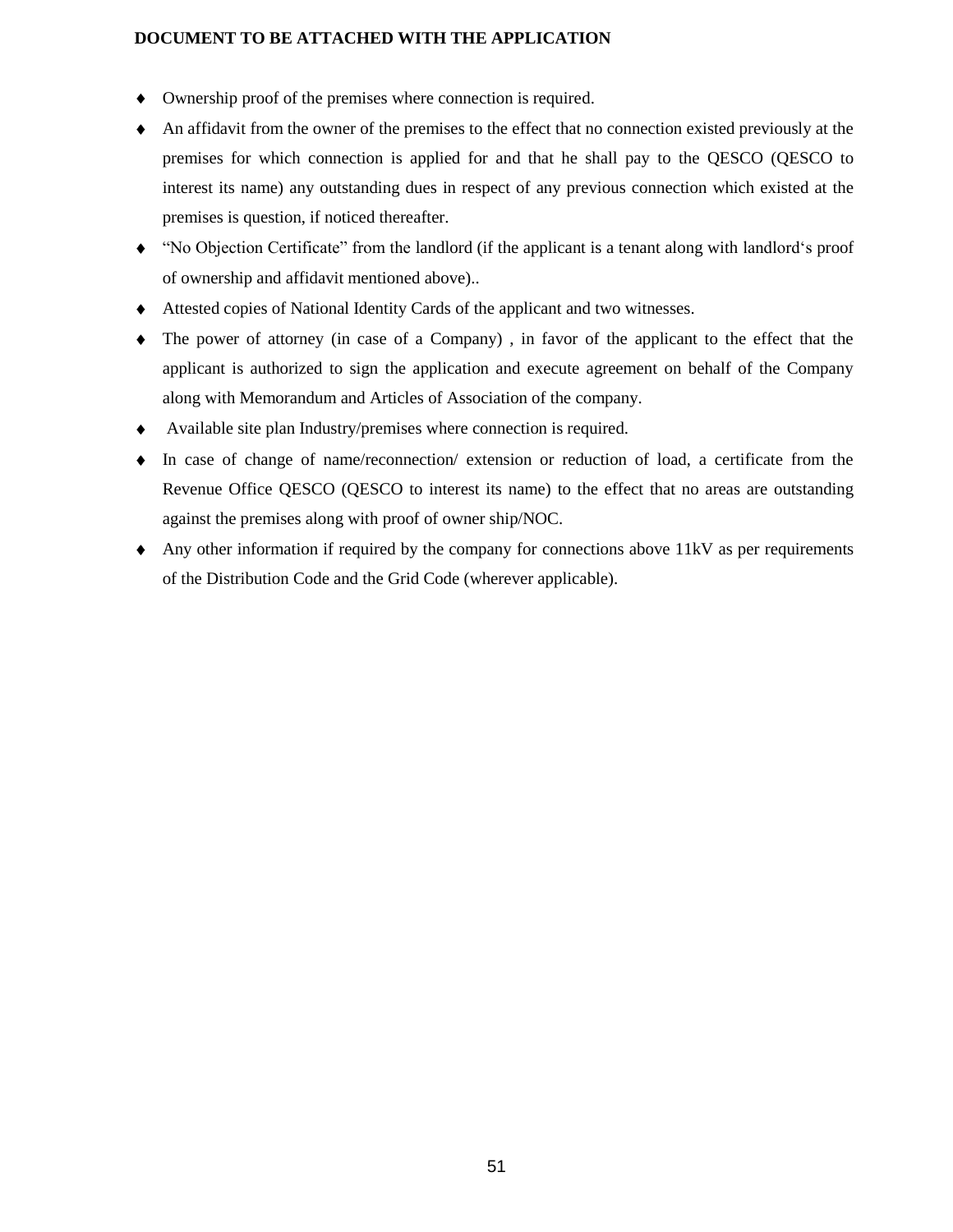## **PART II**

## **(FOR OFFICE USE)**

| (1)  | Date of Survey------------                                                              |
|------|-----------------------------------------------------------------------------------------|
| (2)  | Authenticity Certificate of particulars given by consumer                               |
| (3)  | Load at site ----------kW                                                               |
| (4)  |                                                                                         |
| (5)  | Material required (as per attached estimated)                                           |
| (6)  | Size of plot verified -------------------                                               |
| (7)  | Proposed Reference No.---------------------                                             |
| (8)  | Whether area electrified/ un electrified/Housing Society------------------------------- |
| (9)  |                                                                                         |
| (10) |                                                                                         |
| (11) |                                                                                         |
| (12) | Amount of sanctioned estimate ------------------------                                  |
| (13) |                                                                                         |
| (14) |                                                                                         |
| (15) | Capital cost Rs.------------------------Meter security Rs.---------------------------   |
| (16) | Demand notice paid on date-------------for Rs.-------------Bank name---------           |
| (17) |                                                                                         |
| (18) |                                                                                         |

**(Signature of officer with designation)**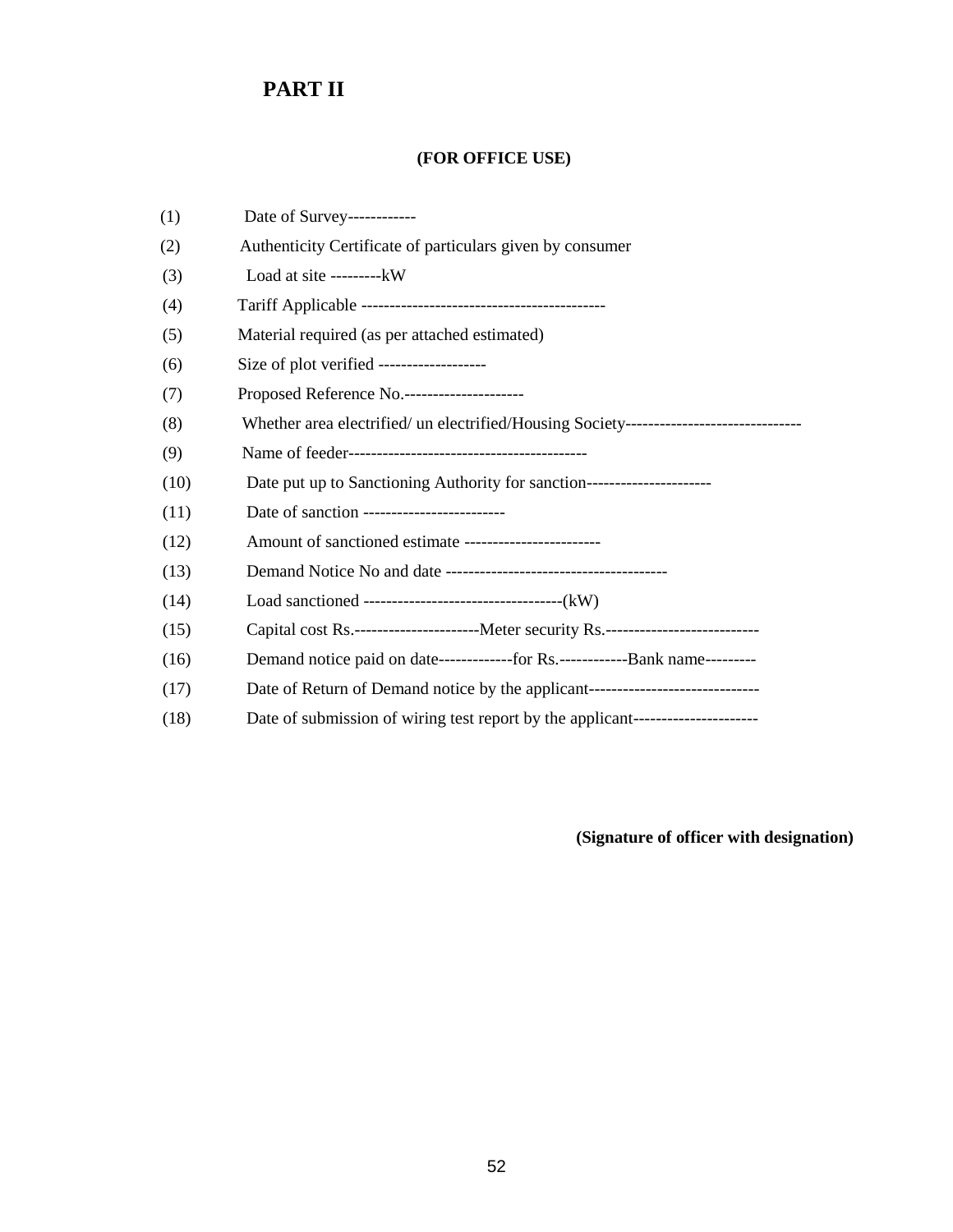## **PART III**

## **(i) Connection installation**

(19) Date of inspection of wiring------------------------------------------------------- (20) Date service installation ------------------------------------------------------------ (21) Date and time of meter installation------------------------------------ (22) Name of In charge installing the meter-------------------------------------

## **(ii) Meter's Particulars**

| (23) | Meter No----------------------------------                                              |                                    |
|------|-----------------------------------------------------------------------------------------|------------------------------------|
| (24) | Meter type------------------------------                                                | Capacity-------------------------- |
|      | (a) KWH (b) KVARH (c) MDI                                                               |                                    |
| (25) | Initial reading-----------------------------(iv) Multiplying factor if any------------- |                                    |
| (26) | Seals/Postal order No-------------------                                                |                                    |

#### **(Signature of officer with designation)**

## **Part IV**

| (27) | Date of submission of documents to R.O FOR billing vide no----------------- |
|------|-----------------------------------------------------------------------------|
|      | Date-----------------                                                       |

(28) Date of Certified copy send to reading sanction for billing-------------------

**(Signature of Officer with Designation)**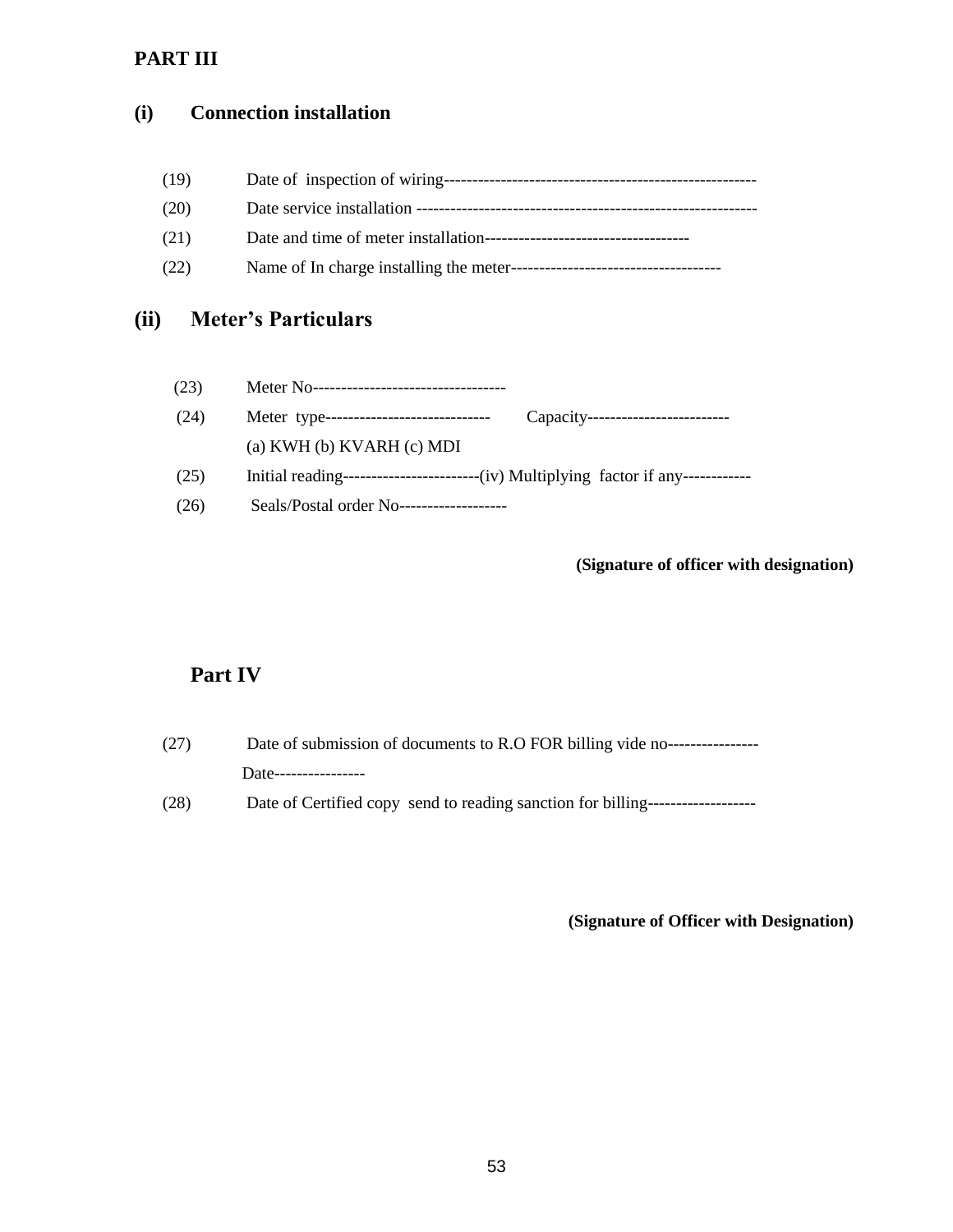**NOTE": Copy of the complete set (part I to IV) completely filled out and signed by the officer of the QESCO (QESCO to interest its name) will also be provided to the consumer for his record. The consumer may lodge complaint against non provision of such completed copy.**

**(Signatures of the Consumer as a token of receipt of a copy of the set)**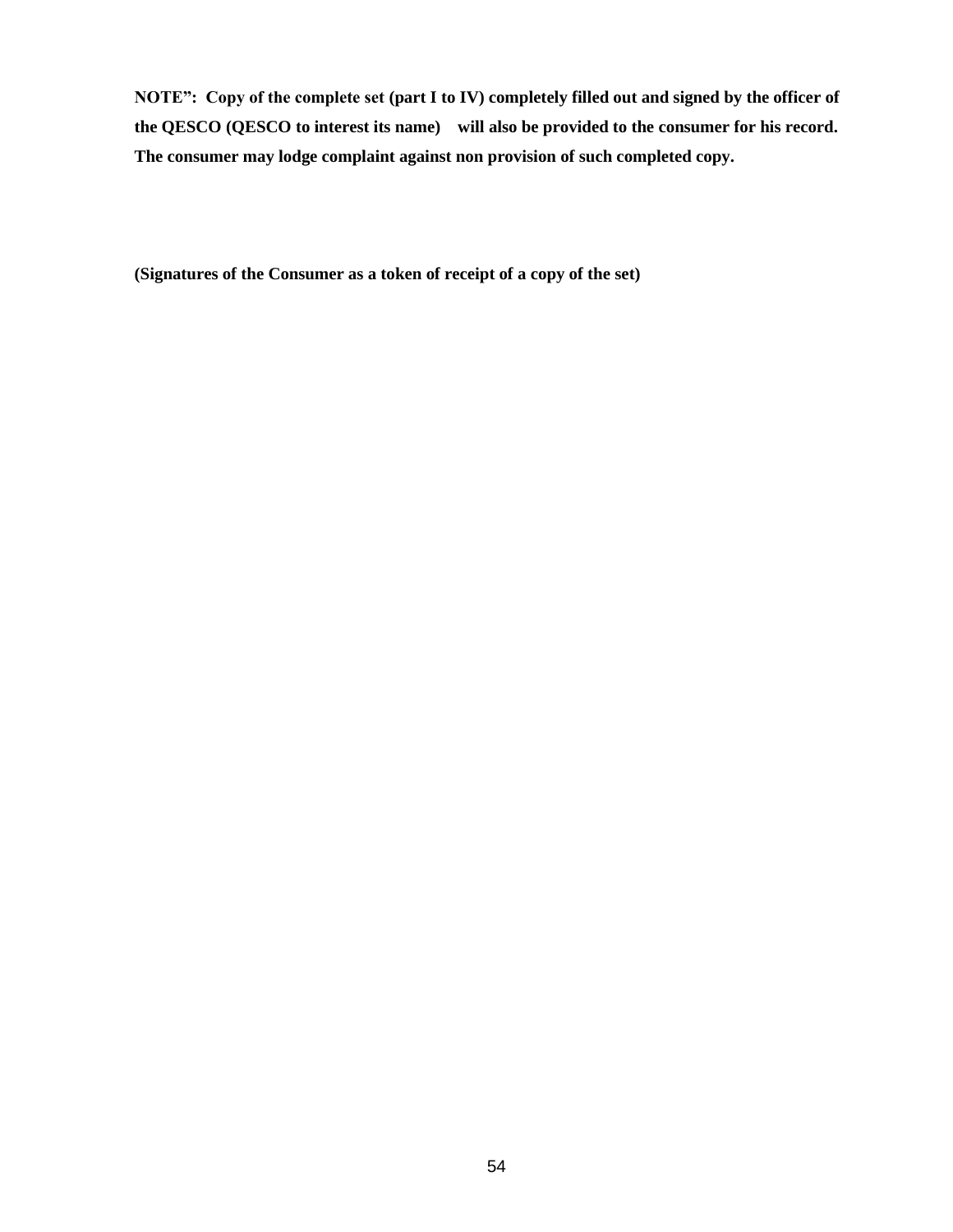## **Contract for Consumer Connection and Supply of Electric Power**

This Contract for Consumer Connection and Supply of Electric Power ("Power Supply Contract") is entered into between Mr./Ms./Mrs. M/s \_\_\_\_\_\_\_\_\_\_\_\_\_\_\_\_\_\_\_\_\_\_\_ ("consumer")

AND

QESCO \_\_\_\_\_\_\_\_\_\_\_\_\_\_\_\_\_

on the day of , at .

Whereas the consumer had applied vide Application Form dated \_\_\_\_\_\_ for a load of \_\_\_\_\_\_\_ to QESCO.

Whereas the QESCO had issued a demand note # \_\_\_\_\_\_\_ dated \_\_\_\_\_in the favour of consumer in the amount of Rs. \_\_\_\_\_\_ which was duly deposited by the consumer on \_\_\_\_vide receipt no. \_\_\_\_\_\_\_.

Whereas the consumer has in line with the provisions of Consumer Eligibility Criteria, 2003 deposited the charges, complied with the safety requirements and its electrical installations checked and verified by a certified Electrical Engineer registered with the Pakistan Engineering Council.

Whereas the QESCO has also verified the electrical installation at the consumer's premises and ensured its soundness for the purpose of its connection to its distribution system.

Now therefore, the parties to this contract hereby agree as follows:

- 1. The QESCO shall provide the distribution services to the consumer in accordance with the terms and conditions approved by its licensing authority i.e., the National Electric Power Regulatory Authority ("Authority").
- 2. The Consumer Service Manual which can be obtained from the QESCO providing for the rights and duties of both the QESCO and a consumer shall be binding on both the parties and shall be referred to by the parties to deal with different aspects of services to be rendered by the QESCO.

In witness whereof, the parties hereto execute this Contract of Power Supply on this day of --------

QESCO: Consumer:

Witnesses:

1.\_\_\_\_\_\_\_\_\_\_\_

2.\_\_\_\_\_\_\_\_\_\_\_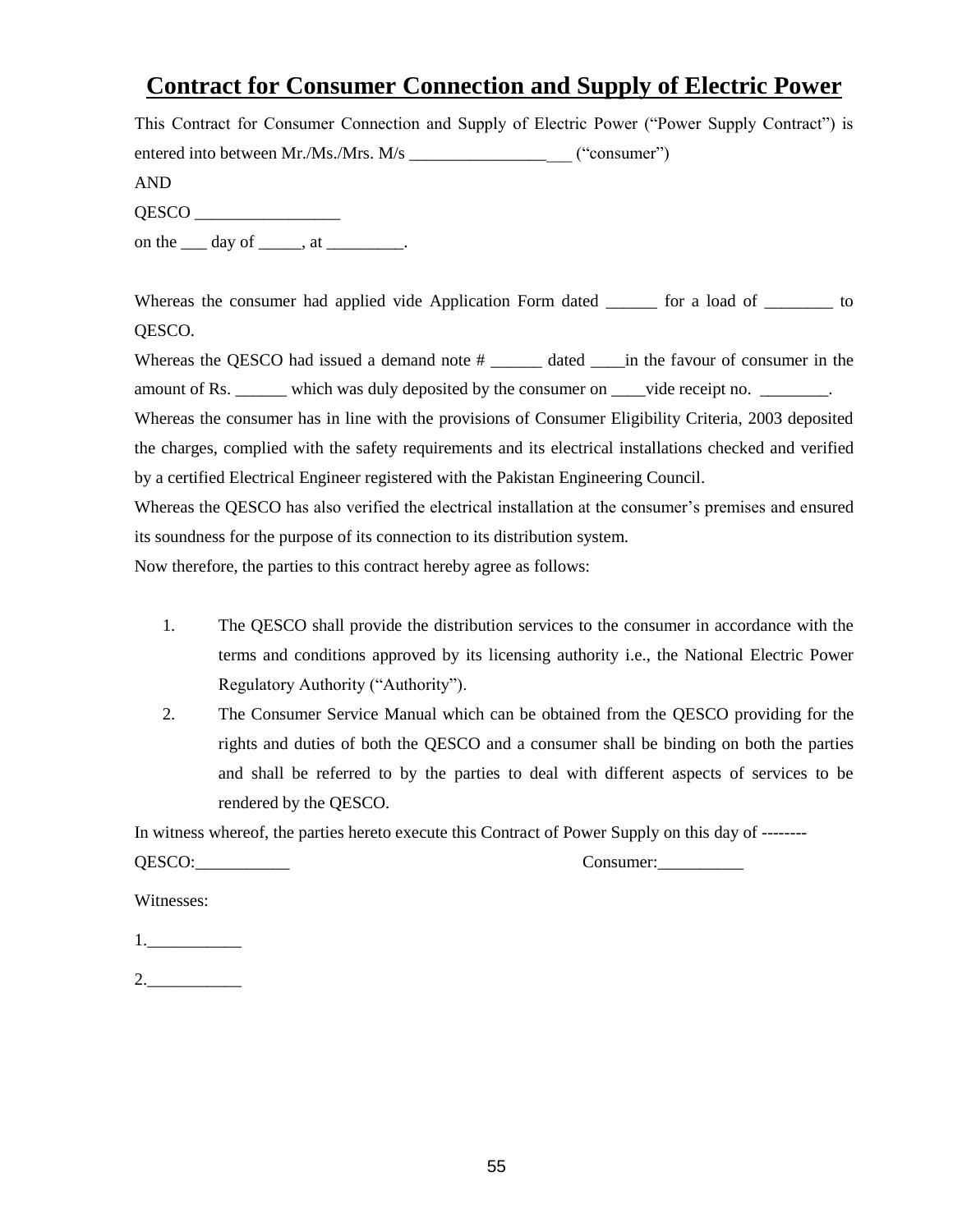## **Categories of Consumers**

**(As specified in tariff terms and conditions)**

**(To be down loaded by the QESCO from NEPRA's website)**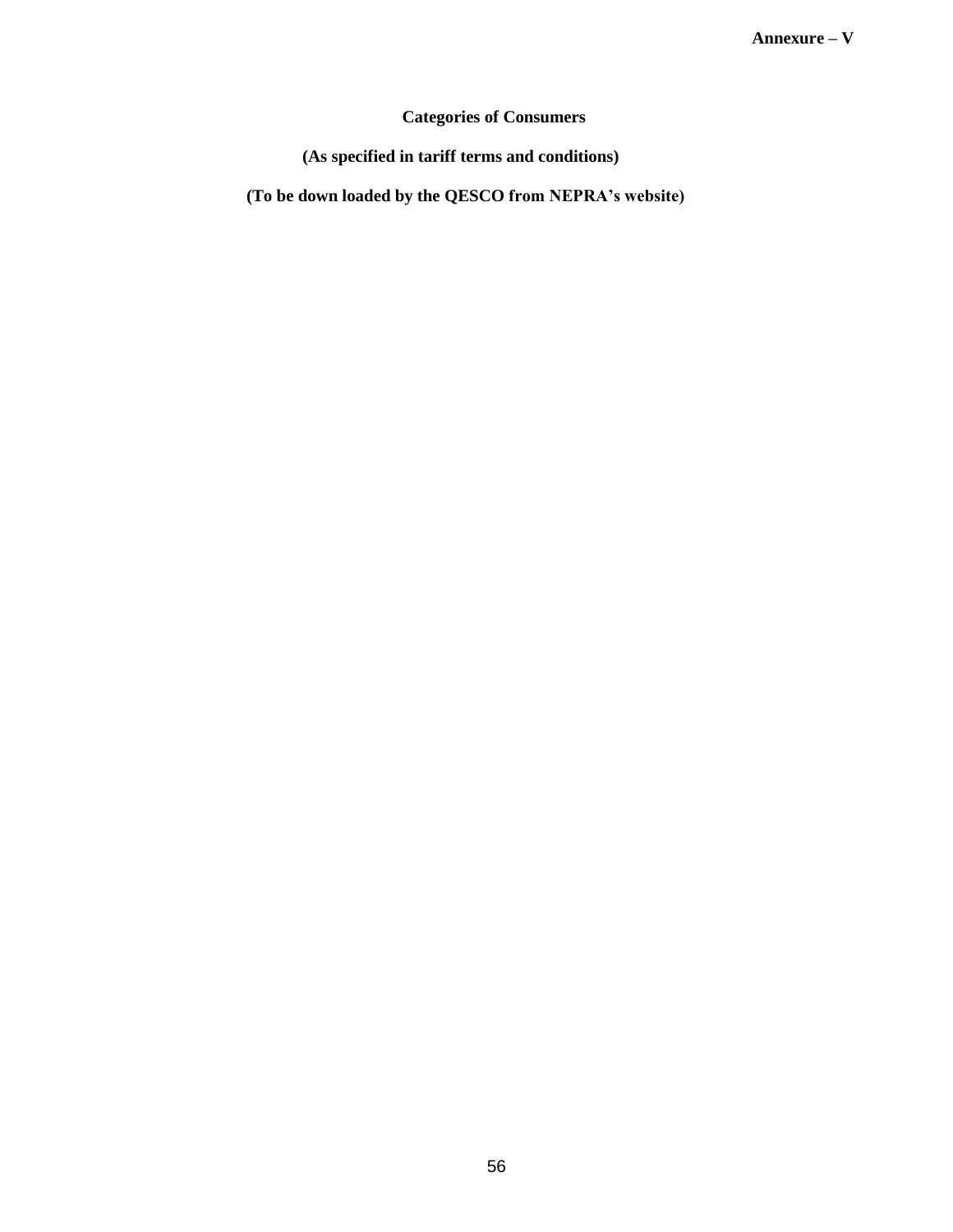## **Time Frame for New Connections**

**(As specified in NEPRA Performance Standards (Distribution) Rules, 2005)**

 **(To be down loaded by the QESCO from NEPRA's website)**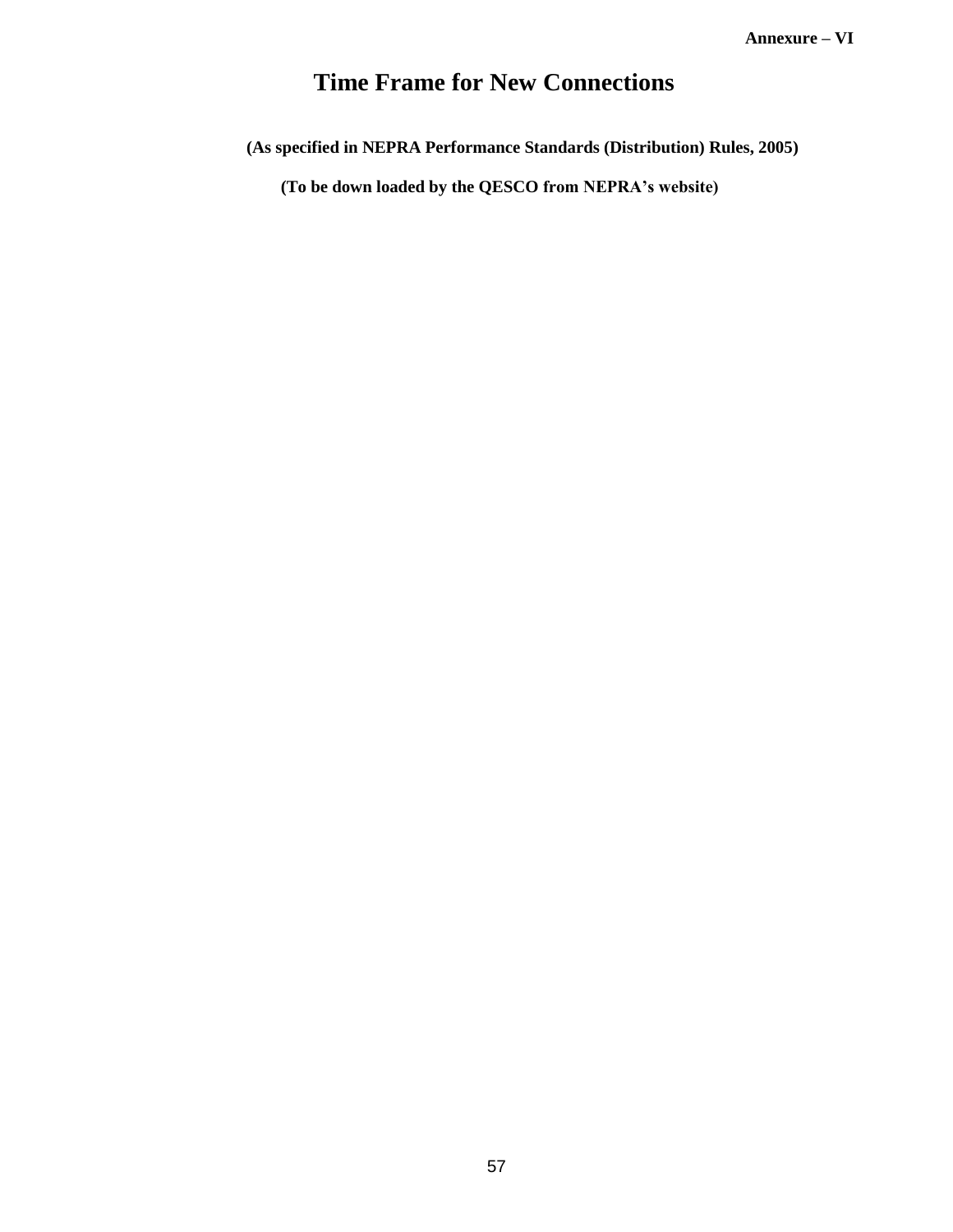**Security Deposit Rates (To be inserted by QESCO)**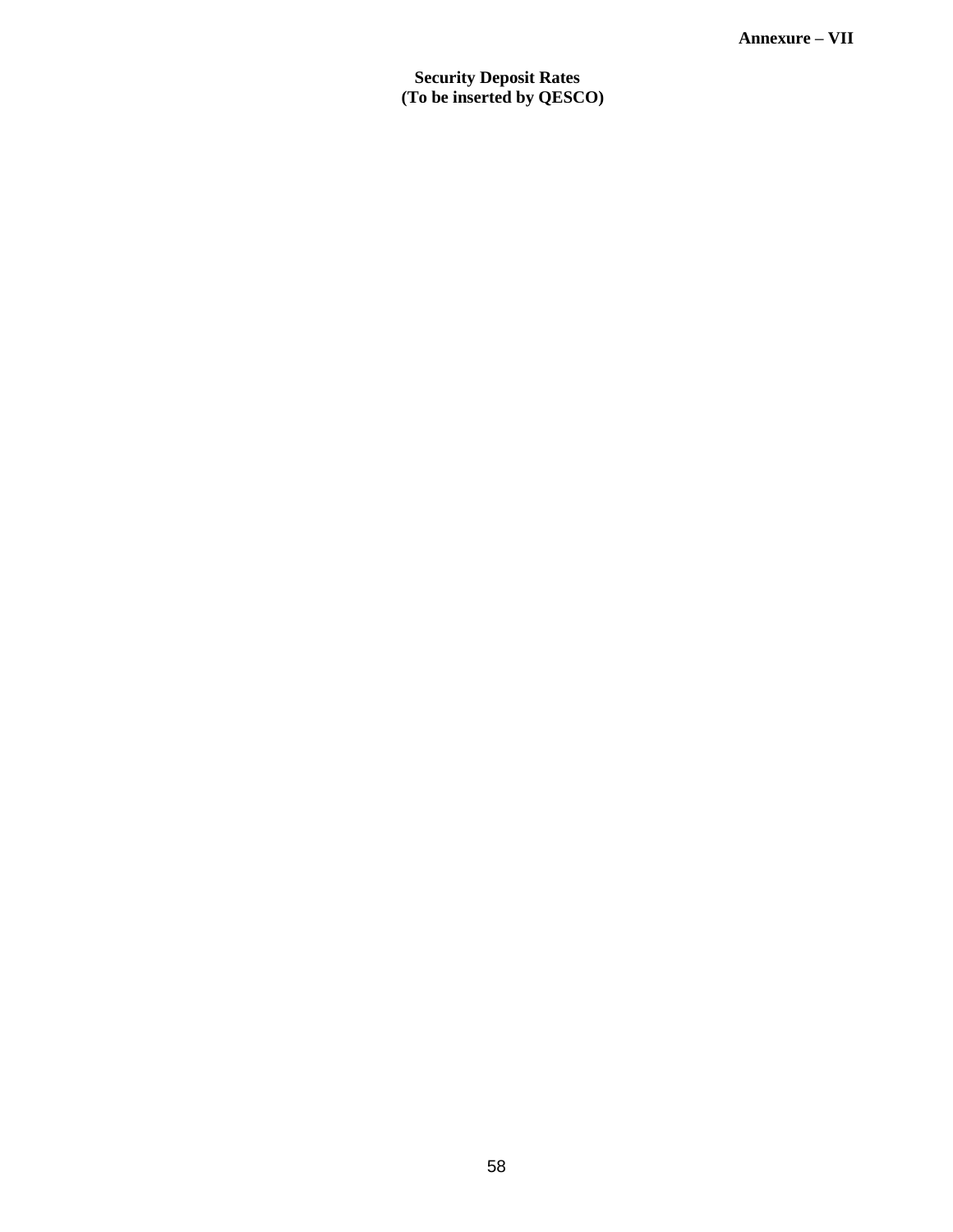#### **Theft/illegal Abstraction of Electricity by Registered/Non Registered Consumers and Defective Meters (Matrix)**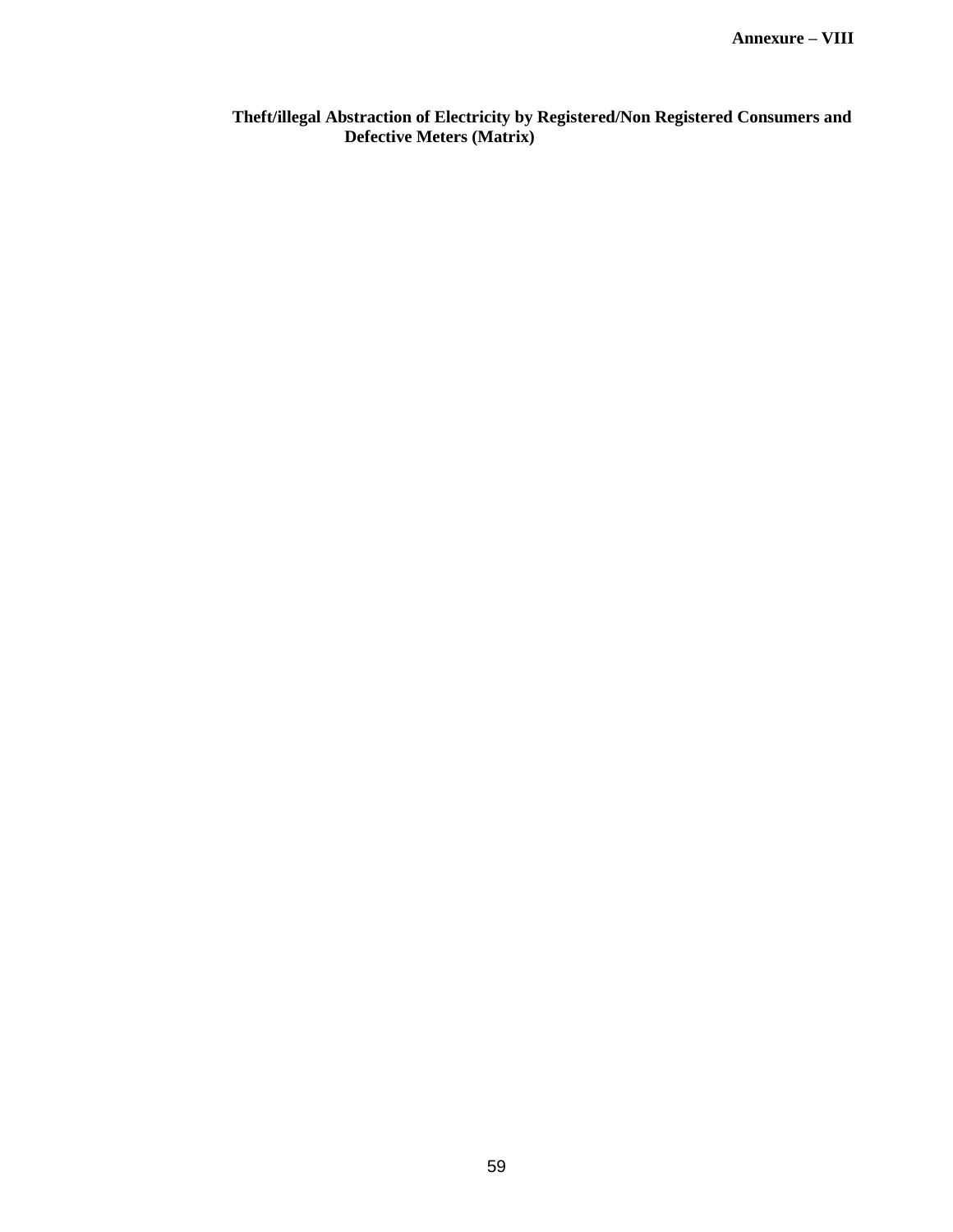

## *IMPORTANT TELEPHONE / CELL NUMBERS OF QESCO OFFICERS & COMPLAINT CENTRES.*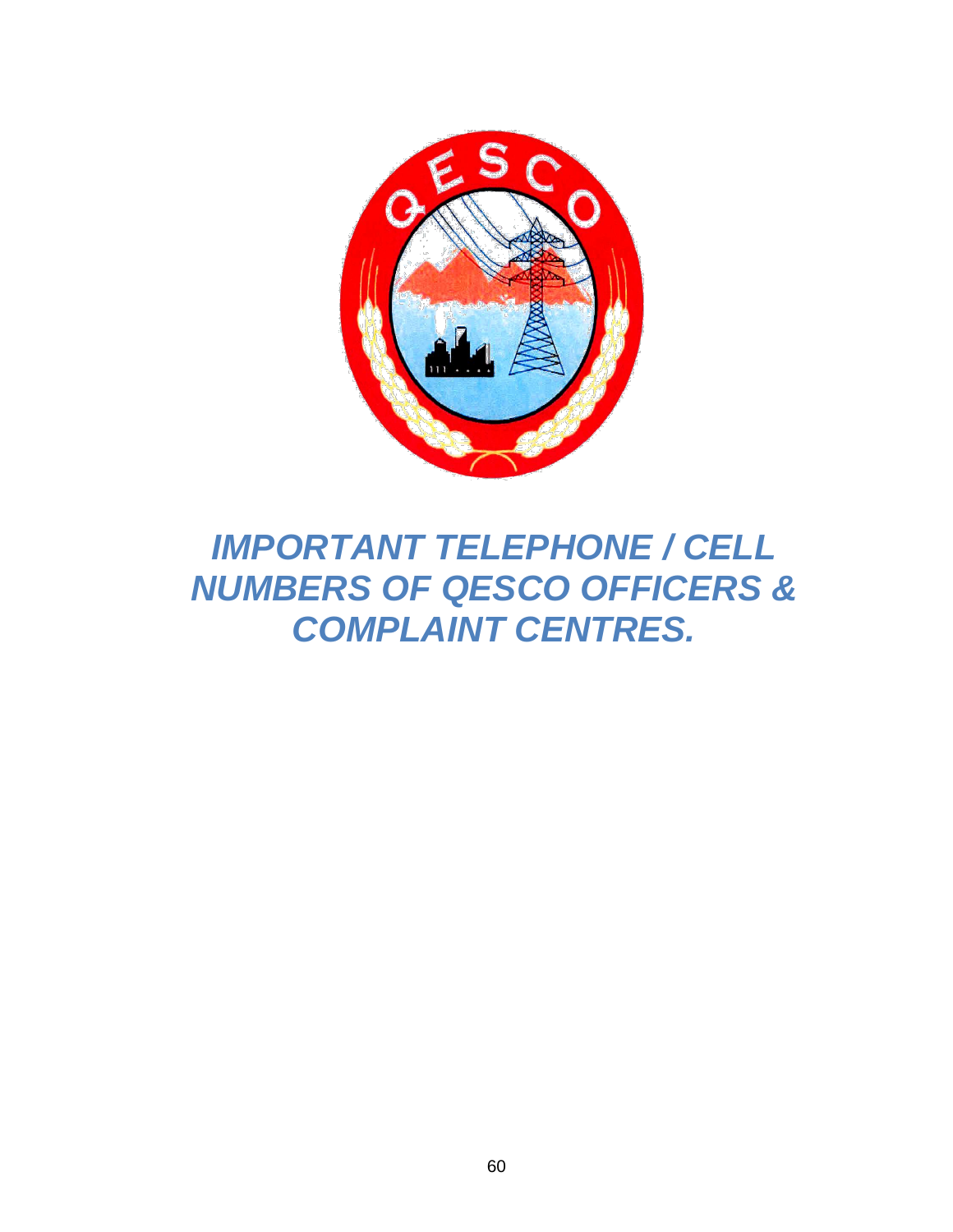## *CONTENTS*

| <u>S.No.</u><br>1. | <b>Formation</b><br>CEO, FD,             |  |  |  |  |  |  |
|--------------------|------------------------------------------|--|--|--|--|--|--|
|                    | GM(Tech), PD (GSC)                       |  |  |  |  |  |  |
| 2.<br>3.           | CE(CSD), Mgr (MIS) CE ((T&G)             |  |  |  |  |  |  |
|                    | CE/OD, CE(Dev) CE(O&M) CE(P&E)           |  |  |  |  |  |  |
|                    |                                          |  |  |  |  |  |  |
|                    | <b>Op. Circles</b>                       |  |  |  |  |  |  |
| $\mathbf{4}$ .     | <b>Central Circle Quetta</b>             |  |  |  |  |  |  |
|                    | <b>City Division</b><br>a.               |  |  |  |  |  |  |
|                    | <b>b.</b> Sariab Division                |  |  |  |  |  |  |
|                    | c. <b>Zarghoon Division</b>              |  |  |  |  |  |  |
|                    | d. Pishin                                |  |  |  |  |  |  |
| 5.                 | <b>Loralai Circle</b>                    |  |  |  |  |  |  |
|                    | a. Loralai Division                      |  |  |  |  |  |  |
|                    | <b>Qilla Saifullah Division</b><br>b. I  |  |  |  |  |  |  |
| 6.                 | <b>Khuzdar Circle</b>                    |  |  |  |  |  |  |
|                    | <b>Kalat Division</b><br>a.              |  |  |  |  |  |  |
|                    | <b>b.</b> Noushki Division               |  |  |  |  |  |  |
|                    | c. Turbat Division                       |  |  |  |  |  |  |
|                    | d. Khuzdar Division                      |  |  |  |  |  |  |
| 7.                 | Sibi Circle                              |  |  |  |  |  |  |
|                    | <b>Sibi Division</b><br><b>a.</b>        |  |  |  |  |  |  |
|                    | <b>Naseerabad Division</b><br><b>b</b> . |  |  |  |  |  |  |
| 8.                 | <b>Project Director (Const)</b>          |  |  |  |  |  |  |
| 9.                 | <b>Superintending Engineer (GSO)</b>     |  |  |  |  |  |  |
| 10.                | <b>Grid Stations</b>                     |  |  |  |  |  |  |
|                    |                                          |  |  |  |  |  |  |

11. **Resident Engineer (Pasni)** 12. **Resident Engineer (Panjgoor)**

**14. QESCO Complaint Centre**

.

13. **Manager (M&T)**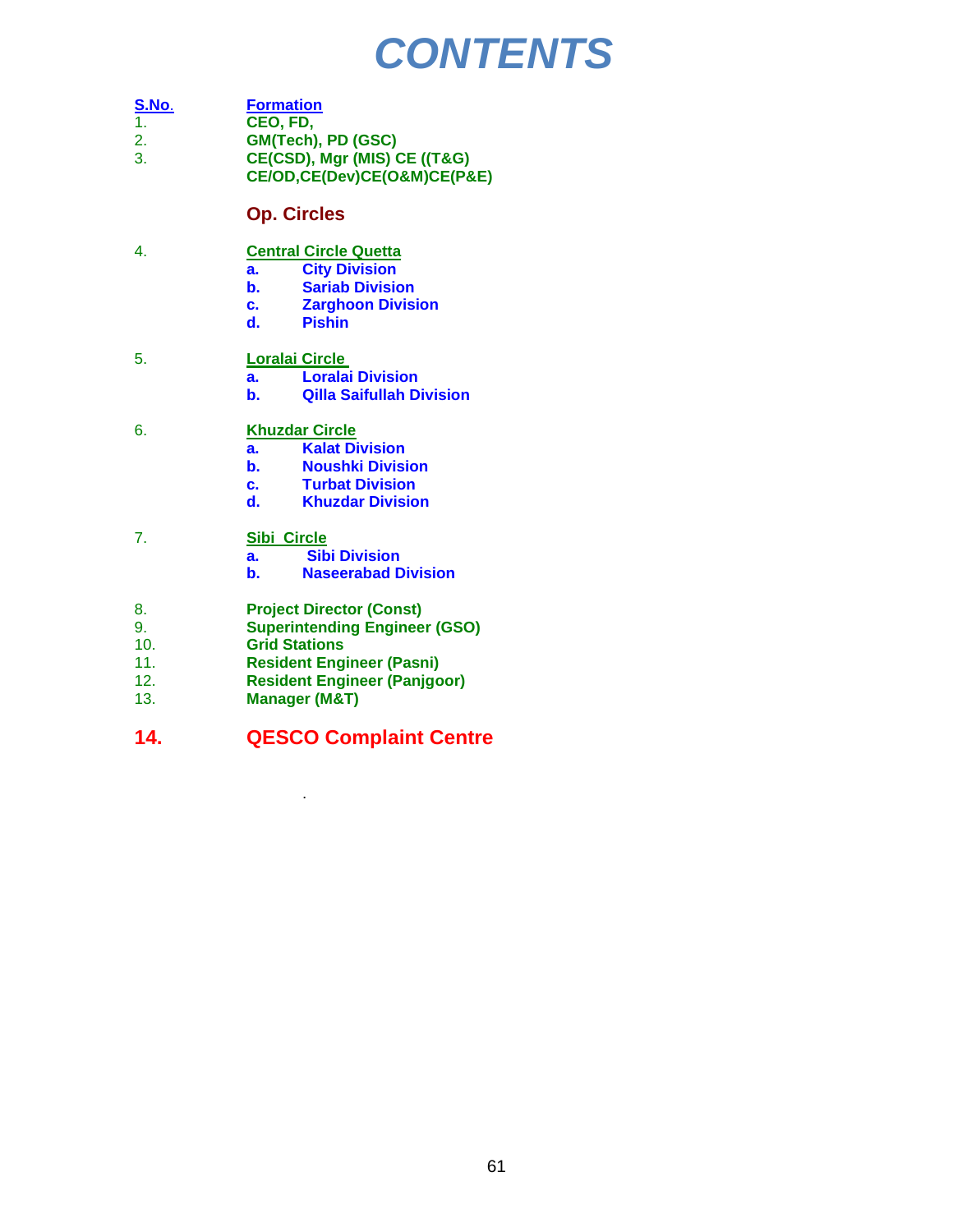## **TELEPHONE DIRECTORY – QESCO**

|                     |                                         | <b>Office Numbers</b>   |                              |                          | <b>Mobile</b> |
|---------------------|-----------------------------------------|-------------------------|------------------------------|--------------------------|---------------|
| <b>Name</b>         | <b>Designation</b>                      |                         |                              | <b>Residenc</b>          |               |
|                     |                                         | <b>Direct</b>           | <b>PBX</b>                   | $\mathbf e$              |               |
|                     | <b>Chief Executive Officer QESCO HQ</b> |                         |                              |                          |               |
| Baligh-uz-Zaman     | CEO / GM                                | 9202211                 | 201                          | 9201496                  | 0346-8337272  |
|                     | (T&G)                                   |                         |                              |                          | 0300-8380025  |
| Musa Khan Jogezai   | DG(HR&A)                                | 9202552                 | 204                          | 2843722                  | 0346-8337070  |
| A.Ghani Chandio     | Mgr (HRM)                               | 2844259                 | 209                          | 2831816                  | 0346-8337222  |
| Uzair Ali Hasni     | M(Admn)                                 | 2828896                 | 221                          | 2841733                  | 0346-8337156  |
| Ahmed Hussain Lehri | DM(AAS)                                 | 9202477                 | 212                          | 2443240                  | 0346-8330111  |
| Mushtaq Shah        | DM(L&L)                                 | 9201341                 | 213                          | 9201341                  | 0346-8337337  |
| Muhammad Riaz       | AM(Confd)                               | 9202211                 | 203                          | 2838934                  | 0346-8337019  |
| Farman Ali          | Pa to DG (HR<br>& Admn)                 |                         | $\blacksquare$               |                          | 0346-8337026  |
| M.Asif Khan         | AM (HRM)                                | 9201133                 | 216                          | 2445463                  | 0333-7849438  |
| Aurangzeb Khoso     | AM (HRM)                                | 9201133                 | 216                          | 2444401                  | 0346-8330999  |
| Ali Ahmed Haleemi   | SO to CEO                               | 2833492                 | 222                          | 2443830                  | 0346-8337008  |
| Ahmed Hussain Lehri | DM(Tpt)                                 | 9202477                 | 212                          | 2443240                  | 0346-8330111  |
| Ashfaq Ahmed        | DM (PMC)                                | 9202255                 | 342                          | 2441140                  | 0346-8337012  |
| Major Naeem         | DD(int)                                 | 2841588                 | 228                          | 2882368                  | 0345-5249356  |
| Dr.Anwar Saeed      | MS (Hosp)                               | 9211719                 | $\qquad \qquad \blacksquare$ | 2449485                  | 0346-8330222  |
| Maj: Maqbool        | DM(Security)                            | 9203748                 | 202                          | 2831280                  | 0346-8337011  |
| Shafqat Ali         | <b>PRO</b>                              | 9201873                 | 229                          | 2837366                  | 0346-8337006  |
| Mohammad Afzal      | Asst: PRO)                              | 9201873                 | 229                          |                          | 0346-8337281  |
| Aslam Lehri         | Care Taker                              |                         | $\blacksquare$               |                          | 0346-8337374  |
|                     | <b>Manager (Internal Audit)</b>         |                         |                              |                          |               |
| Shahid              | M(Audit)                                | 2881189                 | $\blacksquare$               |                          | 0346-8337081  |
| Haji Ehsan          | DM(Audit)                               | 2880457                 | $\blacksquare$               | 2669220                  | 0346-8337082  |
| Shahid              | <b>Audit Officer</b>                    | 2880457                 | $\blacksquare$               |                          | 0346-8337083  |
| Naseem Khan         | Asst: Audit<br>Manager                  |                         | $\blacksquare$               | $\overline{\phantom{0}}$ | 0346-8337083  |
| Zafar Maqbool       | Asst: Audit<br>Manager                  | ٠                       | $\overline{\phantom{m}}$     | $\overline{\phantom{0}}$ | 0346-8337163  |
|                     | <b>Section 1.02</b>                     | <b>Finance Director</b> |                              |                          |               |
| Asghar Ali Mengal   | FD                                      | 9203308                 | 362                          | 9202478                  | 0346-8337373  |
| Javed Iqbal         | Mgr (CA)                                | 9203019                 | 360                          | 2839563                  | 0346-8337086  |
| Sher Hassan         | DM(CA)                                  | 9203459                 | 304                          |                          | 0346-8337087  |
| Yasir Faheem        | DM(F)                                   |                         | $\blacksquare$               | ۰                        | 0346-8337139  |
| Zahid               | AM(Bkg)                                 | 9202912                 | 337                          | -                        | 0321-8020063  |
| Mohsin Ehsan        | DM (CPC)                                |                         | $\blacksquare$               |                          | 0346-8337282  |
| Khawar Hussain      | DM (Finance)                            |                         | $\overline{\phantom{0}}$     |                          | 0346-8337405  |
| M.Akram             | AO (Pay)                                | 9203308                 | 361                          | ۰                        | 0346-8337089  |
| Syed Ahmar Ali      | Company<br>Secy                         | 9203308                 | 309                          | $\overline{\phantom{0}}$ | 0346-8337093  |
| Snaullah Khan       | GAD                                     | 9203308                 | 365                          | ۰                        | 0300-9387325  |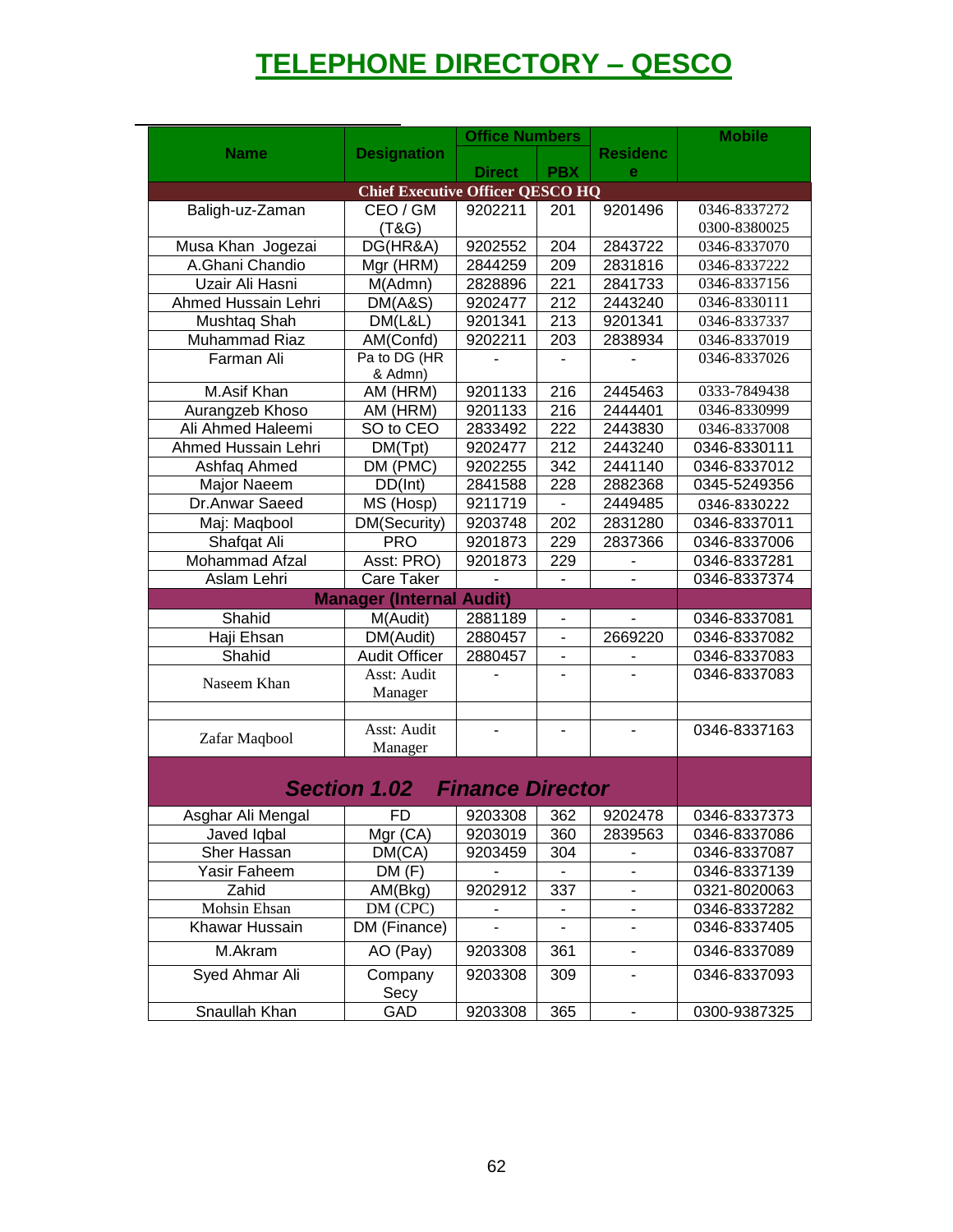|                     |                               | <b>Office Numbers</b> |                          |                  |               |
|---------------------|-------------------------------|-----------------------|--------------------------|------------------|---------------|
| <b>Name</b>         | <b>Designatio</b><br>n.       | <b>Direct</b>         | <b>PBX</b>               | <b>Residence</b> | <b>Mobile</b> |
|                     |                               | New Cell #.           |                          |                  |               |
| <b>Vacant</b>       | GM (Tech)                     | 9202292               | 210                      | 9201496          |               |
| Ali Dost Magsi      | Mgr (RDIC)                    | 9201046               | $\overline{314}$         |                  | 0346-8337111  |
| Hashim Jogezai      | DM (RDIC)                     |                       | $\overline{\phantom{a}}$ |                  | 0346-8337136  |
| Wali Mohammad       | RM (Store)                    | 2880208<br>2880384    | $\overline{a}$           |                  | 0300-3801576  |
| Habibullah Khan     | RM (Sibi)                     | 9230206               | $\overline{\phantom{a}}$ | 9230206          | 0331-8042032  |
| <b>Vacant</b>       | RM Loralai                    |                       | $\overline{\phantom{a}}$ |                  | 0300-3845269  |
| M.Azam              | AM                            |                       | $\overline{a}$           |                  | 0346-8337404  |
|                     | W/House                       |                       |                          |                  |               |
|                     | <b>Project Director (GSC)</b> |                       |                          |                  |               |
| Sadique Shah        | PD (GSC)                      | 2881092               | $\blacksquare$           | 2880874          | 0346-8330666  |
| Kaleemullah Jogezai | DD (Insp)                     | 2881092               | $\overline{a}$           | 2668914          | 0346-8337055  |
| Masood Ahmed        | DM (Acctts)                   | 2881043               |                          | 2672818          | 0300-3892629  |
|                     |                               |                       |                          |                  |               |
| Rehmatullah Baloch  | XEN (T&G)                     | 9211731               | $\overline{\phantom{a}}$ | 2442140          | 0346-8337056  |
| M.Ramzan            | SDO-III                       | 9211731               | ä,                       | 2824270          | 0346-8337064  |
| M.Azam              | SDO-I                         | 9211731               | $\overline{a}$           | 2442140          | 0346-8337062  |
| Mohammad Iqbal      | SDO-II                        | 9211731               | $\overline{a}$           | 2442140          | 0346-8337063  |
|                     | <b>T/L Division</b>           |                       |                          |                  |               |
| Naeem Kakar         | XEN ((T/L))                   | 2444533               | $\blacksquare$           | 2450092          | 0346-8337057  |
| Naseebullah         | SDO-II                        | 2444533               | $\overline{a}$           |                  | 0346-8337078  |
| Asadullah Badini    | SDO-III                       | 2444533               | ä,                       |                  | 0346-8337067  |
| Amanulla Qazi       | SDO-I                         | 2444533               | $\blacksquare$           |                  | 0346-8337065  |
|                     | <b>T&amp;I Division</b>       |                       |                          |                  |               |
| M.Saifullah         | DD(T&I)                       | 2871087               | $\blacksquare$           | 2870757          | 0346-8337254  |
| Syed Asif Shah      | SDO-II                        | 2871087               |                          |                  | 0346-8337255  |
| Ubaid-ur-Rehman     | SDO-I                         | 2871087               |                          |                  | 0346-8337075  |
|                     | <b>Civil Division</b>         |                       |                          |                  |               |
| <b>Vacant</b>       | XEN(C)                        | 2444637               | $\overline{\phantom{a}}$ |                  | 0346-8337058  |
| Mumtaz Ahmed        | SDO-II                        | 2444637               | $\overline{\phantom{0}}$ | $\overline{a}$   | 0346-8337058  |
| Masood Alam         | SDO-I                         | 2444637               | $\overline{\phantom{a}}$ | $\overline{a}$   | 0346-8337069  |
| Imtiaz Ahmed        | SDO-III                       | 2444637               | $\overline{a}$           | $\blacksquare$   | 0346-8337073  |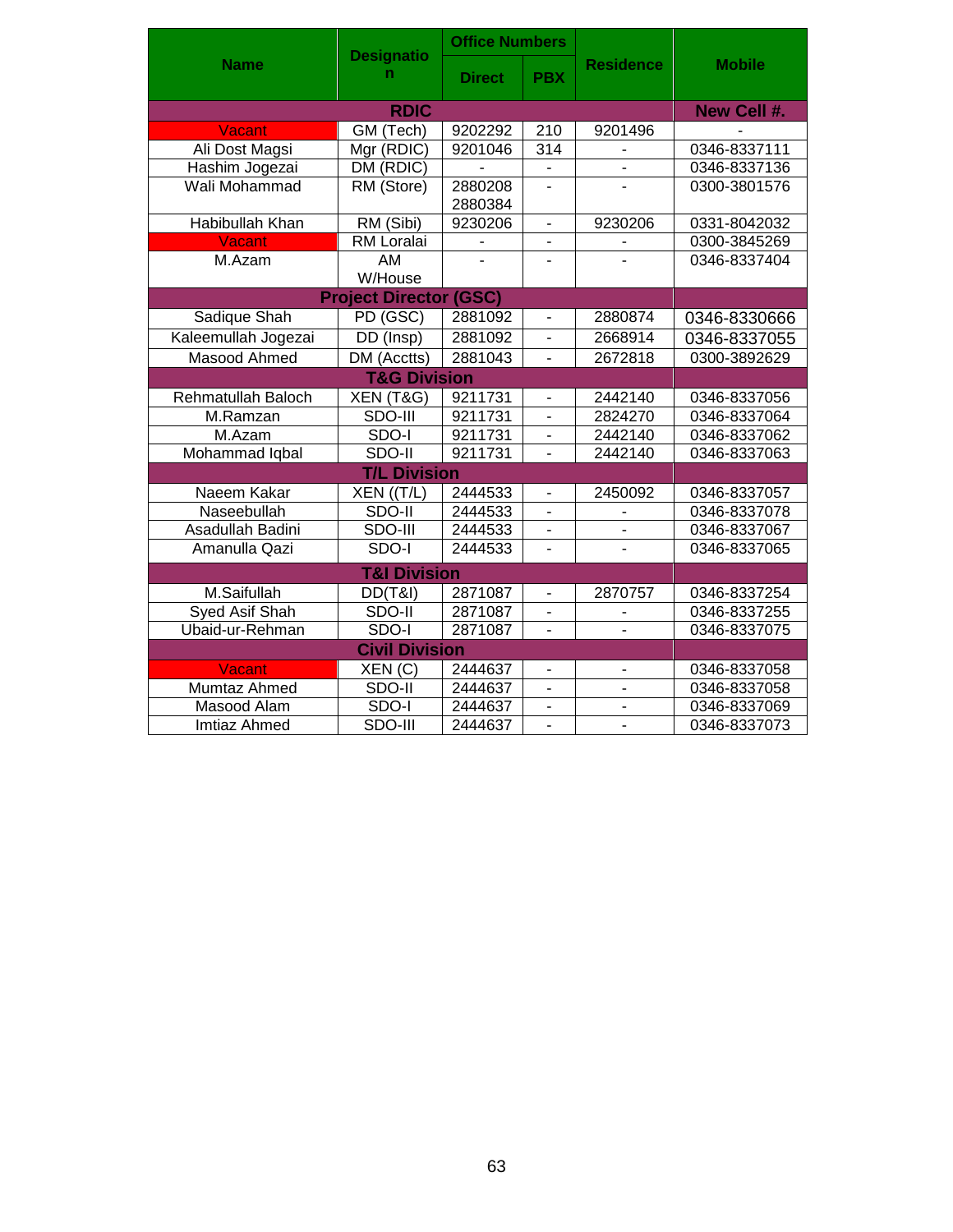|                           | <b>Office Numbers</b>                |                                  | <b>Residenc</b>              |                                  |               |
|---------------------------|--------------------------------------|----------------------------------|------------------------------|----------------------------------|---------------|
| <b>Name</b>               | <b>Designation</b>                   | <b>Direct</b>                    | <b>PBX</b>                   | е                                | <b>Mobile</b> |
|                           | <b>Customer Services Director</b>    |                                  |                              |                                  | New Cell #.   |
| Abdullah Jan              | <b>CSD</b>                           | 9201882                          | 320                          | 2820446                          | 0346-8337000  |
| M.Khalid                  | Mgr (CS)                             | 2836455                          | 350                          |                                  | 0346-8337016  |
| Mohabaat Shah             | Mgr (Surv)                           | 9202482                          |                              | $\overline{\phantom{0}}$         | 0346-8337266  |
| Mohkum-ud-Din             | Mgr (Mkt)                            | 2880343                          | $\overline{\phantom{0}}$     |                                  | 0346-8337257  |
| <b>Qamar Abbas</b>        | DM(CS)                               | 2836455                          | 326                          |                                  | 0321-8103463  |
| <b>Abdul Nasir</b>        | DM (Surv)                            | 9202482                          | $\overline{\phantom{a}}$     | $\blacksquare$                   | 0346-8337315  |
| Mandokhail                |                                      |                                  |                              |                                  |               |
|                           | <b>Manager (MIS)</b>                 |                                  |                              |                                  |               |
| Latif Rashed              | Mgr (MIS)                            | 9202212                          | 325                          | $\overline{\phantom{m}}$         | 0346-8337165  |
|                           |                                      |                                  |                              |                                  |               |
| Imran Jogezai             | DM (MIS)                             | 9203670                          | 330                          | $\overline{\phantom{a}}$         | 0346-8337167  |
| Sheikh Nadeem             | DM (MIS)                             | 9203670                          | 328                          | $\qquad \qquad \blacksquare$     | 0346-8337166  |
| Mehdi Hassan              | DM (MIS)                             |                                  | $\overline{\phantom{m}}$     | $\qquad \qquad \blacksquare$     | 0346-8337159  |
|                           | <b>GM (T&amp;G)</b>                  |                                  |                              |                                  |               |
| Rafiq Norari              | <b>CE(T&amp;G)</b>                   | 9203722                          | 346                          | 9203658                          | 0346-8337223  |
| Shafqat Ali (H/Q)         | DM(GSO) / PDC                        | 9201873                          | 229                          | 2837366                          | 0346-8337006  |
| Partab Rai                | AM (PDCC)                            | 2880945                          | $\overline{\phantom{a}}$     |                                  | 0346-8337054  |
| (Sheikhmanda)             |                                      | 2880153                          |                              |                                  |               |
|                           | <b>CE/Operation Director</b>         |                                  |                              |                                  |               |
| Baleegh-ur-Zaman          | CE/Op. Dir                           | 9203797                          | 316                          | 2440476                          | 0346-8337000  |
| Saleem Jahangir           | DM(Tech)                             | 9203797                          | 335                          | 2825467                          | 0333-7938577  |
| Saddique Shah             | Mgr (M&T)                            | 2880161                          |                              | -                                | 0346-8337269  |
| Naeemullah Khan           | <b>RTC Principle</b>                 | 9202482                          | -                            | $\qquad \qquad \blacksquare$     | 0346-8337169  |
| Abdul Hameed Khoso        | <b>RO RTC</b>                        | 9202482                          | -                            | $\overline{\phantom{m}}$         | 0333-7872850  |
|                           | DM(Safety)                           | 9202482                          | $\overline{\phantom{m}}$     |                                  | 0346-8337343  |
| Wazir Muhammad            | Magistrate                           | 9202621                          | 238                          |                                  |               |
| Irfan Magsi               | <b>XEN (Civil)</b>                   | 2880039                          | $\qquad \qquad \blacksquare$ | $\overline{\phantom{0}}$         | 0346-8337260  |
|                           | SDO (Civil)                          | 2880039                          |                              | -                                | 0346-8337262  |
| M.Ismail                  | SDO(Civil)                           | 2880039                          | ۰                            | $\qquad \qquad \blacksquare$     | 0346-8337261  |
|                           |                                      |                                  |                              |                                  |               |
|                           | <b>General Manager (Development)</b> |                                  |                              |                                  |               |
| Baleegh-ur-Zaman          | GM (Development)                     | 9201750                          | 343                          | -                                | 0346-8337171  |
| Kafeel Ahmed Jan          | Mgr (Acctts)                         | 9201623                          | 340                          |                                  | 0346-8337094  |
| Nasrullah Baloch          | Addl:Mgr (P)                         | 9201467                          | 345                          | $\blacksquare$                   | 0346-8337095  |
| Rasad Khan                | DM (Dev)                             |                                  | $\blacksquare$               | $\overline{\phantom{0}}$         | 0346-8337164  |
| Ali Madad                 | DM (Procurement)                     | $\overline{\phantom{0}}$         | $\blacksquare$               | $\overline{\phantom{0}}$         | 0346-8337096  |
| Javed Iqbal<br>Sabir Khan | DM (Project Finance)<br>DM (Dev)     | $\blacksquare$                   | $\blacksquare$               | $\blacksquare$<br>$\blacksquare$ | 0346-8337097  |
|                           | <b>Chief Engineer (O&amp;M)</b>      |                                  | $\blacksquare$               |                                  | 0346-8337143  |
| Iqbal Ali Changezi        | Addl: CE (O&M)                       | 9202207                          | 224                          | $\overline{\phantom{m}}$         | 0346-8337154  |
| Mohammad Ali Agha         | M/(O&M)                              | 9202207                          | 208                          | $\blacksquare$                   | 0346-8337155  |
| <b>Gul MohammadRind</b>   | DM (Generation)                      | 9202207                          | $\blacksquare$               | $\qquad \qquad \blacksquare$     | 0346-8337014  |
| Pritam Kumar              | <b>DM (O&amp;M)</b>                  | 9202207                          | ä,                           | $\overline{\phantom{0}}$         | 0346-8337009  |
| M.Ismail                  | <b>DM (O&amp;M)</b>                  | 9202207                          | 208                          | $\qquad \qquad \blacksquare$     | 0346-8337158  |
| Adil Aziz                 | DM(T/F) Workshop                     | 2881165                          | $\mathbb{Z}^2$               | $\overline{\phantom{0}}$         | 0346-8337274  |
|                           |                                      |                                  |                              |                                  |               |
| <b>Zamrud Khosa</b>       | <b>Assistant Director</b>            | <b>Complaint Cell</b><br>9201445 | ÷,                           |                                  |               |
|                           | <b>QESCO</b>                         | 118                              |                              | ۰                                |               |
|                           | <b>Manager (P&amp;E)</b>             |                                  |                              |                                  |               |
| Ghazanfar Ali             | Mgr (P&E)                            | 9201626                          | 206                          |                                  | 0346-8337002  |
| Abdullah Shah             | DM(P)                                | 9201626                          | 219                          |                                  | 0346-8337160  |
| Ziaullah Shah             | AD (P&D)                             |                                  |                              |                                  | 0346-8337162  |
| Gulzar Jogezai            | DM (P&D)                             |                                  |                              |                                  | 0346-8337161  |
| Saeed Qamar               | AM(P)                                | 9201626                          | 230                          | -                                | 0346-8337285  |
|                           |                                      |                                  |                              |                                  |               |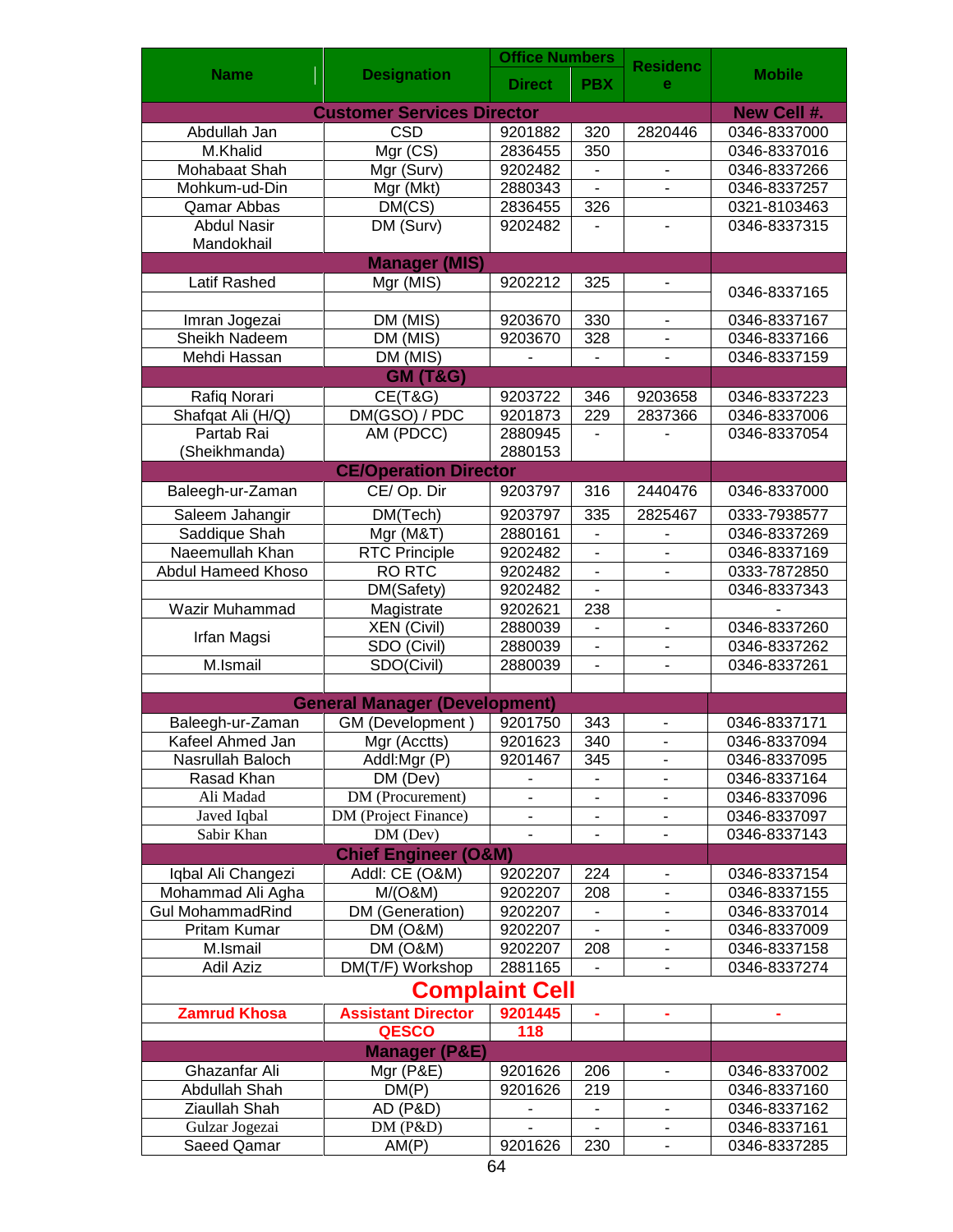|                        | <b>Designation</b>                                                           | <b>Office Numbers</b> |                          | <b>Residenc</b>              |               |
|------------------------|------------------------------------------------------------------------------|-----------------------|--------------------------|------------------------------|---------------|
| <b>Name</b>            |                                                                              | <b>Direct</b>         | <b>PBX</b>               | e                            | <b>Mobile</b> |
|                        |                                                                              |                       |                          | New Cell #.                  |               |
| Ashraf Tareen          | <b>SE</b>                                                                    |                       | $\overline{\phantom{a}}$ | $\overline{\phantom{0}}$     | 0346-8337098  |
| Mushtaq Ahmed Jadoon   | <b>DCM</b>                                                                   | 2449586               |                          |                              | 0346-8337132  |
| Iqbal Nagori           | DM(Tech)<br>2449586<br>$\blacksquare$                                        |                       | 0346-8337173             |                              |               |
|                        | <b>City Division</b>                                                         |                       |                          |                              |               |
| Hafiz M. Irshad        | <b>XEN</b>                                                                   | 9202027               | -                        | 2856717                      | 0346-8337099  |
| David Das              | <b>RO</b>                                                                    | 2666012               | $\overline{\phantom{0}}$ | 2844508                      | 0343-2522716  |
| Malik Aslam            | SDO S/Town                                                                   | 9211699               |                          |                              | 0346-8337101  |
| Asad                   | SDO G/Mandi                                                                  | 2869001               |                          |                              | 0346-8337100  |
| M. Nadeem              | SDO L.Bazar                                                                  | 9201097               | $\overline{\phantom{a}}$ | $\overline{\phantom{0}}$     | 0346-8337104  |
| Haji M. Ibrahim        | SDO M/Dar<br>9211330<br>$\overline{\phantom{a}}$<br>$\overline{\phantom{0}}$ |                       | 0346-8337107             |                              |               |
| <b>Sariab Division</b> |                                                                              |                       |                          |                              |               |
| Mujeeb Marri           | <b>XEN</b>                                                                   | 2869297               | $\overline{\phantom{a}}$ | $\qquad \qquad \blacksquare$ | 0346-8337122  |
| <b>Mohsin Bukari</b>   | R <sub>O</sub>                                                               | 9211341               | $\blacksquare$           |                              | 0333-7807505  |
| <b>Bangul Marri</b>    | SDO Sariab                                                                   | 9211626               | $\overline{\phantom{0}}$ | $\frac{1}{2}$                | 0346-8337125  |
| Wali Kakar             | SDO S/Manda                                                                  | 2870294               | $\overline{\phantom{a}}$ | $\overline{\phantom{0}}$     | 0346-8337170  |
| <b>Aziz Rind</b>       | SDO Spezand                                                                  | 2470728               | $\overline{a}$           | $\frac{1}{2}$                | 0346-8337015  |
| Ali Shah               | SDO Kirani                                                                   | 9211722               | $\overline{\phantom{0}}$ |                              | 0346-8337127  |
| Sikandar Ali Khawaja   | <b>SDO Browory</b>                                                           | 2830235               | $\blacksquare$           | $\overline{\phantom{0}}$     | 0346-8337134  |
|                        | <b>Zarghoon Division</b>                                                     |                       |                          |                              |               |
| Shoukat Jogezai        | <b>XEN</b>                                                                   | 9202665               | L.                       | $\overline{a}$               | 0346-8337108  |
| Ali Qadar              | <b>RO</b>                                                                    | 2823403               | $\blacksquare$           | 2844474                      | 0333-7846547  |
| Ivon Das               | <b>SDO Katchary</b>                                                          | 9211553               | $\overline{a}$           |                              | 0346-8334777  |
| Ibrar Sherazi          | SDO Cantt:                                                                   | 2662221               | $\blacksquare$           | $\blacksquare$               | 0346-8337115  |
| Ghulam Mujtaba         | <b>SDO Kuchlack</b>                                                          | 2890076               |                          |                              | 0346-8337117  |
| Shah Zaman Kakar       | SDO M/Abad                                                                   | 9202558               |                          |                              | 0346-8337118  |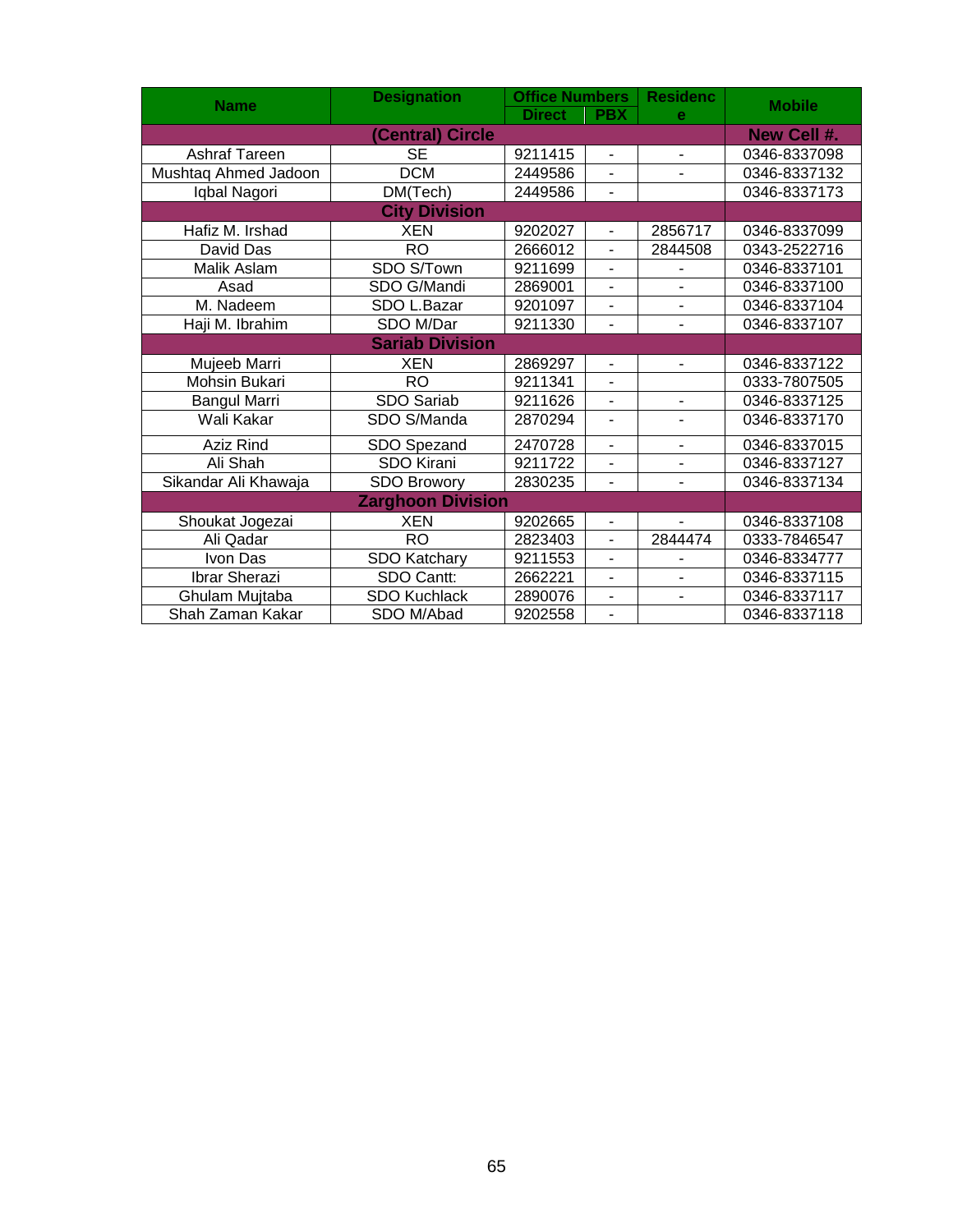|                                   |                                    | <b>Office Numbers</b>    |                                  | <b>Residenc</b>  | <b>Mobile</b>                |
|-----------------------------------|------------------------------------|--------------------------|----------------------------------|------------------|------------------------------|
| <b>Name</b>                       | <b>Designation</b>                 | <b>Direct</b>            | <b>PBX</b>                       | $\mathbf e$      |                              |
|                                   | <b>Loralai Circle (0824)</b>       |                          |                                  |                  | New Cell #.                  |
| Abdul Rahim                       | <b>SE</b>                          | 410408                   | $\blacksquare$                   |                  | 0346-8337174                 |
| Hamzazai                          |                                    |                          |                                  |                  |                              |
| Mansoor Umer                      | <b>DCM</b>                         | $\overline{\phantom{a}}$ | $\blacksquare$                   | 2836386          | 0346-8337176                 |
| Hadi Agha                         | DM(Tech)                           | $\blacksquare$           |                                  |                  | 0343-8337175                 |
|                                   | <b>Pishin Division (0826)</b>      |                          |                                  |                  |                              |
| <b>Ghulam Muhammad</b>            | <b>XEN</b>                         | 420385                   |                                  | 420385           | 0346-8337187                 |
| Rana M. Iqbal                     | <b>RO</b>                          | 420309                   |                                  | 420309           | 0300-7801168                 |
| Sajjad Ahmed                      | <b>SDO Pishin</b>                  | 420515                   |                                  | 2446477          | 0346-8337189                 |
| Barkat Ali Bugti                  | SDO Alizai                         | 437170                   |                                  | 437170           | 0346-8337188                 |
| M. Din                            | SDO Q.Abdullah                     | 426023                   |                                  | 426023           | 0346-8337191                 |
| Ali Bux Bughti                    | SDO Chaman                         | 612329                   |                                  | 612329           | 0346-8337190                 |
|                                   | Sibi Circle / Division Sibi (0833) |                          |                                  |                  |                              |
| <b>Abdul Ghafoor</b>              | SE Opr (Sibi)                      | 500605                   | $\blacksquare$                   | 500605           | 0346-8331000                 |
| <b>Baloch</b><br>A.Sattar Lashari | <b>XEN</b>                         | 9230197                  |                                  | 9230197          | 0346-8337177                 |
| Farooq Ali Khan                   | <b>RO</b>                          | 9230138                  |                                  |                  | 0345-6660047                 |
| Vacant                            | <b>DCM</b>                         |                          |                                  |                  | 0346-8337214                 |
| Qadus Bangulzai                   | SDO Sibi                           | 9230168                  |                                  |                  | 0346-8337178                 |
| <b>Abdul Ghafar</b>               | SDO Lehri                          | (0832)                   |                                  | 200182           | 0346-8337179                 |
| Umrani                            |                                    | 203429                   |                                  |                  |                              |
| Sadiq Bughti                      | SDO Sui                            | (0835)                   |                                  |                  | 0346-8337181                 |
|                                   |                                    | 410500                   |                                  |                  |                              |
|                                   | <b>Naseerabad Division (0838)</b>  |                          |                                  |                  | New Cell #.                  |
| Ashfaq Ahmed                      | <b>XEN</b>                         | 710627                   |                                  | 710726           | 0346-8337183                 |
| Khoso                             |                                    |                          |                                  |                  |                              |
| Abid Ali Shah                     | <b>RO</b>                          | 710110                   |                                  | 710110           | 0333-7810507                 |
| Hussain Bux                       | <b>SDO DMJ</b>                     | 710059                   |                                  | 710059           | 0346-8337184                 |
| Peachou                           |                                    |                          |                                  |                  |                              |
| Muhammad Din                      | SDO (UM)                           | 612592                   |                                  | 612592           | 0346-8337186                 |
| Mujataba                          | SDO J/Abad                         | 510221                   |                                  | 402180           | 0346-8337185                 |
|                                   | <b>Loralai Division (0824)</b>     |                          |                                  |                  |                              |
| Azam Khan Wazir                   | <b>XEN</b>                         | 410968                   |                                  | 410912           | 0346-8337197                 |
| Mohammad Iqbal                    |                                    |                          |                                  |                  |                              |
| M.Asghar Ali                      | <b>RO</b><br>SDO Loralai           | 410905<br>410656         | $\blacksquare$<br>$\blacksquare$ | 410905<br>410656 | 0301-3843230<br>0346-8337198 |
| Musakhail                         |                                    |                          |                                  |                  |                              |
| Nasar-ullah Merri                 | SDO Kohlu                          | (0829)                   |                                  | 667289           | 0346-8337202                 |
|                                   |                                    | 667289                   |                                  |                  |                              |
| Juma Khan                         | <b>SDO Dukki</b>                   | 666317                   |                                  | 666317           | 0346-8337200                 |
| A.Rauf Sheikh                     | <b>SDO Harnai</b>                  | (0833)                   |                                  |                  | 0346-8337199                 |
|                                   |                                    | 520024                   |                                  |                  |                              |
|                                   | Qilla Saifullah (0823)             |                          |                                  |                  |                              |
| Mutahir Hussain                   | <b>XEN</b>                         | 610601                   |                                  | 610605           | 0346-8337193                 |
| Shah                              |                                    |                          |                                  |                  |                              |
| Iqbal Khan                        | <b>RO</b>                          | 610604                   |                                  | 610605           | 0333-7873808                 |
| M. Nazeer Qureshi                 | SDO Zhob                           | (0822)                   |                                  | 412991           | 0346-8337195                 |
|                                   |                                    | 412991                   |                                  |                  |                              |
| Dur Muhammad                      | SDO Muslim Bagh                    | 669238                   | $\blacksquare$                   | 669238           | 0346-8337194                 |
| Zahoor Merri                      | SDO Khanozai                       | 427423                   |                                  |                  | 0346-8337196                 |
| M. Hashmat                        | SDO Qilla Saifullah                | (0833)                   |                                  |                  | 0346-8332564                 |
|                                   |                                    | 200113                   |                                  |                  |                              |
| Sub-Office Ziarat                 | LS (Incharge)                      | (0833)                   | $\overline{\phantom{a}}$         | $\blacksquare$   | 0315-5546161                 |
|                                   | <b>Sher Ahmed</b>                  | 560261                   |                                  |                  | 0333-444616                  |
|                                   |                                    |                          |                                  |                  |                              |
|                                   |                                    |                          |                                  |                  |                              |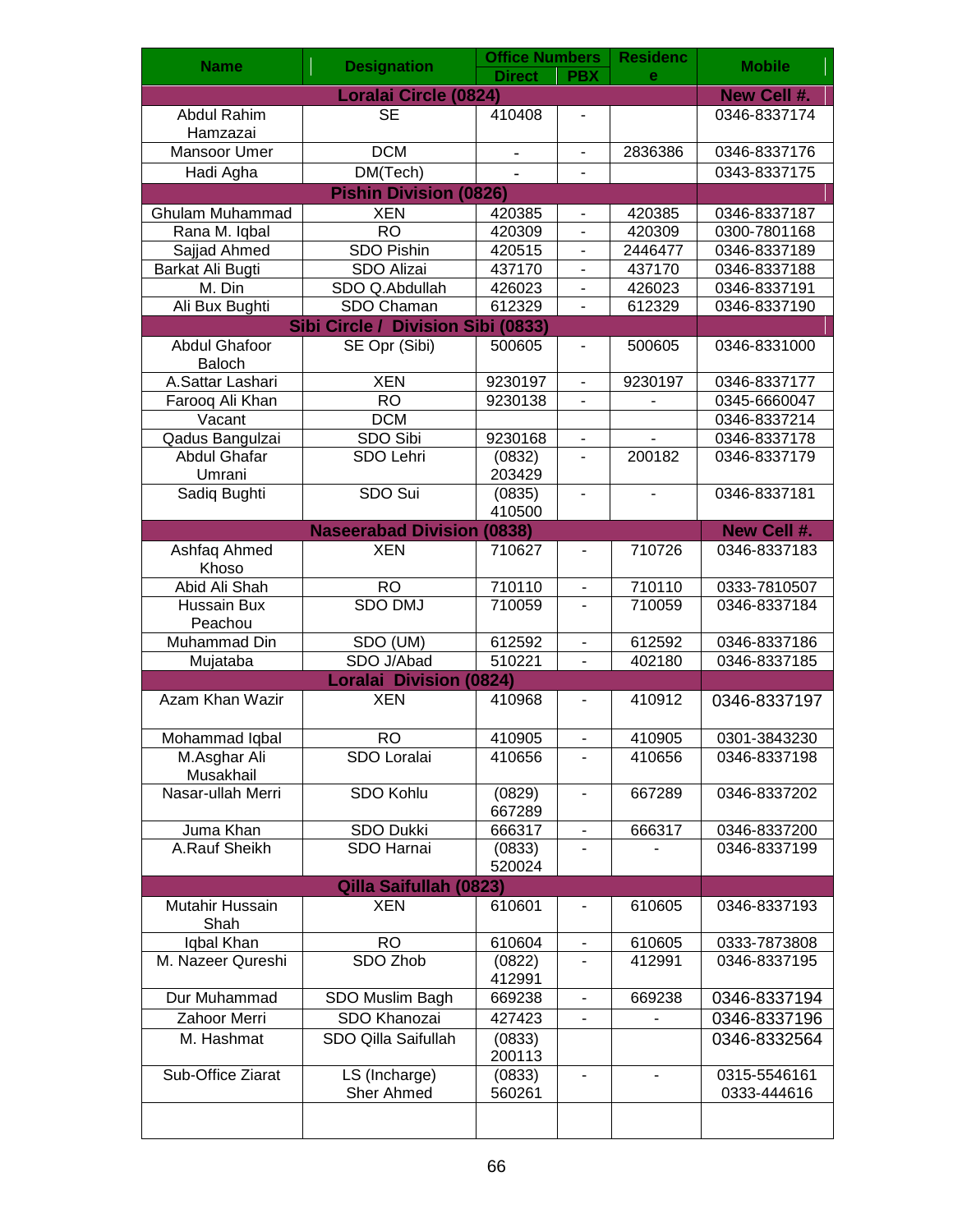| <b>Name</b>                    | <b>Office Numbers</b><br><b>Designation</b> |                                | <b>Residen</b>           |                          |              |  |  |  |
|--------------------------------|---------------------------------------------|--------------------------------|--------------------------|--------------------------|--------------|--|--|--|
|                                |                                             | <b>Direct</b>                  | <b>PBX</b>               | <b>ce</b>                |              |  |  |  |
|                                | <b>Khuzdar Circle (0848)</b>                |                                |                          |                          | New Cell #.  |  |  |  |
| Karim Baloch                   | <b>SE</b>                                   | 412901                         | $\overline{\phantom{a}}$ |                          | 0346-8337028 |  |  |  |
| Waja Manzoor                   | DM(Tech)                                    |                                |                          | 2450979                  | 0346-8337030 |  |  |  |
| Vacant                         | <b>DCM</b>                                  |                                |                          | 2448102                  | 0346-8337029 |  |  |  |
| <b>Noushki Division (0825)</b> |                                             |                                |                          |                          |              |  |  |  |
| Karam Bux Badini               | <b>XEN</b>                                  | 872371                         | ٠                        | 872371                   | 0346-8337038 |  |  |  |
| M.Anwar Shahwani               | <b>RO</b>                                   | 872054                         |                          | 872054                   |              |  |  |  |
|                                |                                             |                                |                          |                          | 0346-8535885 |  |  |  |
| Arif Sasoli                    | <b>SDO Noushki</b>                          | 872290                         |                          | 872290                   | 0346-8337042 |  |  |  |
| Naveed Ahmed                   | SDO Kharan                                  | (0847)                         | $\overline{\phantom{0}}$ | 510286                   | 0346-8337283 |  |  |  |
|                                |                                             | 510286                         |                          |                          |              |  |  |  |
| Kafayatullah                   | SDO Dalbandin                               | (0825)                         | ۰                        |                          | 0346-8337045 |  |  |  |
|                                |                                             | 211094                         |                          |                          |              |  |  |  |
|                                | <b>Kalat Division (0844)</b>                |                                |                          |                          |              |  |  |  |
| Shahid Hussain                 | <b>XEN</b>                                  | 210536                         | ٠                        | 210431                   | 0346-8337031 |  |  |  |
| Raisani                        |                                             |                                |                          |                          |              |  |  |  |
| M. Azam                        | <b>RO</b>                                   | 210622                         | $\blacksquare$           | 210622                   | 0301-3799070 |  |  |  |
| Abdul Qayyum                   | <b>SDO Kalat</b>                            | 210657                         |                          | 210657                   | 0346-8337032 |  |  |  |
| Bangulzai                      |                                             |                                |                          |                          |              |  |  |  |
| Essa Jan                       | SDO Kanak                                   | (0843)                         | $\blacksquare$           | 700735                   | 0346-8337034 |  |  |  |
|                                |                                             | 700735                         |                          |                          |              |  |  |  |
| Haji M. Nawaz                  | SDO Mastung                                 | (0843)                         | $\overline{\phantom{0}}$ | 895700                   | 0346-8337033 |  |  |  |
|                                |                                             | 895700                         |                          |                          |              |  |  |  |
|                                |                                             | <b>Khuzdar Division (0848)</b> |                          |                          |              |  |  |  |
| Amir Ali Bugti                 | <b>XEN</b>                                  | 412904                         | ÷.                       | $\mathbf{r}$             | 0346-8337400 |  |  |  |
| Haleem Mengal                  | <b>RO</b>                                   | 412904                         | L.                       |                          | 0345-8373175 |  |  |  |
| Muhib Ali Doomki               | <b>SDO Khuzdar-I</b>                        | (0848)                         | ÷.                       | 413799                   | 0346-8337035 |  |  |  |
|                                |                                             | 413799                         |                          |                          |              |  |  |  |
| Saifullah                      | SDO Khuzdar-II                              | (0848)                         | $\blacksquare$           |                          | 0346-8337036 |  |  |  |
|                                |                                             | 412900                         |                          |                          |              |  |  |  |
| Saeed                          | SDO Surab                                   | (0848)                         | $\overline{\phantom{a}}$ | 421601                   | 0346-8337037 |  |  |  |
|                                |                                             | 421601                         |                          |                          |              |  |  |  |
|                                | <b>Turbat Division (0852)</b>               |                                |                          |                          | New Cell #.  |  |  |  |
| Hassan Ali Magsi               | <b>XEN</b>                                  | 412228                         | $\blacksquare$           | 412228                   | 0346-8337046 |  |  |  |
| Manzoor Ali Sheikh             | RO                                          | 412205                         | $\overline{\phantom{a}}$ | 412205                   | 0342-3370049 |  |  |  |
| Shukar-ullah Baloch            | <b>SDO Turbat</b>                           | 411440                         |                          | 411440                   | 0346-8337047 |  |  |  |
| Habib-ur-Rehman                | SDO Panjgoor                                | (0855)                         | $\overline{\phantom{a}}$ | 641041                   | 0346-8337049 |  |  |  |
|                                |                                             | 641041                         |                          |                          |              |  |  |  |
| Moheem Khan                    | SDO Gawadar                                 | (0864)                         | $\blacksquare$           | 210188                   | 0346-8337048 |  |  |  |
|                                |                                             | 210188                         |                          |                          |              |  |  |  |
| <b>Shukar-ullah Baloch</b>     | SDO Tump                                    | (0852)                         | $\blacksquare$           | 310390                   | 0346-8337050 |  |  |  |
|                                |                                             | 310390                         |                          |                          |              |  |  |  |
|                                | <b>PD (Construction)</b>                    |                                |                          |                          |              |  |  |  |
| Saleh M. Zehri                 | <b>PD</b>                                   | 9202821                        | $\overline{\phantom{a}}$ | 2820446                  | 0346-8330444 |  |  |  |
| Yasir Fahim                    | AM(F)                                       | 9203729                        | $\overline{\phantom{a}}$ |                          | 0321-8103243 |  |  |  |
| <b>Ashraf Tareen</b>           | Dy: Manager (KFP)                           | 2831144                        | $\overline{\phantom{m}}$ |                          | 0333-7894343 |  |  |  |
|                                | <b>XEN RED-I</b>                            |                                |                          |                          |              |  |  |  |
| Abdul Salam Mengal             | XEN (RED-I)                                 | 9203706                        | $\blacksquare$           |                          | 0346-8330777 |  |  |  |
| M. Jawad Jaffar                | SDO-I                                       | 2449432                        | $\blacksquare$           |                          | 0346-8337138 |  |  |  |
| Saeedullah Kasi                | SDO-II                                      |                                | $\blacksquare$           |                          |              |  |  |  |
|                                |                                             |                                |                          |                          | 0346-8330888 |  |  |  |
| Shahid Rahim Zehri             | SDO-III<br><b>XEN-(RED-II)</b>              |                                | $\blacksquare$           | $\blacksquare$           | 0346-8337140 |  |  |  |
|                                | XEN-II                                      |                                |                          |                          |              |  |  |  |
| Ezaz Baig                      |                                             | 2829484                        | $\blacksquare$           | 2823317                  | 0346-8330555 |  |  |  |
| Ghulam Abbas                   | SDO-I (Q.Saifullah)                         | (0823)<br>610756               | $\blacksquare$           |                          | 0346-8337150 |  |  |  |
| Amanullah Tareen               | SDO-II (Loralai)                            | (0824)                         | $\blacksquare$           | $\overline{\phantom{a}}$ | 0346-8337147 |  |  |  |
|                                |                                             | 410859                         |                          |                          |              |  |  |  |
| Wali Khan                      | SDO-III                                     | (0826)                         | $\overline{a}$           | $\mathbf{r}$             | 0346-8337149 |  |  |  |
|                                | (Pishin)                                    | 420782                         |                          |                          |              |  |  |  |
|                                |                                             |                                |                          |                          |              |  |  |  |